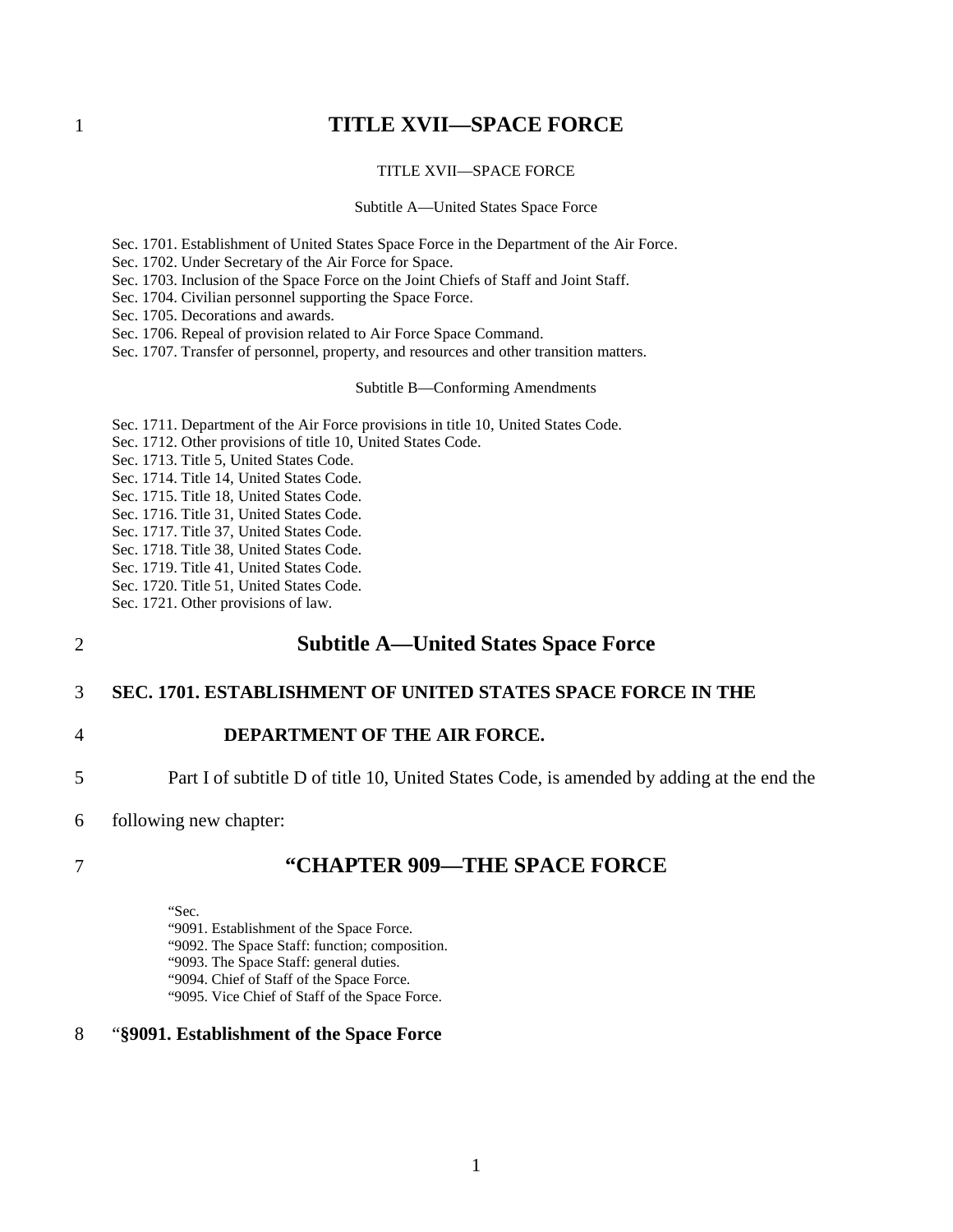| $\mathbf{1}$   | "(a) ESTABLISHMENT.—There is established a United States Space Force as an armed              |
|----------------|-----------------------------------------------------------------------------------------------|
| $\overline{c}$ | force within the Department of the Air Force.                                                 |
| 3              | "(b) FUNCTIONS.—(1) The Space Force shall be organized, trained, and equipped—                |
| $\overline{4}$ | "(A) to provide for freedom of operations in, from, and to the space domain for               |
| 5              | the United States;                                                                            |
| 6              | "(B) to provide independent military options for joint and national leadership; and           |
| 7              | "(C) to enable the lethality and effectiveness of the joint force.                            |
| 8              | "(2) The Space Force includes both combat and combat-support functions to enable              |
| 9              | prompt and sustained offensive and defensive space operations and joint operations in all     |
| 10             | domains.                                                                                      |
| 11             | "(c) COMPOSITION.—The Space Force consists of—                                                |
| 12             | "(1) the Regular Space Force and associated reserve components;                               |
| 13             | "(2) all persons appointed or enlisted in, or conscripted into, the Space Force,              |
| 14             | including those not assigned to units, necessary to form the basis for a complete and         |
| 15             | immediate mobilization for the national defense in the event of a national emergency; and     |
| 16             | "(3) all Space Force units and other Space Force organizations, including                     |
| 17             | installations and supporting and auxiliary combat, training, administrative, and logistic     |
| 18             | elements.                                                                                     |
| 19             | "(d) DUTIES.—Except as otherwise specifically prescribed by law, the Space Force shall        |
| 20             | be organized in such manner, and the members of the Space Force shall perform such duties and |
| 21             | have such titles, as the Secretary of the Air Force may prescribe.                            |
| 22             | "§9092. The Space Staff: function; composition                                                |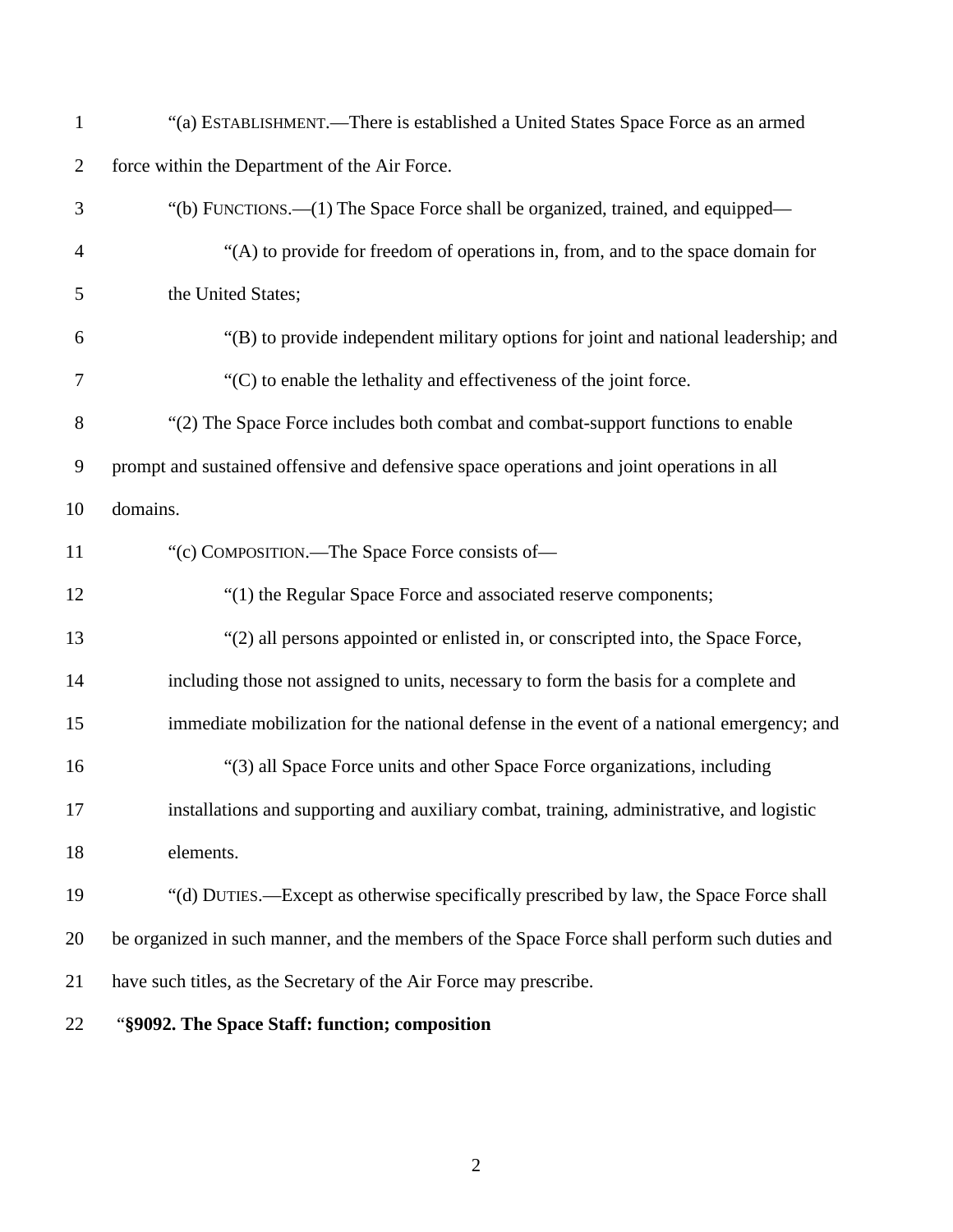| $\mathbf{1}$   | "(a) FUNCTION.—There is in the executive part of the Department of the Air Force a               |
|----------------|--------------------------------------------------------------------------------------------------|
| $\overline{2}$ | Space Staff to assist the Secretary of the Air Force in carrying out the responsibilities of the |
| 3              | Secretary.                                                                                       |
| 4              | "(b) COMPOSITION.—The Space Staff is composed of the following:                                  |
| 5              | "(1) The Chief of Staff of the Space Force.                                                      |
| 6              | "(2) The Vice Chief of Staff of the Space Force.                                                 |
| 7              | "(3) Such other offices and officials as may be established by law or as the                     |
| 8              | Secretary of the Air Force may establish or designate.                                           |
| 9              | "(4) Other members of the Air Force and Space Force assigned or detailed to the                  |
| 10             | Space Staff.                                                                                     |
| 11             | "(5) Civilian employees in the Department of the Air Force assigned or detailed to               |
| 12             | the Space Staff.                                                                                 |
| 13             | "(c) ORGANIZATION.—Except as otherwise specifically prescribed by law, the Space Staff           |
| 14             | shall be organized in such manner, and the members of the Space Staff shall perform such duties  |
| 15             | and have such titles, as the Secretary of the Air Force may prescribe.                           |
| 16             | "§9093. The Space Staff: general duties                                                          |
| 17             | "(a) PROFESSIONAL ASSISTANCE.—The Space Staff shall furnish professional assistance              |
| 18             | to the Secretary of the Air Force, the Chief of Staff of the Space Force, and other personnel of |
| 19             | the Office of the Secretary of the Air Force or the Space Staff.                                 |
| 20             | "(b) AUTHORITIES.—Under the authority, direction, and control of the Secretary of the            |
| 21             | Air Force, the Space Staff shall-                                                                |
| 22             | " $(1)$ subject to subsections $(c)$ and $(d)$ of section 9014 of this title, prepare for        |
| 23             | such employment of the Space Force, and for such recruiting, organizing, supplying,              |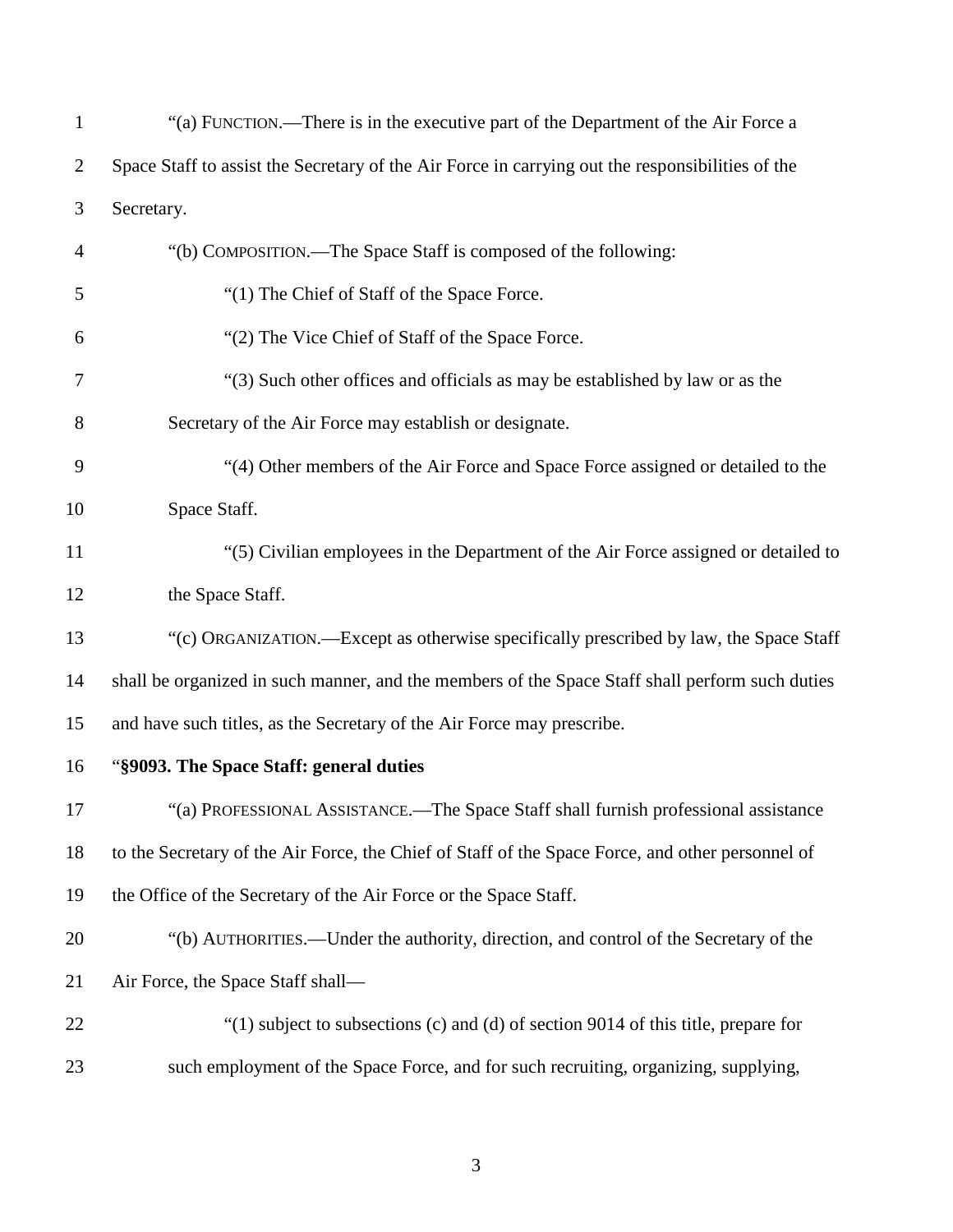| $\mathbf{1}$   | equipping (including research and development), training, servicing, mobilizing,              |
|----------------|-----------------------------------------------------------------------------------------------|
| $\overline{c}$ | demobilizing, administering, and maintaining of the Space Force, as will assist in the        |
| 3              | execution of any power, duty, or function of the Secretary of the Air Force or the Chief of   |
| 4              | Staff of the Space Force;                                                                     |
| 5              | "(2) investigate and report upon the efficiency of the Space Force and its                    |
| 6              | preparation to support military operations by commanders of the combatant commands;           |
| 7              | "(3) prepare detailed instructions for the execution of approved plans and                    |
| 8              | supervise the execution of those plans and instructions;                                      |
| 9              | "(4) as directed by the Secretary of the Air Force or the Chief Staff of the Space            |
| 10             | Force, coordinate the action of organizations of the Space Force; and                         |
| 11             | "(5) perform such other duties, not otherwise assigned by law, as may be                      |
| 12             | prescribed by the Secretary of the Air Force.                                                 |
| 13             | "§9094. Chief of Staff of the Space Force                                                     |
| 14             | "(a) APPOINTMENT.— $(1)$ There is a Chief of Staff of the Space Force, appointed by the       |
| 15             | President, by and with the advice and consent of the Senate, from the general officers of the |
| 16             | Space Force. The Chief of Staff shall serve at the pleasure of the President.                 |
| 17             | "(2) The Chief of Staff shall be appointed for a term of four years. In time of war or        |
| 18             | during a national emergency declared by Congress, the Chief of Staff may be reappointed for a |
| 19             | term of not more than four years.                                                             |
| 20             | "(3) The President may appoint an officer as Chief of Staff only if—                          |
| 21             | "(A) the officer has had significant experience in joint duty assignments; and                |
| 22             | "(B) such experience includes at least one full tour of duty in a joint duty"                 |
| 23             | assignment (as defined in section $664(d)$ of this title) as a general officer.               |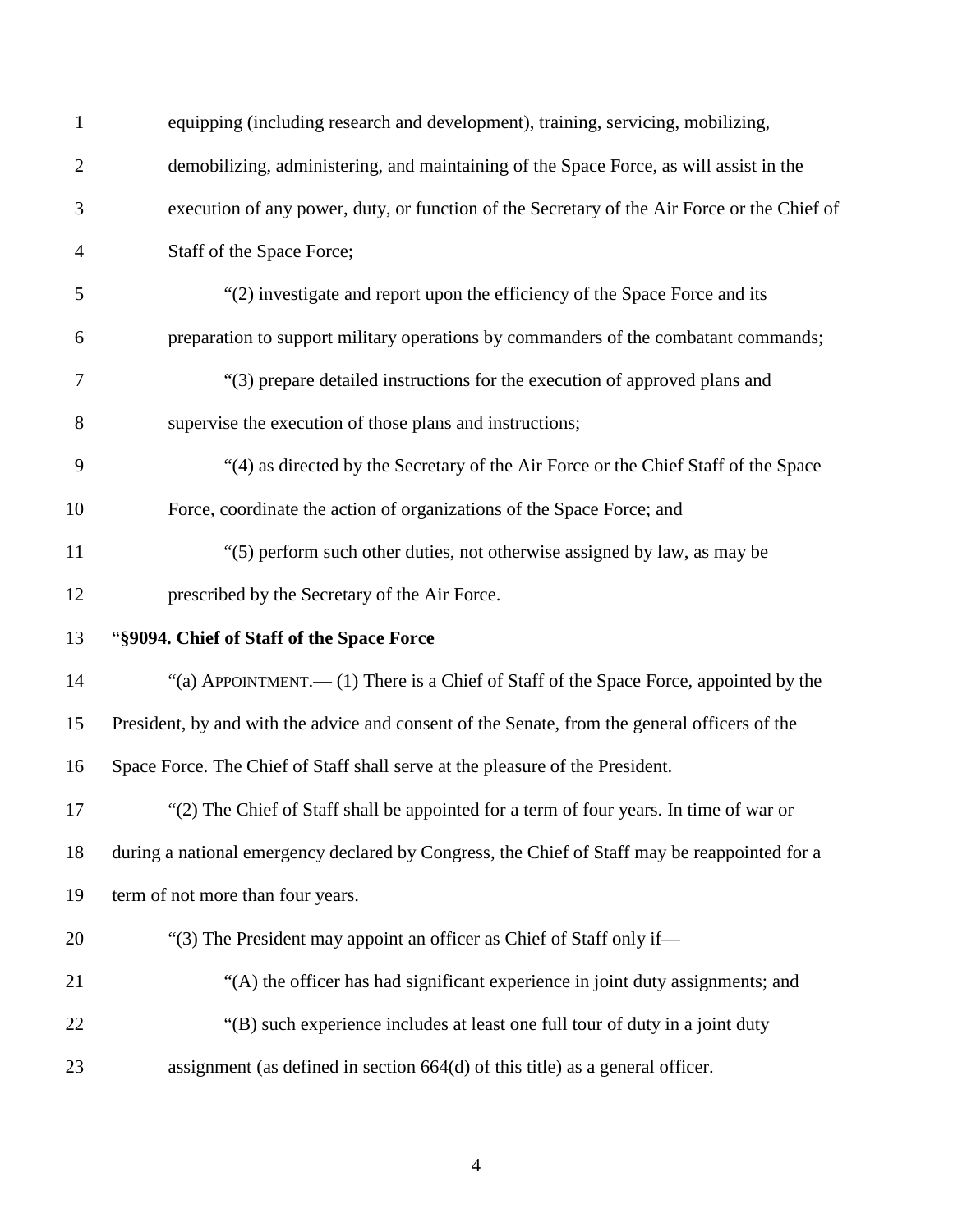| $\mathbf{1}$   | "(4) The President may waive paragraph (3) in the case of an officer if the President           |
|----------------|-------------------------------------------------------------------------------------------------|
| $\overline{2}$ | determines such action is necessary in the national interest.                                   |
| 3              | "(b) GRADE.—The Chief of Staff of the Space Force, while so serving, has the grade of           |
| $\overline{4}$ | general without vacating the permanent grade of the officer.                                    |
| 5              | "(c) RELATIONSHIP TO THE SECRETARY OF THE AIR FORCE.—Except as otherwise                        |
| 6              | prescribed by law and subject to section 9013(f) of this title, the Chief of Staff of the Space |
| 7              | Force performs the duties of such position under the authority, direction, and control of the   |
| $8\,$          | Secretary of the Air Force and is directly responsible to the Secretary.                        |
| 9              | "(d) DUTIES.—Subject to the authority, direction, and control of the Secretary of the Air       |
| 10             | Force, the Chief of Staff of the Space Force shall-                                             |
| 11             | "(1) preside over the Space Staff;                                                              |
| 12             | "(2) transmit the plans and recommendations of the Space Staff to the Secretary                 |
| 13             | of the Air Force and advise the Secretary with regard to such plans and                         |
| 14             | recommendations;                                                                                |
| 15             | "(3) after approval of the plans or recommendations of the Space Staff by the                   |
| 16             | Secretary of the Air Force, act as the agent of the Secretary in carrying them into effect;     |
| 17             | "(4) exercise supervision, consistent with the authority assigned to commanders                 |
| 18             | of unified or specified combatant commands under chapter 6 of this title, over such of the      |
| 19             | members and organizations of the Space Force and the Air Force as the Secretary of the          |
| 20             | Air Force determines;                                                                           |
| 21             | "(5) perform the duties prescribed for the Chief of Staff by sections 171 and 2547              |
| 22             | of this title and other provisions of law; and                                                  |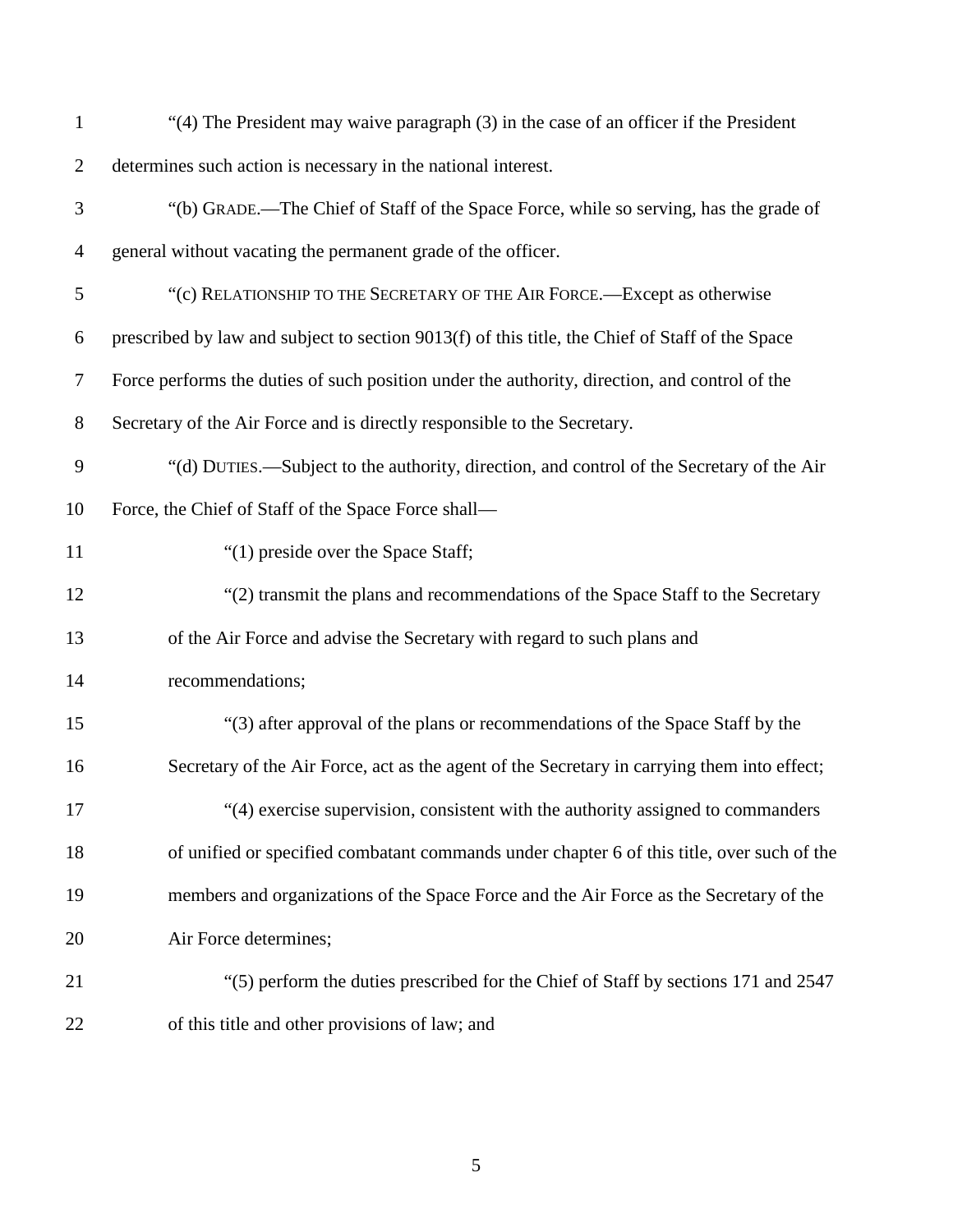| 1              | "(6) perform such other military duties, not otherwise assigned by law, as are                       |
|----------------|------------------------------------------------------------------------------------------------------|
| $\overline{2}$ | assigned to the Chief of Staff by the President, the Secretary of Defense, or the Secretary          |
| 3              | of the Air Force.                                                                                    |
| $\overline{4}$ | "(e) JOINT CHIEFS OF STAFF.— (1) The Chief of Staff of the Space Force shall also                    |
| 5              | perform the duties prescribed for the Chief of Staff as a member of the Joint Chiefs of Staff        |
| 6              | under section 151 of this title.                                                                     |
| $\tau$         | "(2) To the extent that such action does not impair the independence of the Chief of Staff           |
| 8              | in the performance of the duties of the Chief of Staff as a member of the Joint Chiefs of Staff, the |
| $\overline{9}$ | Chief of Staff shall inform the Secretary of the Air Force regarding military advice rendered by     |
| 10             | members of the Joint Chiefs of Staff on matters affecting the Department of the Air Force.           |
| 11             | "(3) Subject to the authority, direction, and control of the Secretary of Defense, the Chief         |
| 12             | of Staff shall keep the Secretary of the Air Force fully informed of significant military operations |
| 13             | affecting the duties and responsibilities of the Secretary of the Air Force.                         |
| 14             | "§9095. Vice Chief of Staff of the Space Force                                                       |
| 15             | "(a) APPOINTMENT.—There is a Vice Chief of Staff of the Space Force, appointed by the                |
| 16             | President, by and with the advice and consent of the Senate, from the general officers of the        |
| 17             | Space Force.                                                                                         |
| 18             | "(b) GRADE.—The Vice Chief of Staff of the Space Force, while so serving, has the grade              |
| 19             | of general without vacating the permanent grade of the officer so serving.                           |
| 20             | "(c) DUTIES.—The Vice Chief of Staff has such authority and duties with respect to the               |
| 21             | Space Force as the Chief of Staff of the Space Force, with the approval of the Secretary of the      |
| 22             | Air Force, may delegate to or prescribe for the Vice Chief of Staff. Orders issued by the Vice       |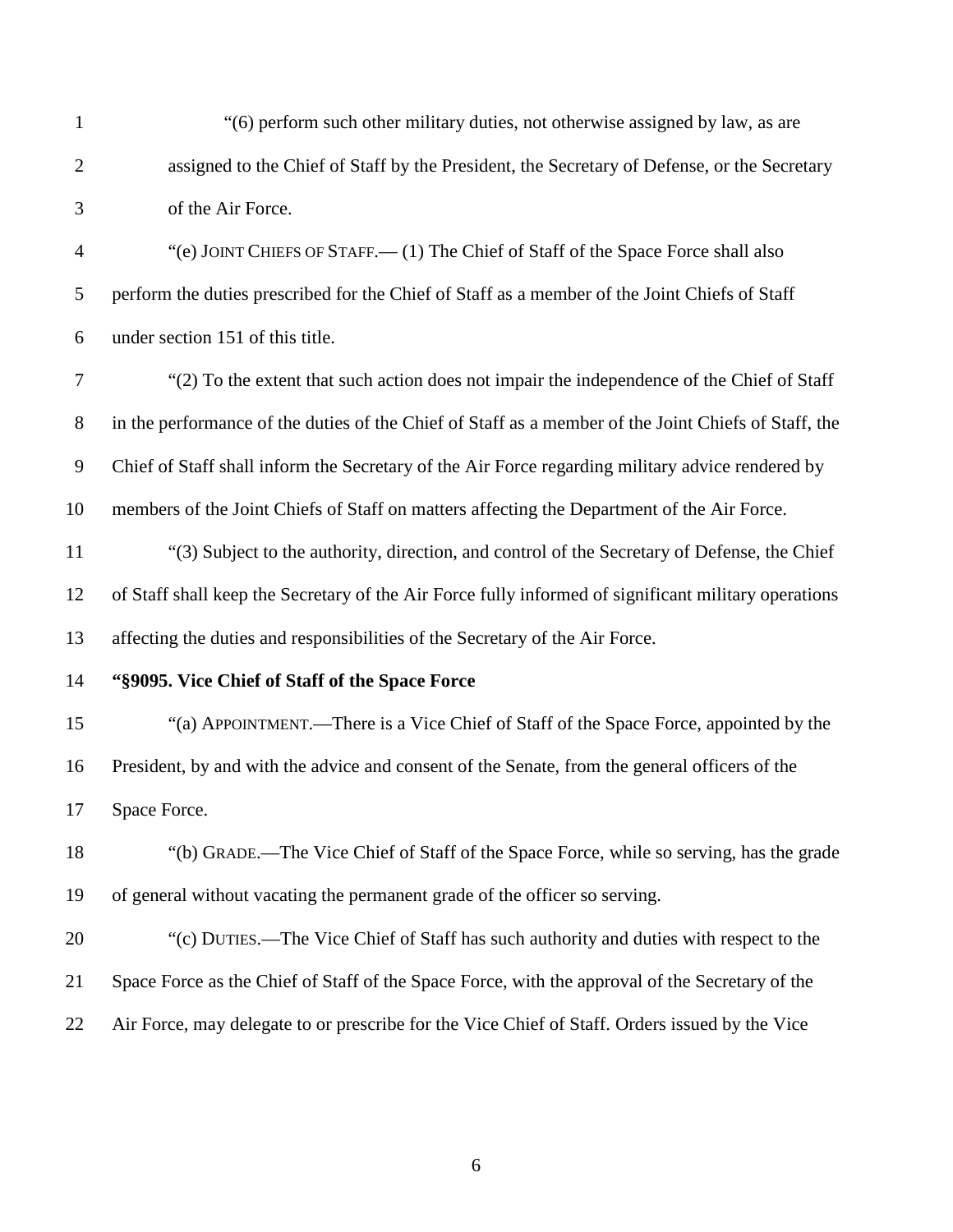Chief of Staff in performing such duties have the same effect as those issued by the Chief of Staff.

<span id="page-6-0"></span>

| 3        | "(d) VACANCY IN OFFICE OF CHIEF OF STAFF.—When there is a vacancy in the office of           |
|----------|----------------------------------------------------------------------------------------------|
| 4        | Chief of Staff of the Space Force or during the absence or disability of the Chief of Staff- |
| 5        | "(1) the Vice Chief of Staff shall perform the duties of the Chief of Staff until a          |
| 6        | successor is appointed or the absence or disability ceases; or                               |
| 7        | "(2) if there is a vacancy in the office of the Vice Chief of Staff or the Vice Chief        |
| 8        | of Staff is absent or disabled, unless the President directs otherwise, the most senior      |
| 9        | officer of the Space Force in the Space Staff who is not absent or disabled and who is not   |
| 10       | restricted in performance of duty shall perform the duties of the Chief of Staff until a     |
| 11       | successor to the Chief of Staff or the Vice Chief of Staff is appointed or until the absence |
| 12       | or disability of the Chief of Staff or Vice Chief of Staff ceases, whichever occurs first.". |
|          |                                                                                              |
| 13       | SEC. 1702. UNDER SECRETARY OF THE AIR FORCE FOR SPACE.                                       |
|          | (a) ESTABLISHMENT.-Section 9015 of title 10, United States Code, is amended-                 |
| 14<br>15 | (1) in the heading, by striking "Under Secretary" and inserting "Under                       |
| 16       | Secretaries";                                                                                |
| 17       | (2) in subsection (a), by striking "is an Under Secretary of the Air Force" and              |
| 18       | inserting "are two Under Secretaries of the Air Force";                                      |
| 19       | (3) by striking subsection (b) and inserting the following new subsections:                  |
| 20       | $\lq$ (b)(1) One of the Under Secretaries shall be the Under Secretary of the Air Force.     |
| 21       | "(2) The Under Secretary of the Air Force shall be the first assistant to the Secretary of   |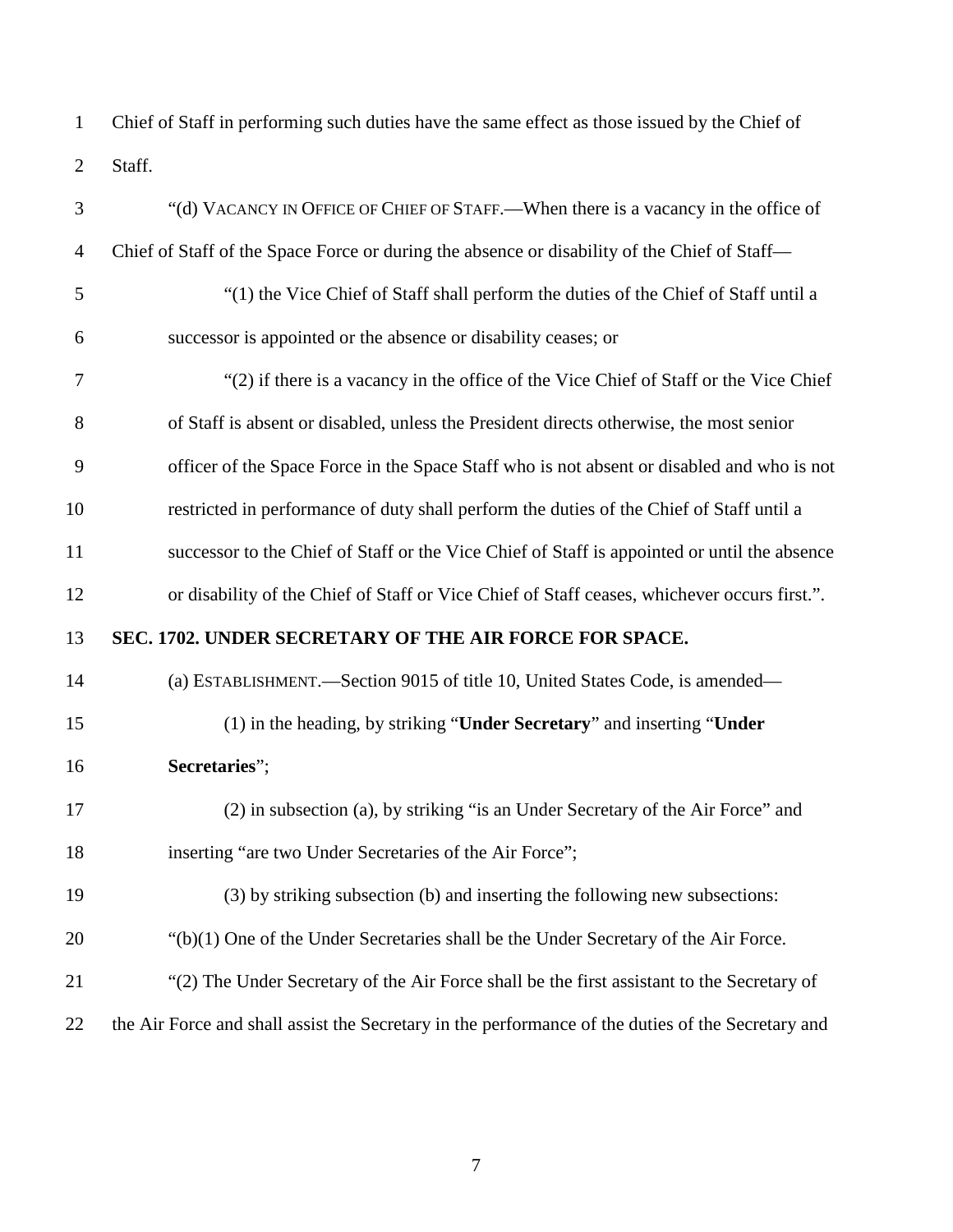| $\mathbf{1}$   | shall act for, and exercise the powers of, the Secretary when the Secretary dies, resigns, or is |
|----------------|--------------------------------------------------------------------------------------------------|
| $\overline{2}$ | otherwise unable to perform the functions and duties of the office.                              |
| 3              | $\lq$ (c)(1) One of the Under Secretaries shall be the Under Secretary of the Air Force for      |
| $\overline{4}$ | Space, who shall also be known as the Under Secretary for Space.                                 |
| 5              | "(2) The Under Secretary for Space shall be responsible for the overall supervision of           |
| 6              | space matters.                                                                                   |
| 7              | "(d) In addition to the duties and powers described in subsections (b) and (c), the Under        |
| 8              | Secretaries shall perform such duties and exercise such powers as the Secretary of the Air Force |
| 9              | may prescribe.".                                                                                 |
| 10             | (b) CONFORMING AMENDMENTS.-                                                                      |
| 11             | (1) TABLE OF SECTIONS.—The table of sections at the beginning of chapter 903 of                  |
| 12             | such title is amended by striking the item relating to section 9015 and inserting the            |
| 13             | following new item:                                                                              |
|                | "9015. Under Secretaries of the Air Force.".                                                     |
| 14             | (2) SECRETARY OF THE AIR FORCE.—Section 9013(f) of such title is amended—                        |
| 15             | (A) in the first sentence, by striking "Under Secretary" and inserting                           |
| 16             | "Under Secretaries"; and                                                                         |
| 17             | (B) in the second sentence, by striking "the Under Secretary" and inserting                      |
| 18             | "either Under Secretary".                                                                        |
| 19             | (3) OFFICE OF THE SECRETARY OF THE AIR FORCE. - Section 9014(b)(1) of such                       |
| 20             | title is amended by striking "Under Secretary" and inserting "Under Secretaries".                |
| 21             | (4) SUCCESSOR TO DUTIES.—Section 9017 of such title is amended—                                  |
| 22             | (A) by redesignating paragraphs (2) through (4) as paragraphs (3) through                        |
| 23             | (5), respectively; and                                                                           |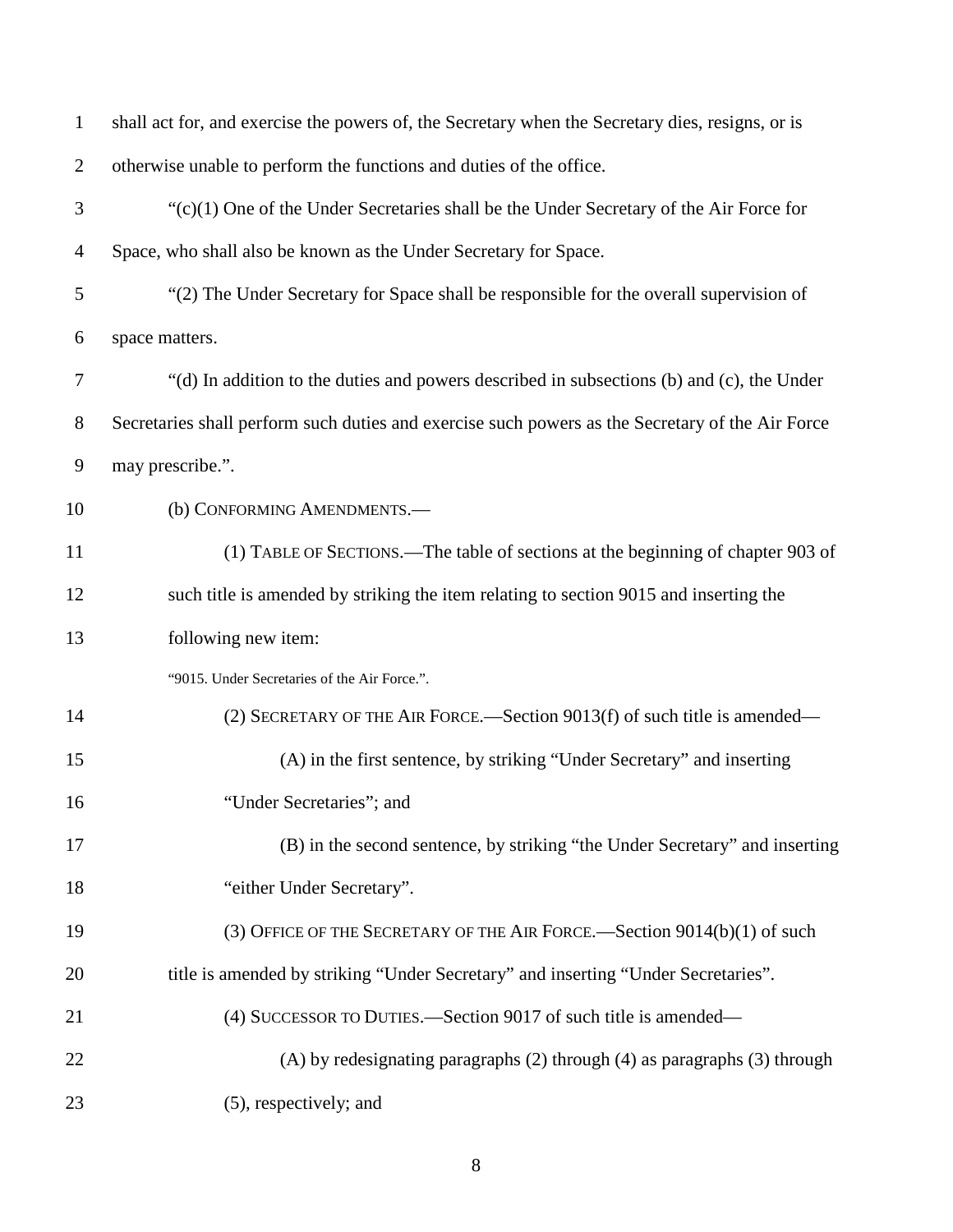<span id="page-8-0"></span>

| $\mathbf{1}$   | (B) by inserting after paragraph (1) the following new paragraph:                                                                                |
|----------------|--------------------------------------------------------------------------------------------------------------------------------------------------|
| $\overline{2}$ | "(2) The Under Secretary of the Air Force for Space.".                                                                                           |
| 3              | SEC. 1703. INCLUSION OF THE SPACE FORCE ON THE JOINT CHIEFS OF STAFF                                                                             |
| $\overline{4}$ | AND JOINT STAFF.                                                                                                                                 |
| 5              | (a) MEMBERSHIP OF THE CHIEF OF STAFF OF THE SPACE FORCE ON THE JOINT CHIEFS OF                                                                   |
| 6              | STAFF.—Section 151(a) of title 10, United States Code, is amended—                                                                               |
| 7              | $(1)$ by redesignating paragraph $(7)$ as paragraph $(8)$ ; and                                                                                  |
| 8              | (2) by inserting after paragraph (6) the following new paragraph:                                                                                |
| 9              | "(7) The Chief of Staff of the Space Force.".                                                                                                    |
| 10             | (b) APPOINTMENT OF CHAIRMAN.—Section $152(b)(1)(B)$ of such title is amended by                                                                  |
| 11             | striking "or the Commandant of the Marine Corps" and inserting "the Commandant of the                                                            |
| 12             | Marine Corps, or the Chief of Staff of the Space Force".                                                                                         |
| 13             | (c) INCLUSION OF THE SPACE FORCE ON THE JOINT STAFF.—Section $155(a)(2)(C)$ of such                                                              |
| 14             | title is amended by inserting "and the Space Force" after "the Air Force".                                                                       |
| 15             | SEC. 1704. CIVILIAN PERSONNEL SUPPORTING THE SPACE FORCE.                                                                                        |
| 16             | (a) ORGANIZATION OF CHAPTER.-                                                                                                                    |
| 17             | (1) CHAPTER 947.—Chapter 947 of title 10, United States Code, is amended—                                                                        |
| 18             | (A) by striking the table of sections and inserting the following:                                                                               |
|                | Sec.<br>"Subchapter"<br><b>General Civilian Personnel Matters</b><br>9371<br>"І.<br><b>Space Force Civilian Personnel Matters</b><br>9375<br>"П. |

# <span id="page-8-1"></span>"**SUBCHAPTER I—GENERAL CIVILIAN PERSONNEL MATTERS**

"Sec.

"9371. Air University: civilian faculty members.

"9372. Production of supplies and munitions: hours and pay of laborers and mechanics.

"9373. Civilian special agents of the Office of Special Investigations: authority to execute warrants and make arrests."; and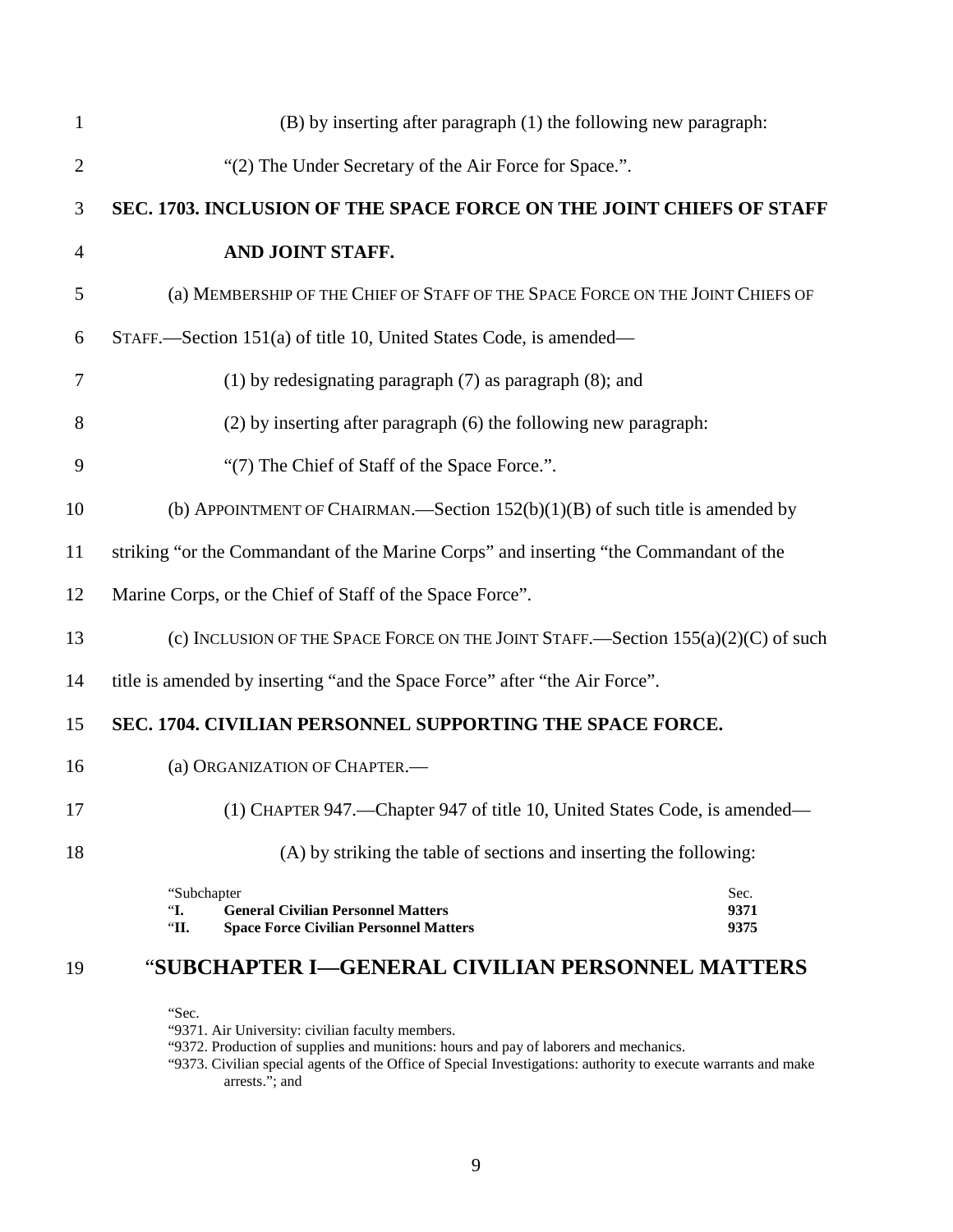| $\mathbf{1}$   | (B) by redesignating sections 9375 and 9377 as sections 9372 and 9373,                         |
|----------------|------------------------------------------------------------------------------------------------|
| $\overline{2}$ | respectively.                                                                                  |
| 3              | (2) CHAPTER 949.—Chapter 949 of title 10, United States Code, is amended—                      |
| $\overline{4}$ | (A) in the table of sections, by striking the item relating to section 9381                    |
| 5              | and inserting the following new item:                                                          |
|                | "9391. Fatality reviews."; and                                                                 |
| 6              | (B) by redesignating section 9381 as section 9391.                                             |
| $\overline{7}$ | (b) CIVILIAN PERSONNEL SUPPORTING THE SPACE FORCE.—Chapter 947 of title 10,                    |
| 8              | United States Code, as amended by subsection (a) of this section, is further amended by adding |

9 at the end the following new subchapter:

## 10 **"SUBCHAPTER II— SPACE FORCE CIVILIAN PERSONNEL MATTERS**

"Sec.

- "9375. Definitions and implementation.
- "9376. Space Force civilian personnel: general authority to establish excepted positions, appoint personnel, and fix rates of pay.
- "9377. Basic pay.
- "9378. Additional compensation, allowances, and incentives.
- "9379. Limitation on certain payments.
- "9380. Benefits for certain employees assigned outside the United States.
- "9381. Space Force Senior Executive Service.
- "9382. Space Force Senior Level positions.
- "9383. Time-limited appointments.
- "9384. Termination of Space Force employees.
- "9385. Reductions and other adjustments in force.
- "9386. Postemployment assistance: certain terminated Space Force employees.
- "9387. Appointment of Space Force employees to competitive service positions in the Department of Defense.

"9388. Merit system principles; civil service protections; right of appeal.

## 11 **"§9375. Definitions and implementation**

- 12 "(a) DEFINITIONS.—In this subchapter:
- 13 "(1) The term 'competitive service' has the meaning given such term in section
- 14 2102 of title 5.
- 15 "(2) The term 'excepted service' has the meaning given such term in [section 2103](https://1.next.westlaw.com/Link/Document/FullText?findType=L&pubNum=1000546&cite=5USCAS2103&originatingDoc=NDDE34430B36411D8983DF34406B5929B&refType=LQ&originationContext=document&transitionType=DocumentItem&contextData=(sc.Document))
- 16 [of title 5.](https://1.next.westlaw.com/Link/Document/FullText?findType=L&pubNum=1000546&cite=5USCAS2103&originatingDoc=NDDE34430B36411D8983DF34406B5929B&refType=LQ&originationContext=document&transitionType=DocumentItem&contextData=(sc.Document))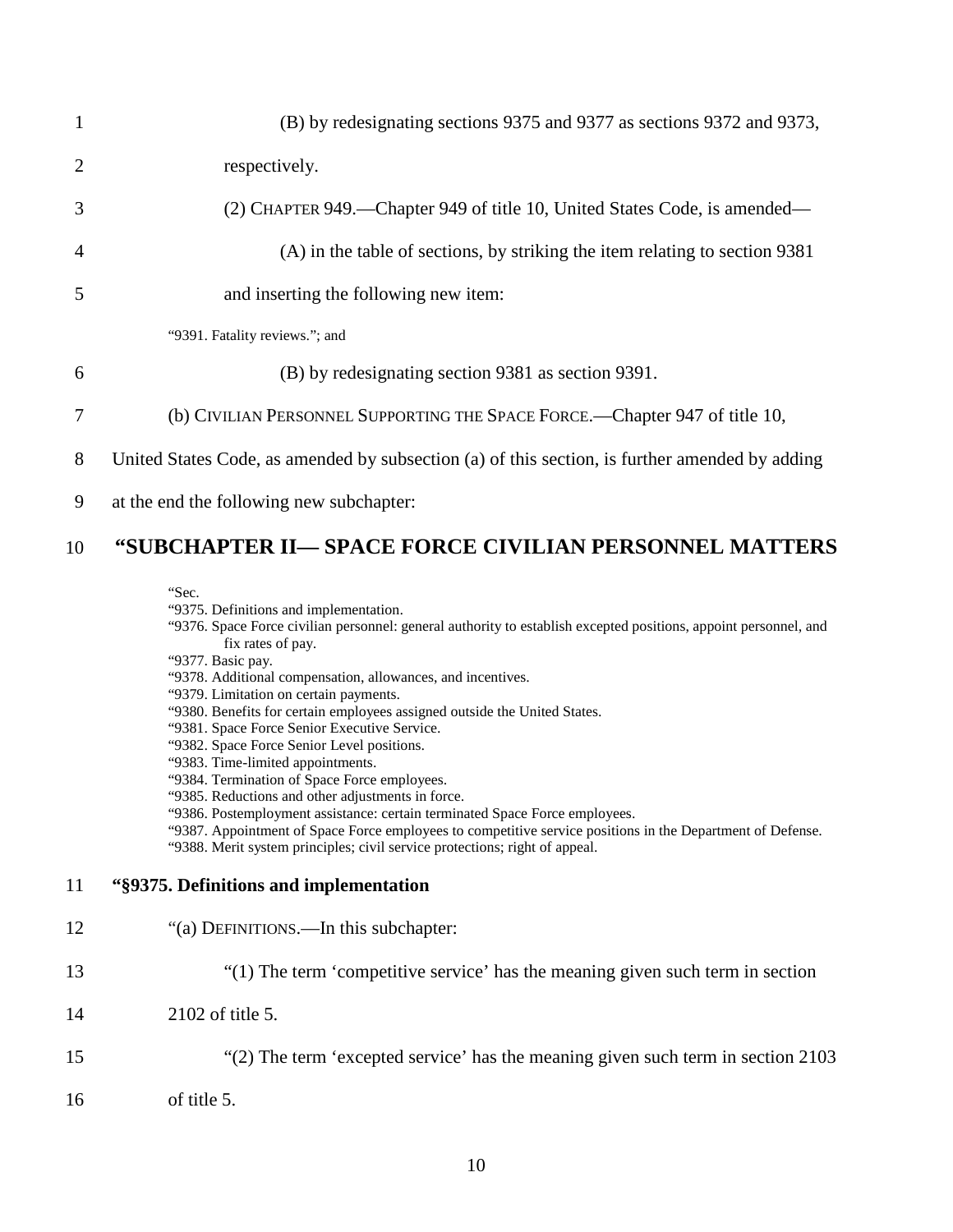| $\mathbf{1}$   | "(3) The term 'preference eligible' has the meaning given such term in section                 |
|----------------|------------------------------------------------------------------------------------------------|
| $\overline{2}$ | 2108(3) of title 5.                                                                            |
| 3              | "(4) The term 'Senior Executive Service position' has the meaning given such                   |
| $\overline{4}$ | term in section $3132(a)(2)$ of title 5.                                                       |
| 5              | "(5) The term 'Space Force position' means a position as a civilian employee of                |
| 6              | the Department of the Air Force supporting the Space Force or United States Space              |
| 7              | Command, as determined by the Secretary of Defense.                                            |
| 8              | "(b) IMPLEMENTATION.—The Secretary of Defense may implement this subchapter                    |
| 9              | without regard to any provision of chapter 71 of title 5.                                      |
| 10             | "§9376. Space Force civilian personnel: general authority to establish excepted positions,     |
| 11             | appoint personnel, and fix rates of pay.                                                       |
| 12             | "(a) IN GENERAL.—The Secretary of Defense may—                                                 |
| 13             | "(1) establish, as positions in the excepted service, such positions in the                    |
| 14             | Department of the Air Force as the Secretary of Defense determines necessary to support        |
| 15             | the Space Force, including-                                                                    |
| 16             | "(A) Space Force Senior Level positions designated under section 9382 of                       |
| 17             | this title; and                                                                                |
| 18             | "(B) positions in the Space Force Senior Executive Service;                                    |
| 19             | "(2) after taking into consideration the availability of preference eligibles for              |
| 20             | appointment to those positions (except with respect to positions referred to in                |
| 21             | subparagraphs $(A)$ and $(B)$ of paragraph $(1)$ , appoint individuals to those positions; and |
| 22             | "(3) fix the compensation of such individuals for service in those positions.                  |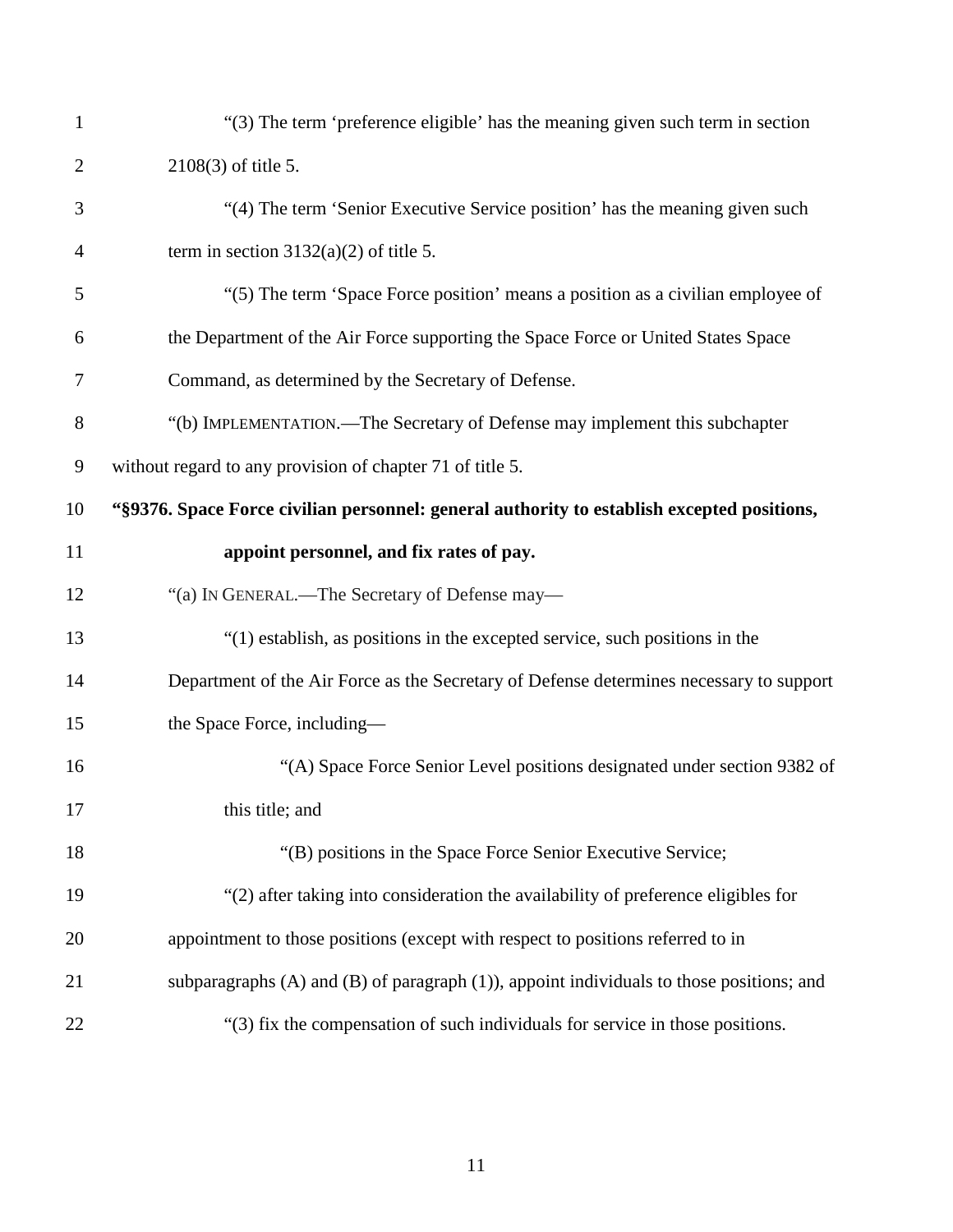"(b) CONSTRUCTION WITH OTHER LAWS—The authority of the Secretary of Defense under subsection (a) applies without regard to the provisions of any other law relating to the appointment, number, classification, or compensation of employees.

**"§9377. Basic pay.**

 "(a) AUTHORITY TO FIX RATES OF BASIC PAY.—The Secretary of Defense shall fix the rates of basic pay for positions established under section 9376 of this title in relation to the rates of pay provided for comparable positions in the Department of Defense and subject to the same limitations on maximum rates of pay established for employees of the Department of Defense by law or regulation, or based upon compensation for similar positions in a labor market, as necessary to recruit and retain employees in support of the Space Force. The rate of basic pay for any position under the authority of this subchapter may not exceed the rate payable for a position at Level II of the Executive Schedule.

 "(b) PREVAILING RATE SYSTEMS.—Notwithstanding any other provision of law, the Secretary of Defense may, consistent with section 5341 of title 5, adopt such provisions of that title as to provide for prevailing rate systems of basic pay and may apply those provisions to positions for civilian employees in or under which the Department of Defense may employ 17 individuals described by section  $5342(a)(2)(A)$  of that title.

#### **"§9378. Additional compensation, allowances, and incentives.**

 "(a) ADDITIONAL COMPENSATION.—The Secretary of Defense may provide employees in Space Force positions compensation in addition to basic pay, including benefits, incentives, and allowances, consistent with and not in excess of the level authorized for comparable positions authorized by title 5.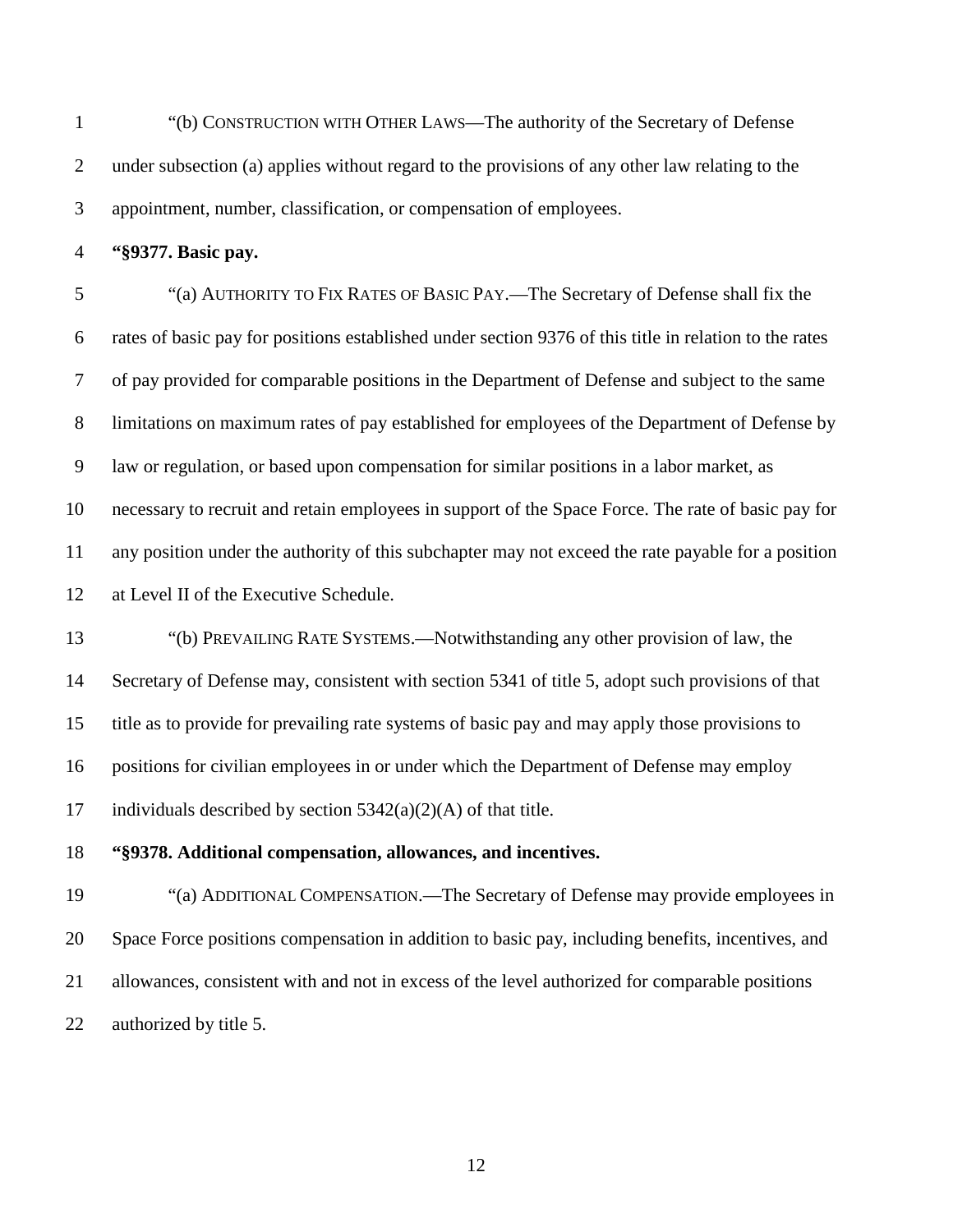| $\mathbf{1}$   | "(b) ALLOWANCES BASED ON LIVING COSTS AND ENVIRONMENT.—(1) In addition to                         |
|----------------|---------------------------------------------------------------------------------------------------|
| $\overline{2}$ | basic pay, employees in Space Force positions who are citizens or nationals of the United States  |
| 3              | and are stationed outside the continental United States or in Alaska may be paid an allowance, in |
| 4              | accordance with regulations prescribed by the Secretary of Defense, while they are so stationed.  |
| 5              | "(2) An allowance under this subsection shall be based on—                                        |
| 6              | "(A) living costs substantially higher than in the District of Columbia; or                       |
| 7              | "(B) conditions of environment that-                                                              |
| 8              | "(i) differ substantially from conditions of environment in the continental                       |
| 9              | United States; and                                                                                |
| 10             | "(ii) warrant an allowance as a recruitment incentive.                                            |
| 11             | "(3) An allowance under this subsection may not exceed the allowance authorized to be             |
| 12             | paid by section 5941(a) of title 5 for employees whose rates of basic pay are fixed by statute.   |
| 13             | "§9379. Limitation on certain payments                                                            |
| 14             | "No allowance, differential, bonus, award, or other similar cash payment under this title         |
| 15             | may be paid to an employee in a calendar year if, or to the extent that, when added to the total  |
| 16             | basic pay paid or payable to such employee for service performed in such calendar year, such      |
| 17             | payment would cause the total to exceed the total annual compensation payable to the Vice         |
| 18             | President under section 104 of title 3 as of the end of such calendar year.                       |
| 19             | "§9380. Benefits for certain employees assigned outside the United States                         |
| 20             | "(a) IN GENERAL.—The Secretary of Defense may provide to civilian personnel described             |
| 21             | in subsection (c) allowances and benefits comparable to those provided by the Secretary of State  |
| 22             | to officers and employees of the Foreign Service under paragraphs (2) through (8) and (13) of     |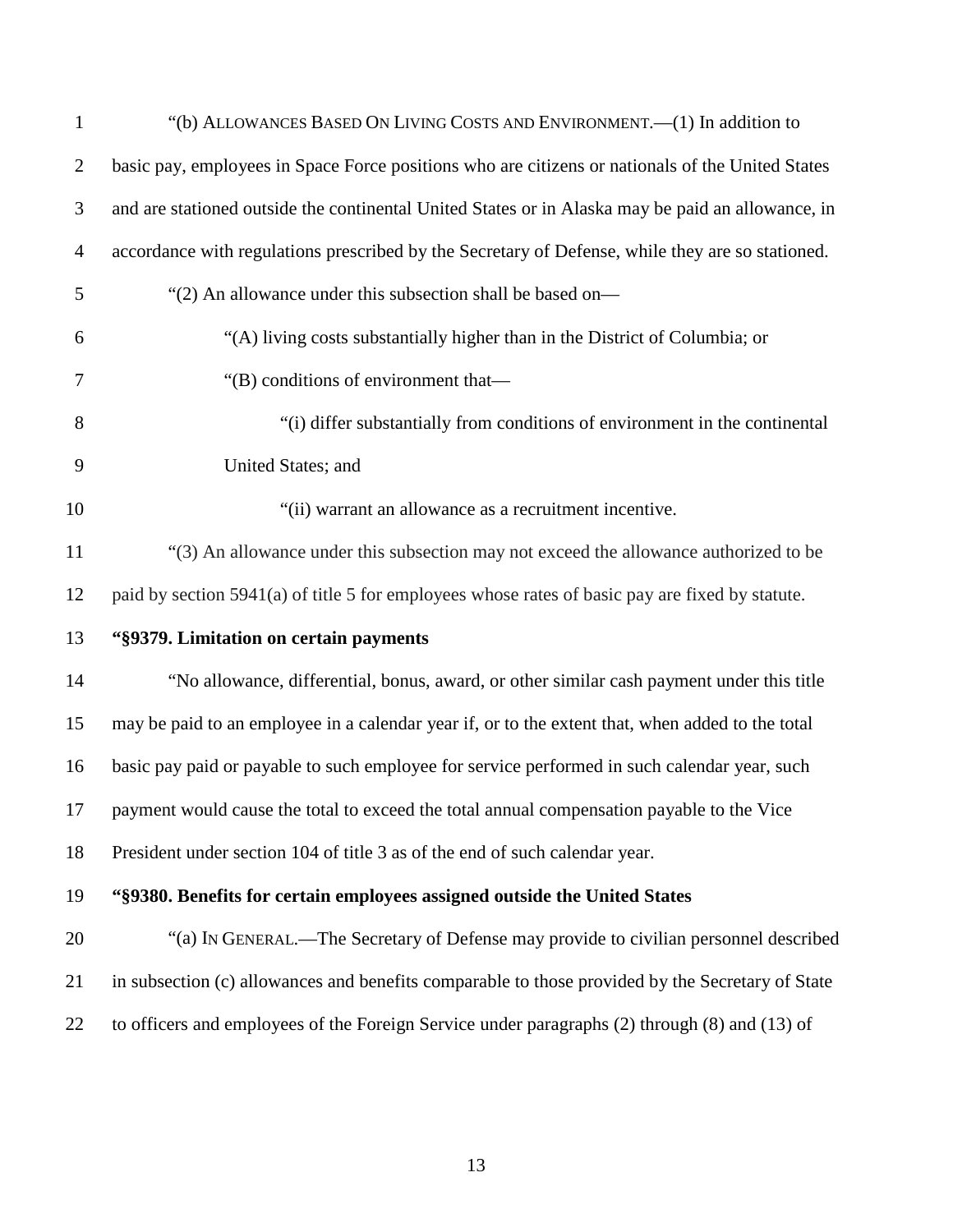| $\mathbf{1}$   | section 901 and sections 705 and 903 of the Foreign Service Act of 1980 (22 U.S.C. 4081(2), (3),                   |
|----------------|--------------------------------------------------------------------------------------------------------------------|
| $\overline{2}$ | $(4)$ , $(5)$ , $(6)$ , $(7)$ , and $(8)$ , and $(13)$ , $4025$ , $4083$ ) and under section $5924(4)$ of title 5. |
| 3              | "(b) APPLICABILITY.—Subsection (a) shall apply to civilian personnel of the Department                             |
| $\overline{4}$ | of Defense who-                                                                                                    |
| 5              | "(1) are United States nationals;                                                                                  |
| 6              | "(2) are assigned to duty outside the United States; and                                                           |
| 7              | "(3) are designated by the Secretary of Defense for the purposes of subsection (a).                                |
| $8\phantom{1}$ | "§9381. Space Force Senior Executive Service                                                                       |
| $\mathbf{9}$   | "(a) ESTABLISHMENT.—The Secretary of Defense may establish a Space Force Senior                                    |
| 10             | Executive Service for Space Force positions established pursuant to section 9376(a) of this title                  |
| 11             | that are equivalent to Senior Executive Service positions.                                                         |
| 12             | "(b) REGULATIONS CONSISTENT WITH TITLE 5 PROVISIONS.—(1) The Secretary of                                          |
| 13             | Defense shall prescribe regulations for the Space Force Senior Executive Service that are                          |
| 14             | consistent with the requirements set forth in sections $3131$ , $3132(a)(2)$ , $3396(c)$ , $3592$ , $3595(a)$ ,    |
| 15             | 5384, and 6304 of title 5, subsections (a), (b), and (c) of section 7543 of such title (except that                |
| 16             | any hearing or appeal to which a member of the Space Force Senior Executive Service is entitled                    |
| 17             | shall be held or decided pursuant to those regulations), and subchapter II of chapter 43 of such                   |
| 18             | title.                                                                                                             |
| 19             | "(2) To the extent that the Secretary determines it practicable to apply to members of, or                         |
| 20             | applicants for, the Space Force Senior Executive Service other provisions of title 5 that apply to                 |
| 21             | members of, or applicants for, the Senior Executive Service, the Secretary shall also prescribe                    |
| 22             | regulations to implement those provisions with respect to the Space Force Senior Executive                         |
| 23             | Service.                                                                                                           |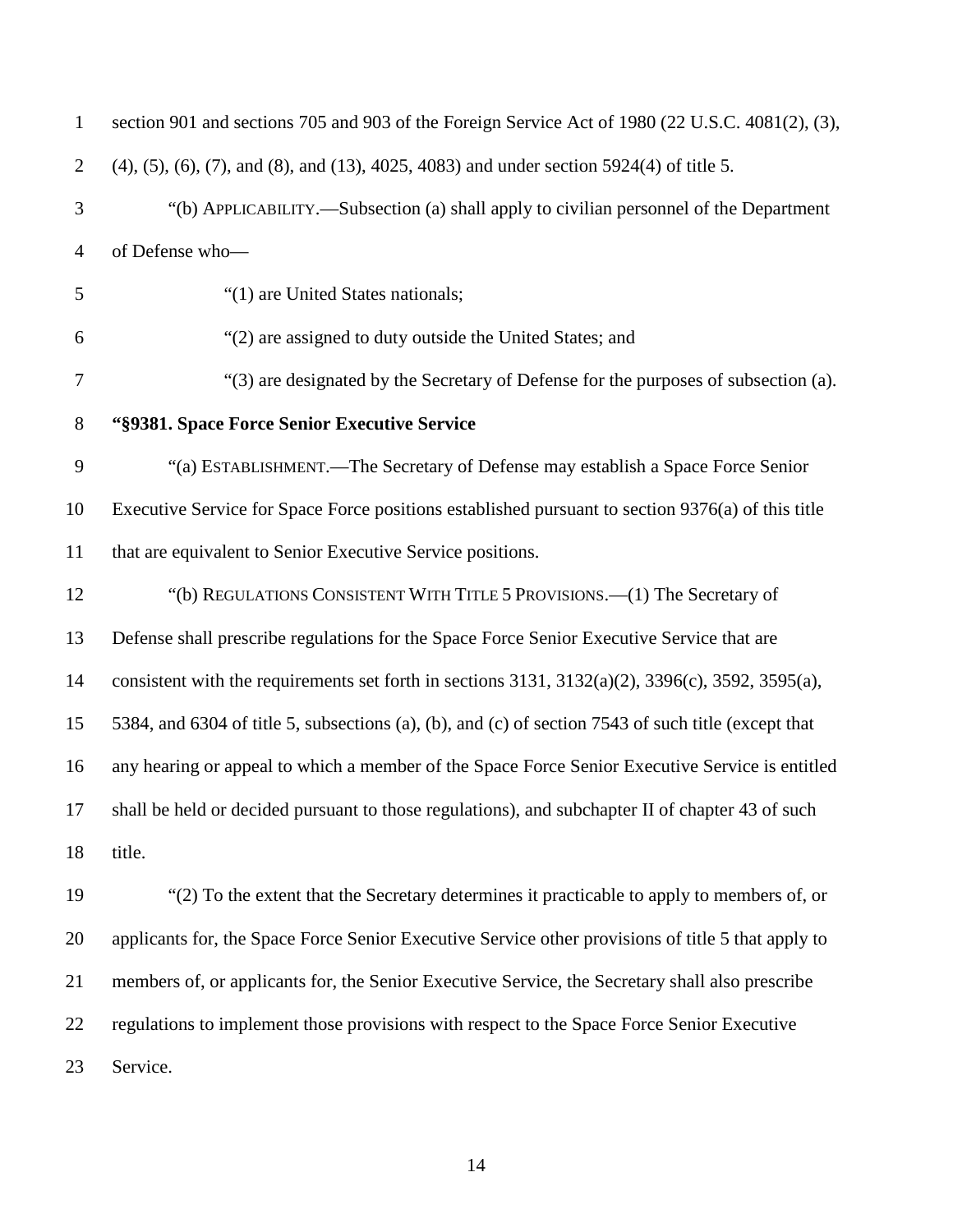| $\mathbf{1}$   | "(c) AWARD OF RANK TO MEMBERS OF THE SPACE FORCE SENIOR EXECUTIVE SERVICE.-                      |
|----------------|--------------------------------------------------------------------------------------------------|
| $\overline{2}$ | The President, based on the recommendation of the Secretary of Defense, may award a rank         |
| 3              | referred to in section 4507 of title 5 to a member of the Space Force Senior Executive Service.  |
| $\overline{4}$ | The award of such rank shall be made in a manner consistent with the provisions of that section. |
| 5              | "(d) PERFORMANCE APPRAISALS.—(1) The Space Force Senior Executive Service shall                  |
| 6              | be subject to a performance appraisal system that, as designed and applied, is certified by the  |
| $\tau$         | Secretary of Defense under section 5307 of title 5 as making meaningful distinctions based on    |
| 8              | relative performance.                                                                            |
| 9              | "(2) The performance appraisal system applicable to the Space Force Senior Executive             |
| 10             | Service under paragraph (1) may be the same performance appraisal system that is established     |
| 11             | and implemented within the Department of Defense for members of the Senior Executive             |
| 12             | Service.                                                                                         |
| 13             | "§9382. Space Force Senior Level positions                                                       |
| 14             | "(a) DESIGNATION OF POSITIONS.—The Secretary of Defense may designate as a Space                 |
| 15             | Force Senior Level position any Space Force position that, as determined by the Secretary—       |
| 16             | "(1) is classifiable above grade GS-15 of the General Schedule;                                  |
| 17             | "(2) does not satisfy functional or program management criteria for being                        |
| 18             | designated a Space Force Senior Executive Service position; and                                  |
| 19             | "(3) has no more than minimal supervisory responsibilities.                                      |
| 20             | "(b) REGULATIONS.—Subsection (a) shall be carried out in accordance with regulations             |
| 21             | prescribed by the Secretary of Defense.                                                          |
| 22             | "(c) AWARD OF RANK TO EMPLOYEES IN SPACE FORCE SENIOR LEVEL POSITIONS.—The                       |
| 23             | President, based on the recommendation of the Secretary of Defense, may award a rank referred    |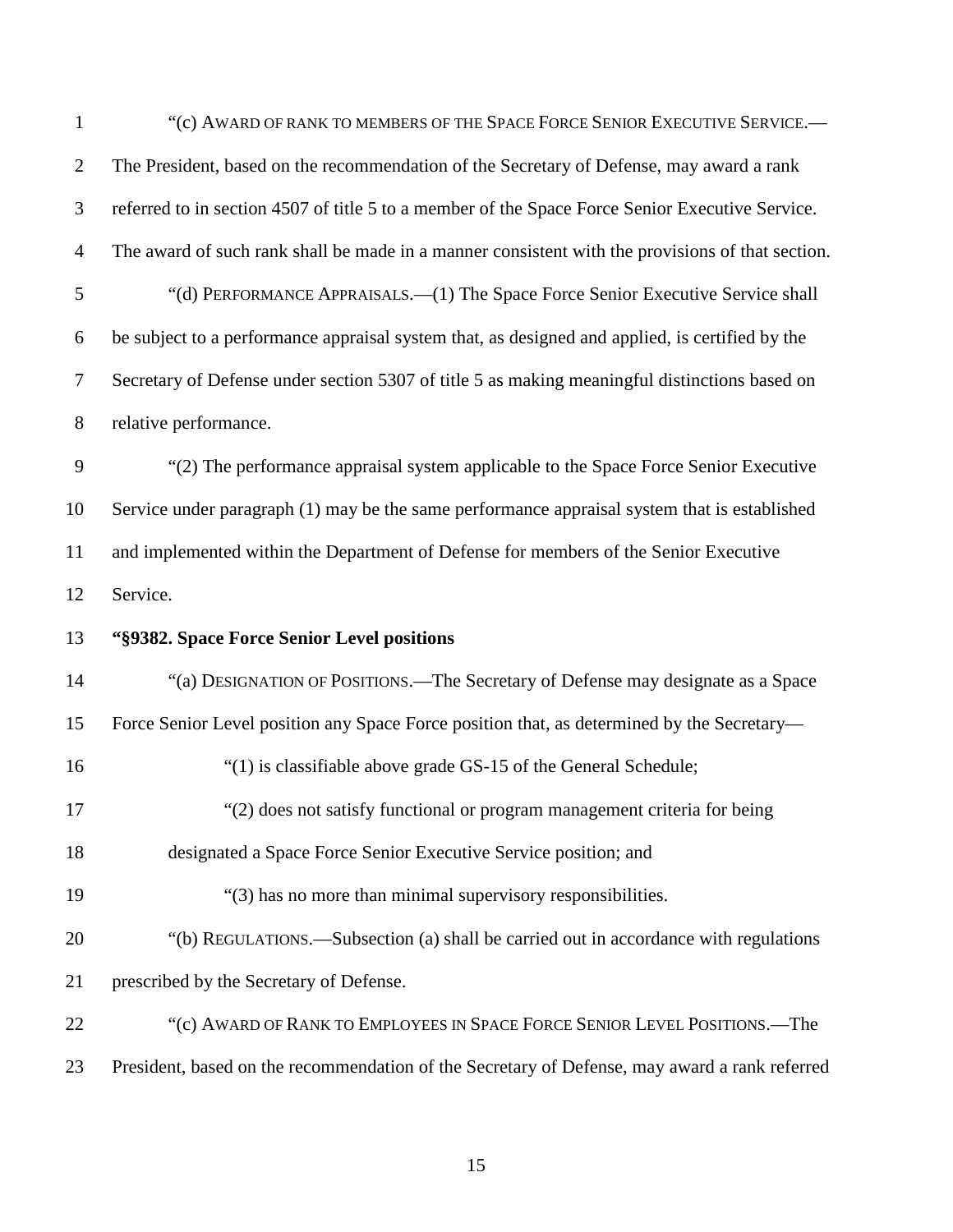| $\mathbf{1}$   | to in section 4507a of title 5 to an employee in a Space Force Senior Level position designated |
|----------------|-------------------------------------------------------------------------------------------------|
| $\overline{2}$ | under subsection (a). The award of such rank shall be made in a manner consistent with the      |
| 3              | provisions of that section.                                                                     |
| $\overline{4}$ | "§9383. Time-limited appointments                                                               |
| 5              | "(a) AUTHORITY FOR TIME-LIMITED APPOINTMENTS.—The Secretary of Defense may                      |
| 6              | authorize time-limited appointments to Space Force positions.                                   |
| $\tau$         | "(b) REVIEW OF USE OF AUTHORITY.—The Secretary of Defense shall review each time-               |
| $8\phantom{1}$ | limited appointment in a Space Force position at the end of the first year of the period of the |
| $\mathbf{9}$   | appointment and determine whether the appointment should be continued for the remainder of      |
| 10             | the period.                                                                                     |
| 11             | "(c) CONDITION ON PERMANENT APPOINTMENT TO SPACE FORCE SENIOR EXECUTIVE                         |
| 12             | SERVICE.—An employee serving in a Space Force position pursuant to a time-limited               |
| 13             | appointment is not eligible for a permanent appointment to a Space Force Senior Executive       |
| 14             | Service position (including a position in which the employee is serving) unless the employee is |
| 15             | selected for the permanent appointment on a competitive basis.                                  |
| 16             | "(d) TIME-LIMITED APPOINTMENT DEFINED.—In this section, the term 'time-limited                  |
| 17             | appointment' means an appointment for a period not to exceed three years.                       |
| 18             | "§9384. Termination of Space Force employees                                                    |
| 19             | "(a) TERMINATION AUTHORITY.—Notwithstanding any other provision of law, the                     |
| 20             | Secretary of Defense may terminate the employment of any employee in a Space Force position     |
| 21             | if the Secretary-                                                                               |
| 22             | "(1) considers that action to be in the interests of the United States; and                     |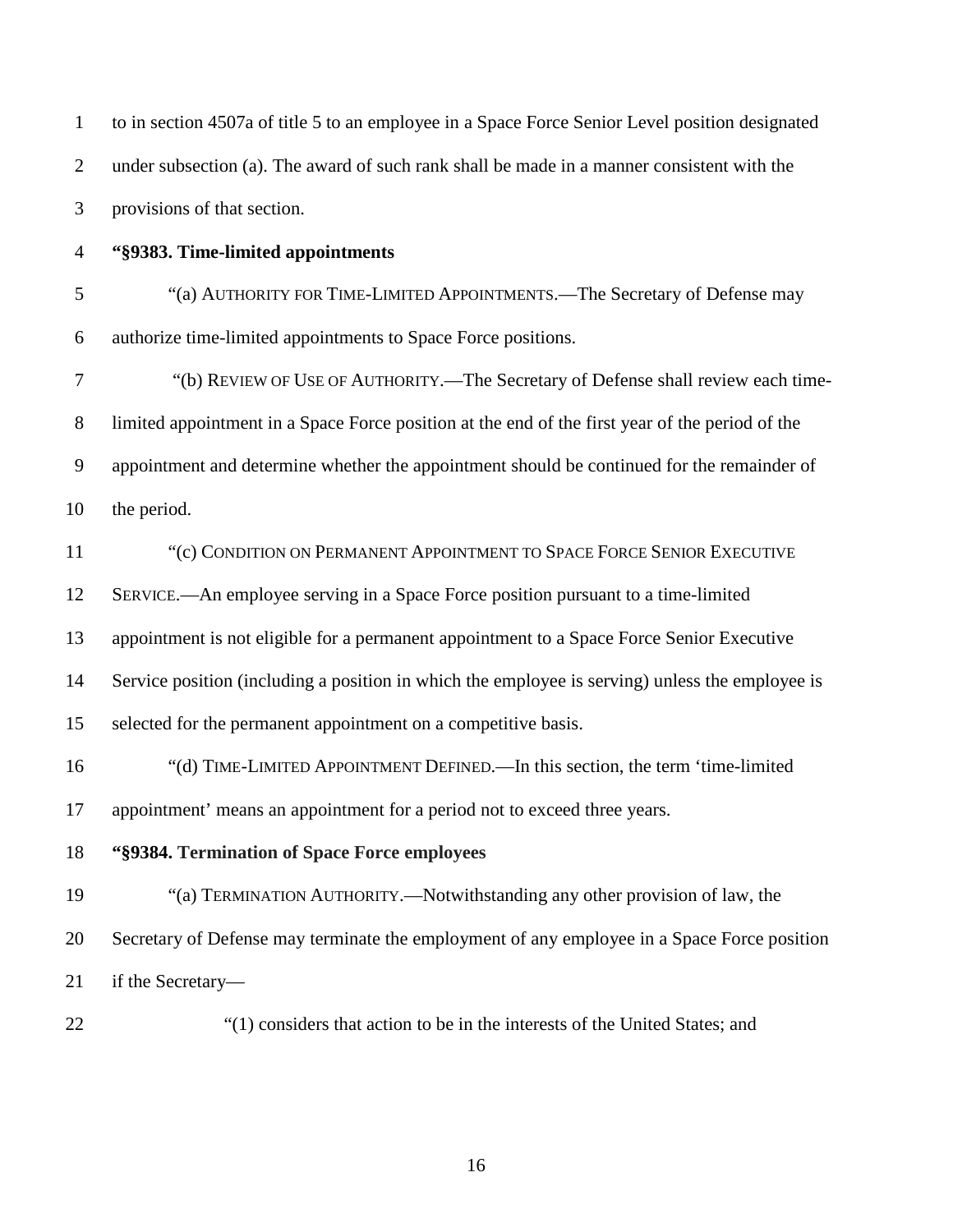"(2) determines that the procedures prescribed in other provisions of law that authorize the termination of the employment of such employee cannot be invoked in a manner consistent with the national security.

 "(b) FINALITY.—A decision by the Secretary of Defense to terminate the employment of an employee under this section is final and may not be appealed or reviewed outside the Department of Defense.

 "(c) NOTIFICATION TO CONGRESSIONAL DEFENSE COMMITTEES.--Whenever the Secretary of Defense terminates the employment of an employee under the authority of this section, the Secretary shall promptly notify the congressional defense committees of such termination.

 "(d) PRESERVATION OF RIGHT TO SEEK OTHER EMPLOYMENT.—Any termination of employment under this section shall not affect the right of the terminated employee to seek or accept employment with any other department or agency of the United States if that employee is declared eligible for such employment by the Director of the Office of Personnel Management. "(e) LIMITATION ON DELEGATION.--The authority of the Secretary of Defense under this section may be delegated only to the Deputy Secretary of Defense or the Secretary of the Air

Force. An action to terminate employment of an employee by the Deputy Secretary of Defense

or the Secretary of the Air Force may be appealed to the Secretary of Defense.

**"§9385. Reductions and other adjustments in force**

 "(a) IN GENERAL.—The Secretary of Defense shall prescribe regulations for the separation of employees in Space Force positions, including members of the Space Force Senior Executive Service and employees in Space Force Senior Level positions, during a reduction in force or other adjustment in force. Such regulations shall apply to such a reduction in force or other adjustment in force notwithstanding [sections 3501\(b\)](https://1.next.westlaw.com/Link/Document/FullText?findType=L&pubNum=1000546&cite=5USCAS3501&originatingDoc=NE81F3350B36411D8983DF34406B5929B&refType=RB&originationContext=document&transitionType=DocumentItem&contextData=(sc.Document)#co_pp_a83b000018c76) and [3502 of title 5.](https://1.next.westlaw.com/Link/Document/FullText?findType=L&pubNum=1000546&cite=5USCAS3502&originatingDoc=NE81F3350B36411D8983DF34406B5929B&refType=LQ&originationContext=document&transitionType=DocumentItem&contextData=(sc.Document))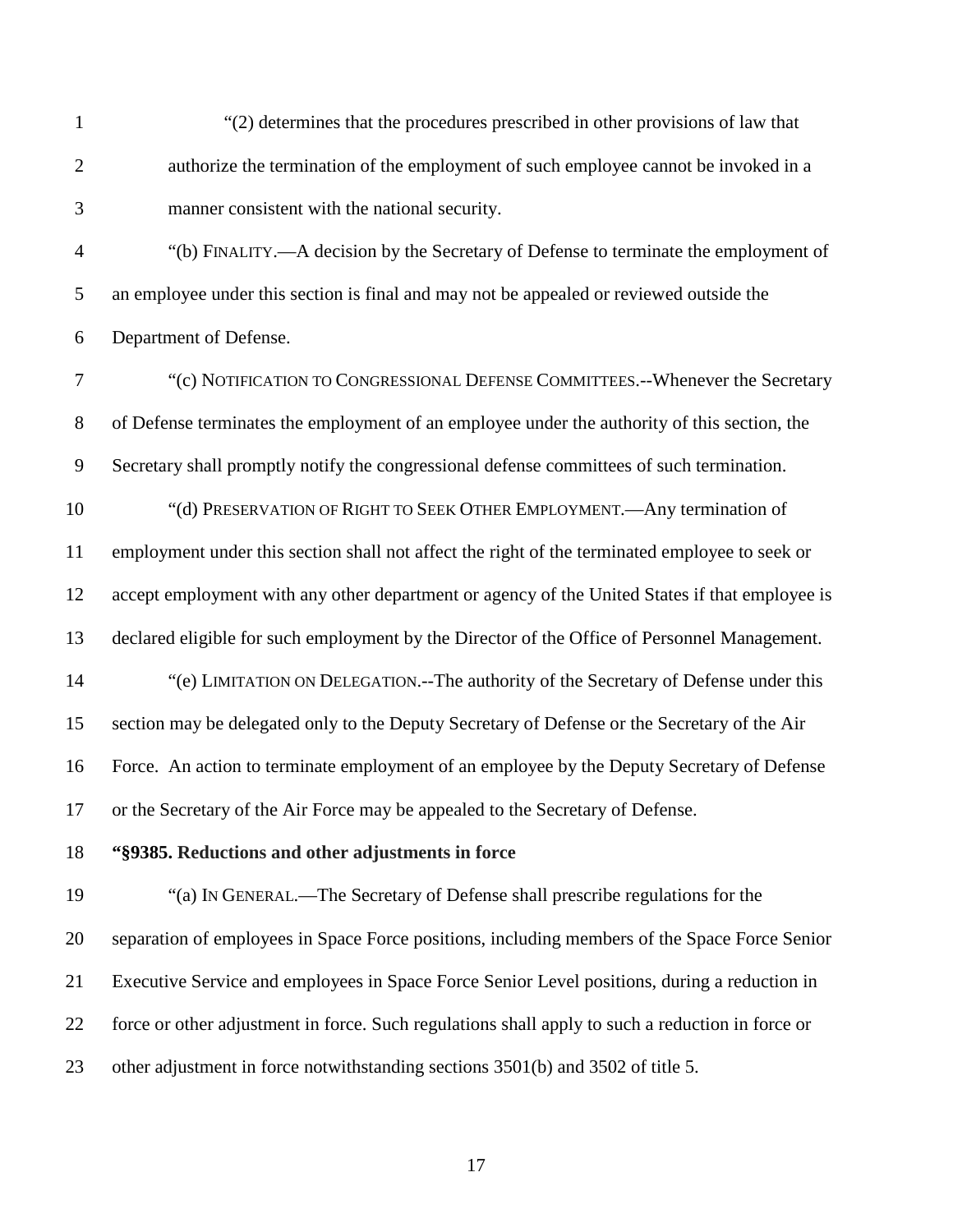| $\mathbf{1}$   | "(b) DETERMINATIONS.—The determination of which employees shall be separated from                |
|----------------|--------------------------------------------------------------------------------------------------|
| $\overline{c}$ | employment in Space Force positions during a reduction in force or other adjustment in force     |
| 3              | shall be made primarily on the basis of performance.                                             |
| $\overline{4}$ | "(c) REGULATIONS RELATING TO SPACE FORCE SES.—The regulations prescribed under                   |
| 5              | this section relating to removal from the Space Force Senior Executive Service in a reduction in |
| 6              | force or other adjustment in force shall be consistent with section 3595(a) of title 5.          |
| 7              | "§9386. Postemployment assistance: certain terminated Space Force employees                      |
| 8              | "(a) AUTHORITY.—Subject to subsections (b) and (c), the Secretary of Defense may, in             |
| 9              | the case of any individual who is a qualified former Space Force employee, use appropriated      |
| 10             | funds to-                                                                                        |
| 11             | "(1) assist that individual in finding and qualifying for employment other than in a             |
| 12             | Space Force position;                                                                            |
| 13             | "(2) assist that individual in meeting the expenses of treatment of medical or                   |
| 14             | psychological disabilities of that individual; and                                               |
| 15             | "(3) provide financial support to that individual during periods of unemployment.                |
| 16             | "(b) CONDITIONS.—Assistance may be provided to a qualified former Space Force                    |
| 17             | employee under subsection (a) only if the Secretary determines that such assistance is essential |
| 18             | to                                                                                               |
| 19             | "(1) maintain the judgment and emotional stability of the qualified former Space                 |
| 20             | Force employee; and                                                                              |
| 21             | "(2) avoid circumstances that might lead to the unlawful disclosure of classified                |
| 22             | information to which the qualified former Space Force employee had access.                       |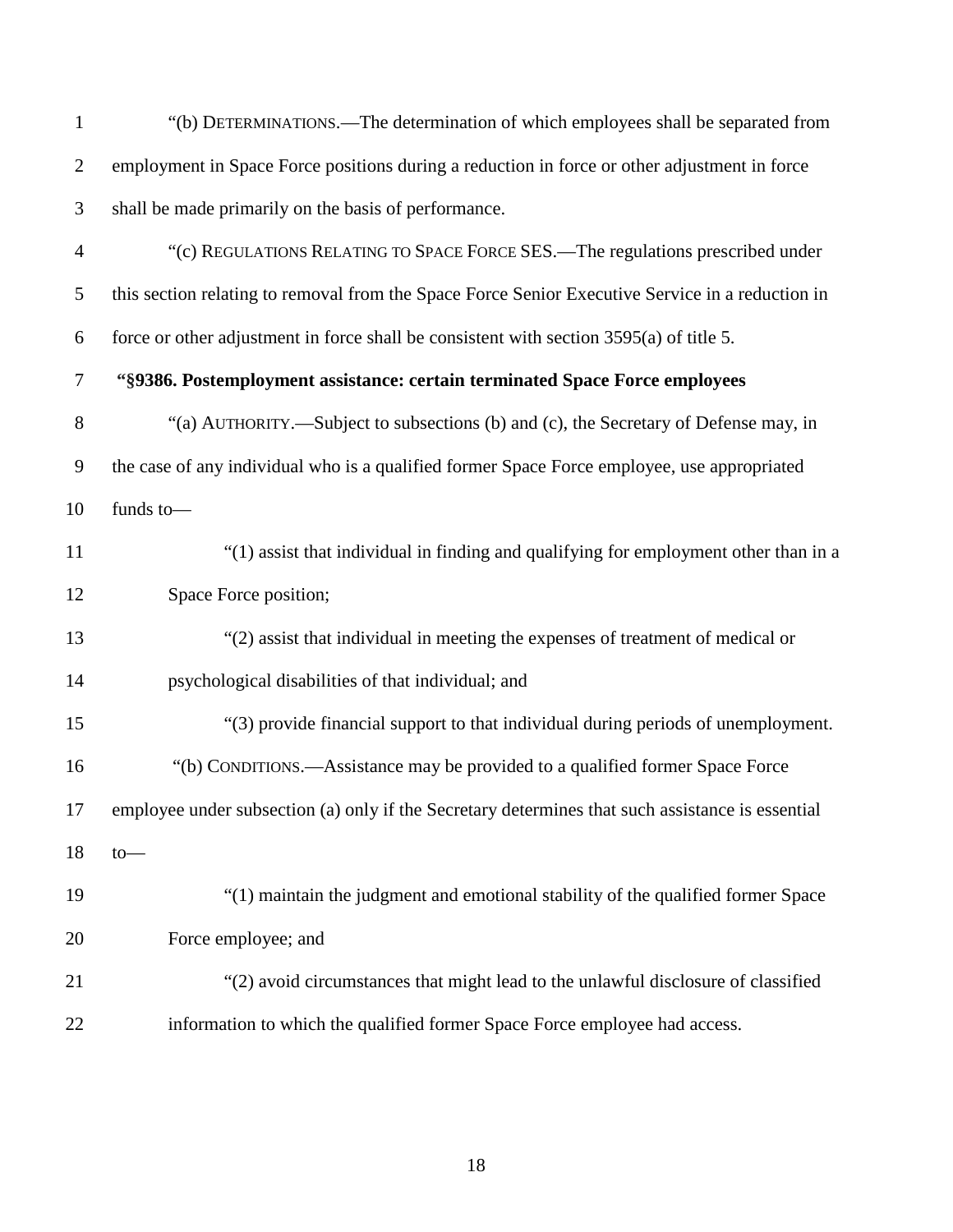| $\mathbf{1}$   | "(c) DURATION OF ASSISTANCE.—Assistance may not be provided under this section in             |
|----------------|-----------------------------------------------------------------------------------------------|
| $\overline{2}$ | the case of any individual after the end of the five-year period beginning on the date of the |
| $\mathfrak{Z}$ | termination of the employment of the individual in a Space Force position.                    |
| $\overline{4}$ | "(d) QUALIFIED FORMER SPACE FORCE EMPLOYEE DEFINED.—In this section, the term                 |
| 5              | 'qualified former Space Force employee' means an individual who was employed in a Space       |
| 6              | Force position-                                                                               |
| 7              | "(1) who has been found to be ineligible for continued access to information                  |
| 8              | designated as 'Sensitive Compartmented Information' and employment in the Space               |
| 9              | Force; or                                                                                     |
| 10             | "(2) whose employment in a Space Force position has been terminated.                          |
| 11             | "\\$9387. Appointment of Space Force employees to competitive service positions in the        |
| 12             | <b>Department of Defense</b>                                                                  |
| 13             | "(a) AUTHORITY.—Subject to subsection (b), the Secretary of Defense may appoint an            |
| 14             | employee serving in a Space Force position in the excepted service to a position in the       |
| 15             | Department of Defense in the competitive service without competition.                         |
| 16             | "(b) CONDITIONS—The Secretary may only exercise the authority under subsection (a)            |
| 17             | $if$ —                                                                                        |
| 18             | "(1) the employee concerned has served continuously for at least two years in a               |
|                |                                                                                               |
| 19             | Space Force position that is not time-limited under an excepted appointment or has been       |
| 20             | involuntarily separated from such position without personal cause within the preceding        |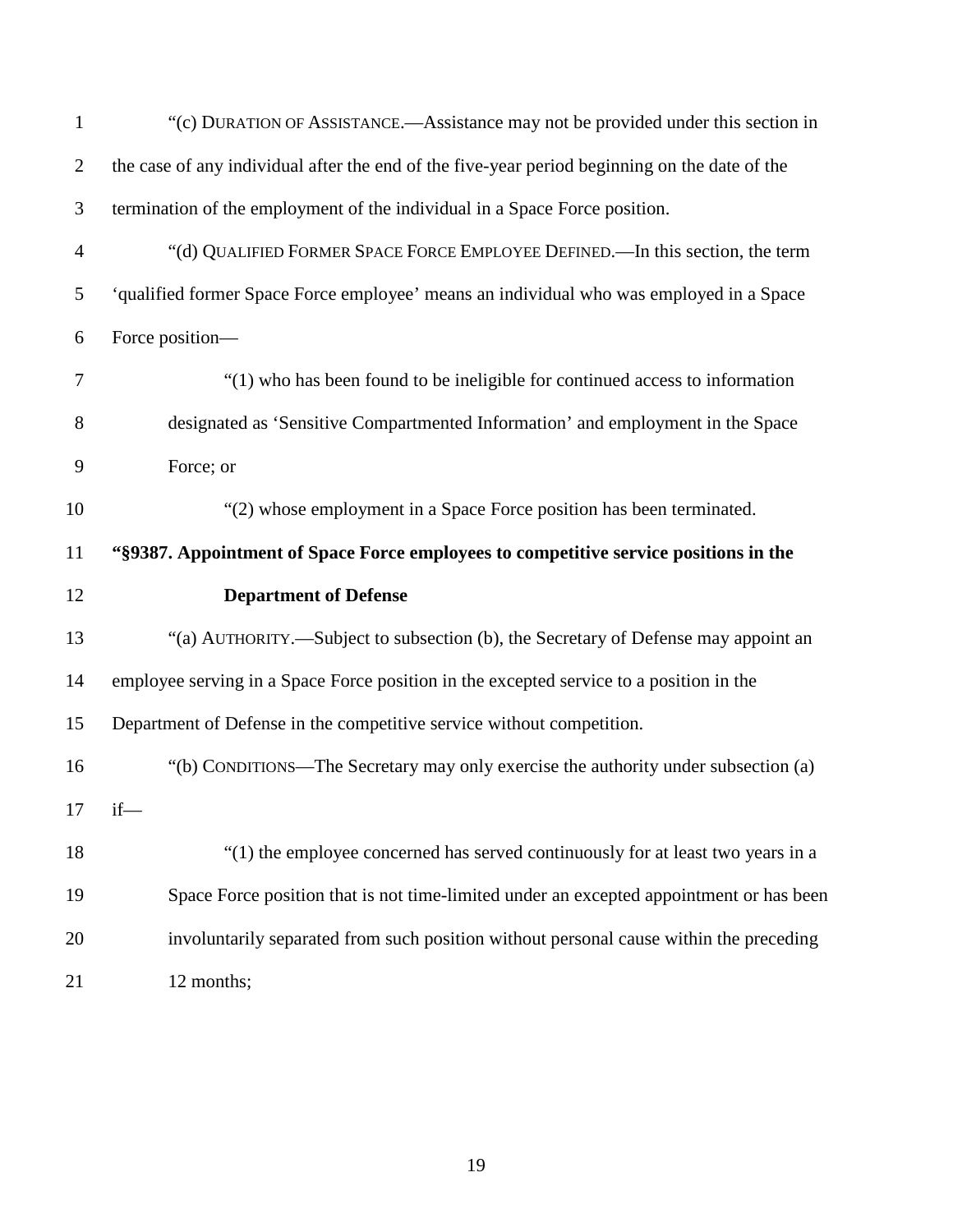| 1                | "(2) the employee concerned meets the qualification standards and requirements                       |
|------------------|------------------------------------------------------------------------------------------------------|
| $\overline{2}$   | for the competitive service position in accordance with Office of Personnel Management               |
| 3                | standards; and                                                                                       |
| $\overline{4}$   | "(3) the employee concerned is considered for selection to competitive service                       |
| 5                | positions in the same manner that other individuals are considered for appointments                  |
| 6                | without competition.                                                                                 |
| $\tau$           | "\\$9388. Merit system principles; civil service protections; right of appeal.                       |
| $8\,$            | "(a) MERIT SYSTEM PRINCIPLES.—Section 2301 of title 5 shall apply to the exercise of                 |
| $\boldsymbol{9}$ | authority under this subchapter (other than sections 9380 and 9386).                                 |
| 10               | "(b) CIVIL SERVICE PROTECTIONS.—(1) If, in the case of a position established under                  |
| 11               | authority other than section $9376(a)(1)$ of this title that is reestablished as an excepted service |
| 12               | position under that section, the provisions of law referred to in paragraph (2) applied to the       |
| 13               | person serving in that position immediately before the position is so reestablished and such         |
| 14               | provisions of law would not otherwise apply to the person while serving in the position as so        |
| 15               | reestablished, then such provisions of law shall, subject to paragraph (3), continue to apply to the |
| 16               | person with respect to service in that position for as long as the person continues to serve in the  |
| 17               | position without a break in service.                                                                 |
| 18               | " $(2)$ The provisions of law referred to in paragraph $(1)$ are the following provisions of         |
| 19               | title 5:                                                                                             |
| 20               | "(A) Section 2302, relating to prohibited personnel practices.                                       |
| 21               | "(B) Chapter 75, relating to adverse actions.                                                        |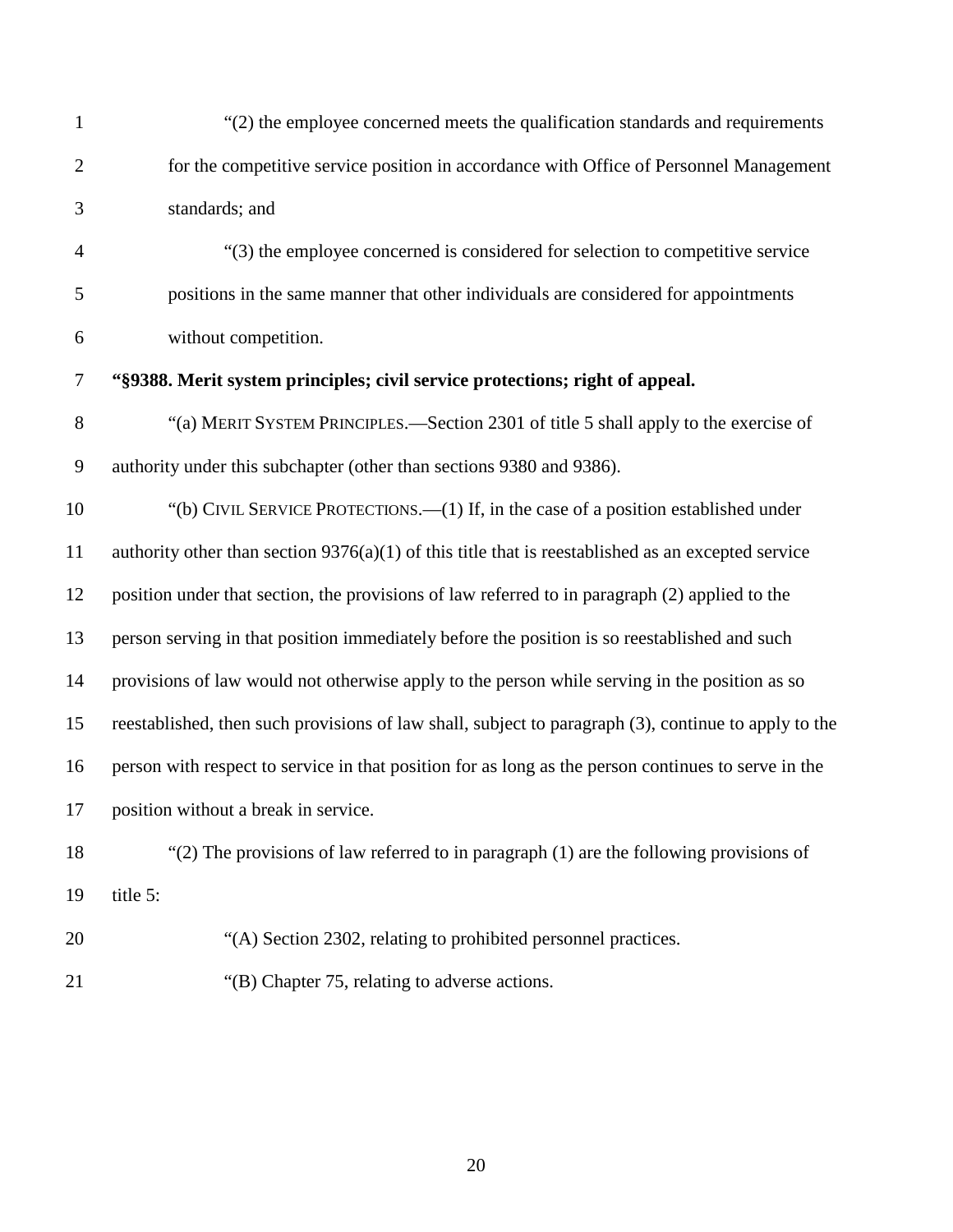"(3)(A) Notwithstanding any provision of chapter 75 of title 5, an appeal of an adverse action by an individual employee covered by paragraph (1) shall be determined within the Department of Defense if the employee so elects.

- "(B) The Secretary of Defense shall prescribe the procedures for initiating and
- determining appeals of adverse actions pursuant to elections made under subparagraph (A).

 "(c) RIGHT OF APPEAL.—The Secretary of Defense shall prescribe regulations to provide a right of appeal regarding a personnel action under this subchapter. The appeal shall be determined within the Department of Defense. An appeal determined at the highest level provided in the regulations shall be final and not subject to review outside the Department of Defense. A personnel action covered by the regulations is not subject to any other provision of law that provides appellate rights or procedures.".

### <span id="page-20-0"></span>**SEC. 1705. DECORATIONS AND AWARDS.**

 (a) IN GENERAL.—Chapter 937 of title 10, United States Code, is amended by adding at the end the following new section:

### "**§9287. General authority to provide Space Force decorations and awards**

 "In addition to the decorations and awards available to all personnel of the Department of the Air Force pursuant to the other sections of this chapter, the Secretary of the Air Force may provide such awards and decorations as the Secretary considers appropriate to any person who, while serving in any capacity with the Space Force, distinguished himself or herself.".

### (b) TABLE OF SECTIONS AMENDMENT.—The table of sections at the beginning of such

chapter is amended by adding at the end the following new item:

"9287. General authority to provide Space Force decorations and awards.".

### <span id="page-20-1"></span>**SEC. 1706. REPEAL OF PROVISION RELATED TO AIR FORCE SPACE COMMAND.**

(a) REPEAL.—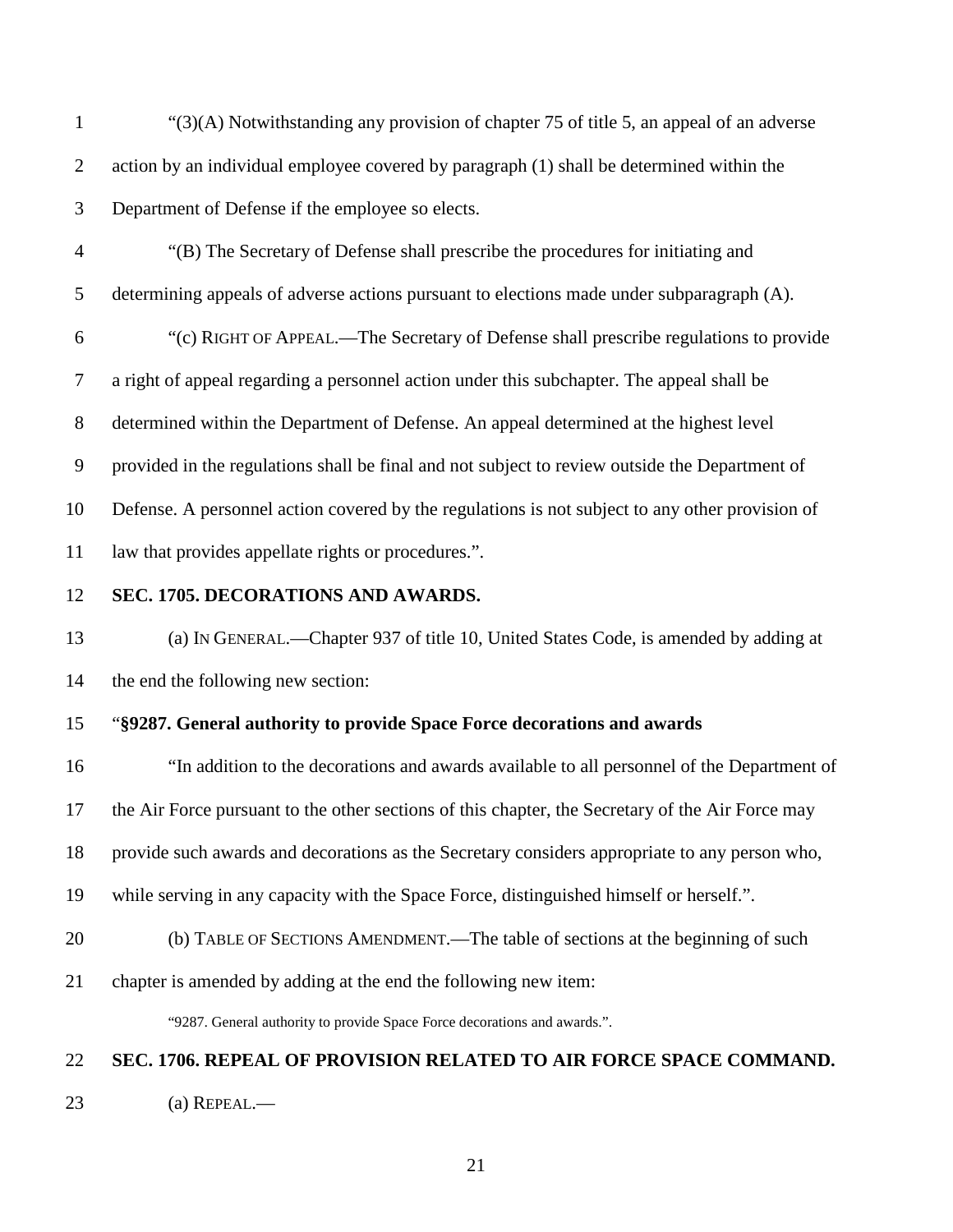<span id="page-21-0"></span>

| $\mathbf{1}$   | (1) IN GENERAL.—Section 2279c of title 10, United States Code, is repealed.                    |
|----------------|------------------------------------------------------------------------------------------------|
| $\overline{2}$ | (2) TABLE OF SECTIONS AMENDMENT.—The table of sections at the beginning of                     |
| 3              | chapter 135 of title 10, United States Code, is amended by striking the item relating to       |
| $\overline{4}$ | section 2279c.                                                                                 |
| 5              | (b) CONTINUATION OF PROCUREMENT AUTHORITY.-                                                    |
| 6              | (1) IN GENERAL.—Chapter 963 of title 10, United States Code, is amended by                     |
| $\tau$         | inserting before section 9532 the following new section:                                       |
| 8              | "§9531. Procurement of commercial satellite communications services                            |
| 9              | "The Secretary of the Air Force, in consultation with the Chief Information Officer of the     |
| 10             | Department of Defense, shall be responsible for the procurement of commercial satellite        |
| 11             | communications services for the Department of Defense.".                                       |
| 12             | (2) APPLICABILITY.—Section 9531 of title 10, United States Code, as added by                   |
| 13             | paragraph (1) of this subsection, shall apply with respect to services procured after the      |
| 14             | date of the enactment of this Act.                                                             |
| 15             | (3) TABLE OF SECTIONS AMENDMENT.—The table of sections at the beginning of                     |
| 16             | chapter 963 of such title is amended by inserting before the item relating to section 9532     |
| 17             | the following new item:                                                                        |
|                | "9531. Procurement of commercial satellite communications services.".                          |
| 18             | SEC. 1707. TRANSFER OF PERSONNEL, PROPERTY, AND RESOURCES AND                                  |
| 19             | OTHER TRANSITION MATTERS.                                                                      |
| 20             | (a) TRANSITION PERIOD.-                                                                        |
| 21             | (1) IN GENERAL.—Subject to paragraph (2), for purposes of this section, the                    |
| 22             | transition period is the period that ends on the date that is five years after the date of the |
| 23             | enactment of this Act.                                                                         |
|                |                                                                                                |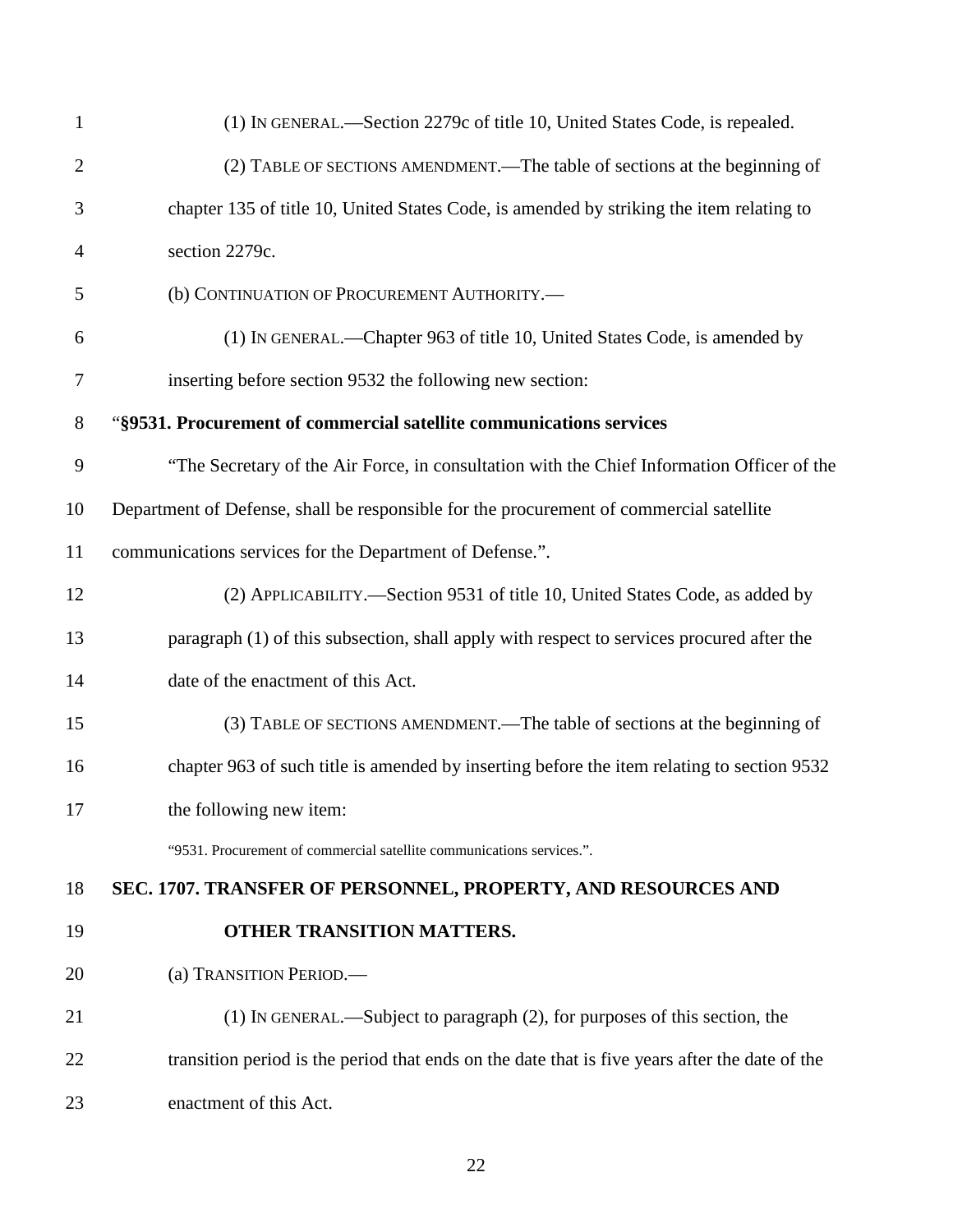| 1  | (2) EXTENSION.—The Secretary of Defense may extend the transition period                 |
|----|------------------------------------------------------------------------------------------|
| 2  | described in paragraph (1) for not more than two years if the Secretary—                 |
| 3  | (A) determines an extension is necessary to accomplish the initial                       |
| 4  | establishment of the United States Space Force; and                                      |
| 5  | (B) submits to the congressional defense committees notice of the                        |
| 6  | Secretary's intent to extend the transition period.                                      |
| 7  | (b) TRANSFER OF MILITARY MEMBERS.-                                                       |
| 8  | (1) TRANSFER AUTHORITY.—Notwithstanding any other provision of law, the                  |
| 9  | Secretary of Defense, in the sole and exclusive discretion of the Secretary, may, during |
| 10 | the transition period, transfer officers and enlisted members of the Armed Forces within |
| 11 | the Department of Defense to become officers and enlisted members of the United States   |
| 12 | Space Force.                                                                             |
| 13 | (2) BASIS.—A transfer under paragraph (1) may be made on a voluntary or                  |
| 14 | involuntary basis.                                                                       |
| 15 | (3) STATUS OF PERSONNEL.-                                                                |
| 16 | (A) RETENTION OF GRADE AND STATUS.—Military personnel transferred to                     |
| 17 | the Space Force from another Armed Force within the Department of Defense                |
| 18 | pursuant to this subsection shall retain the grade and date of obtaining such grade      |
| 19 | that the individual person had before the date of the transfer unless otherwise          |
| 20 | altered or terminated in accordance with law. For all purposes under law, the            |
| 21 | length, character, and type of service of such personnel transferred to the Space        |
| 22 | Force shall be calculated to include the same length, character, and type of service     |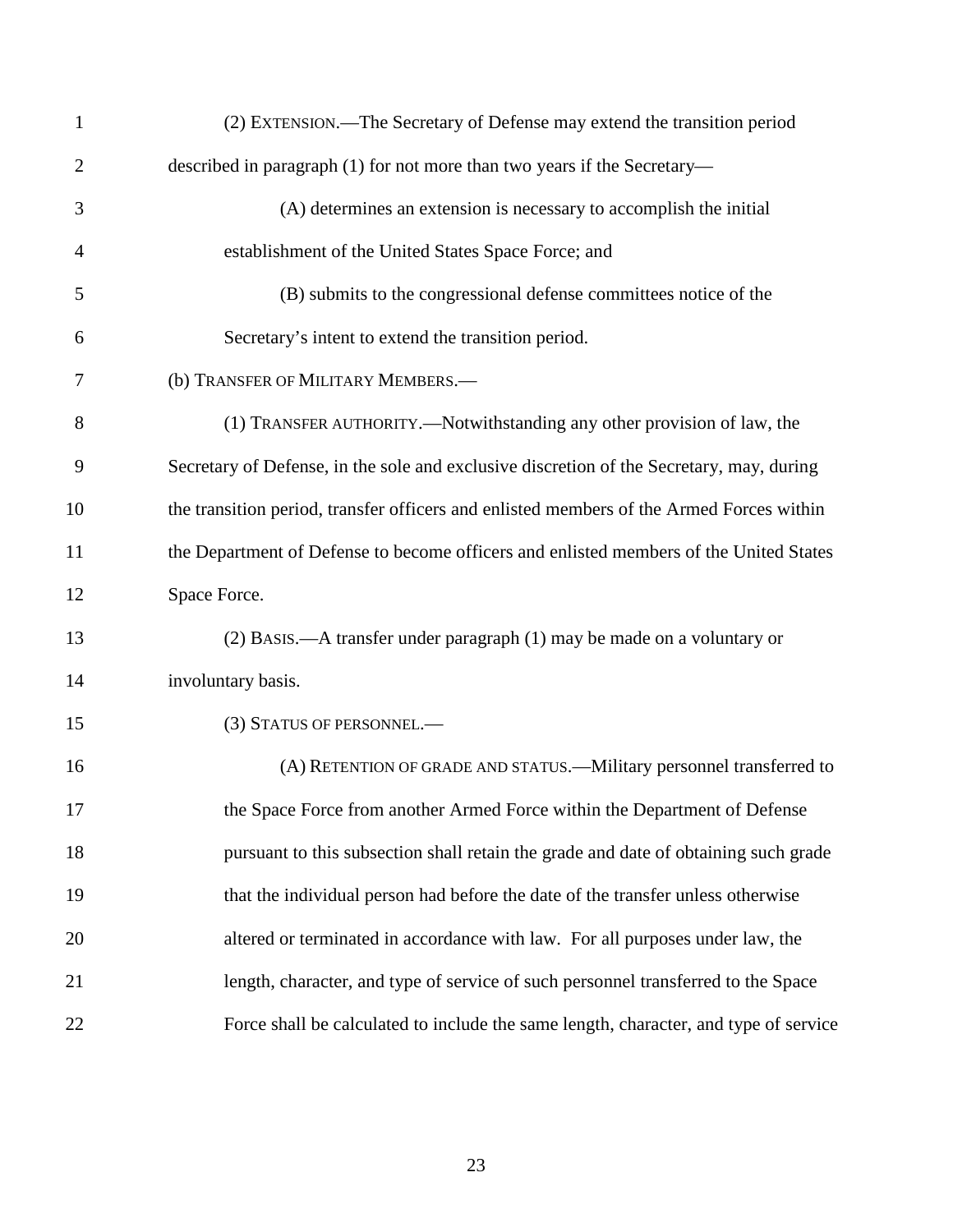in the Armed Force from which such personnel are transferred as if there was no break in service.

 (B) RIGHTS AND BENEFITS.—No transfer under this subsection shall alter or prejudice the status of any individual so transferred, so as to deprive the individual of any right, benefit, or privilege to which the individual may be entitled under law due to the service of the individual in an Armed Force within the Department of Defense other than the Space Force. (C) BONUSES.—No funds previously paid to a military member as a valid pay or bonus provided pursuant to chapter 5 of title 37, United States Code, may be recouped if a member's disqualification for the pay or bonus is solely due to a 11 transfer under this subsection. 12 (c) TRANSFER OF CIVILIAN EMPLOYEES.— (1) AUTHORITY.—Notwithstanding any other provision of law, the Secretary of Defense, in the sole and exclusive discretion of the Secretary, may, during the transition

period—

 (A) establish regulations to effectuate any necessary transfers of civilian personnel among the military departments and other components of the Department of Defense, and any necessary reductions or adjustments in force; and (B) effectuate such transfers (on a voluntary or involuntary basis) and reductions or adjustments in force pursuant to the regulations established in 21 subparagraph (A). 22 (2) NO REDUCTION IN PAY.—No employee transferred in accordance with this

subsection shall suffer any loss of or decrease in pay as a result of that transfer.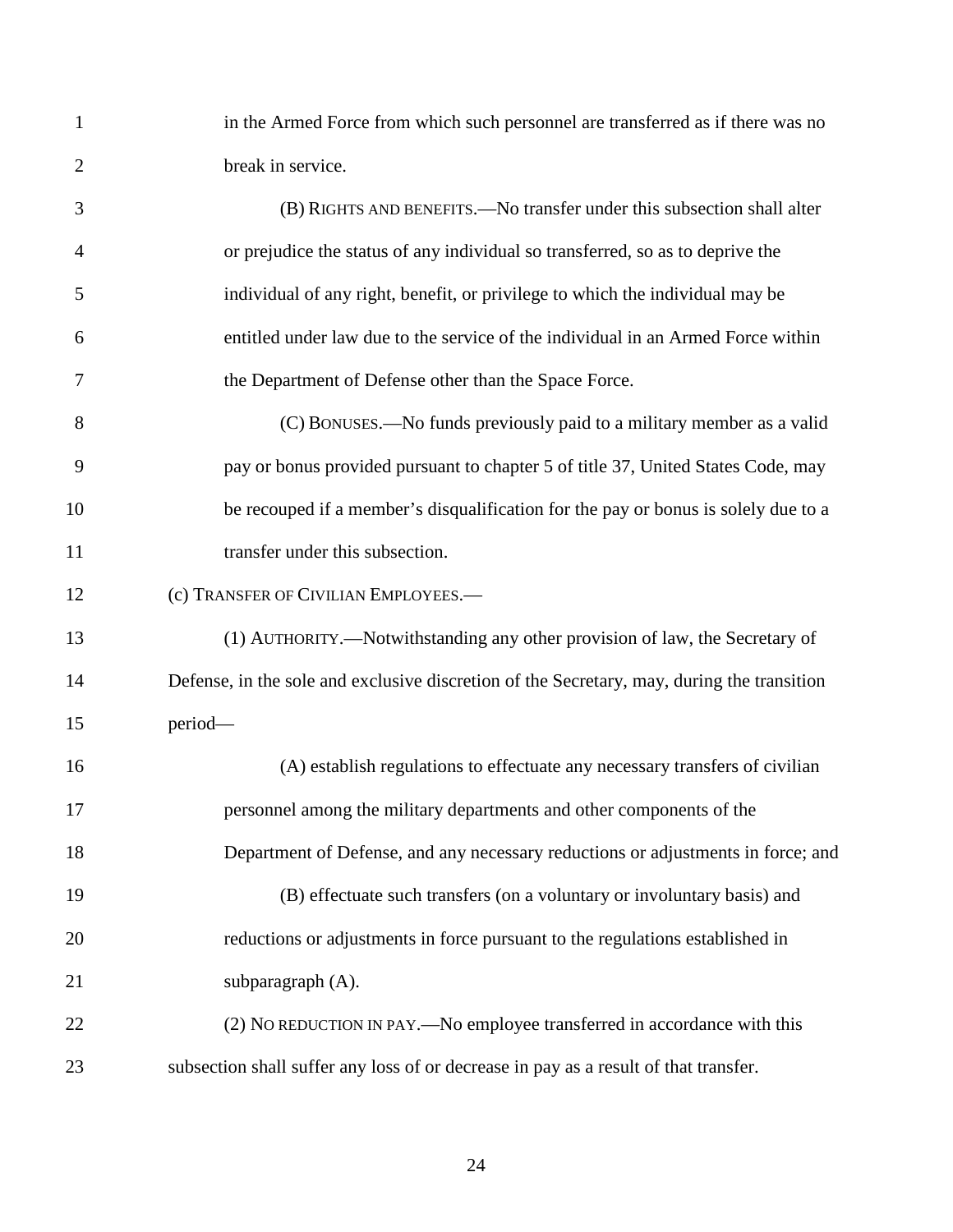| $\mathbf{1}$   | (3) EFFECT OF TRANSFER.—A personnel action taken pursuant to this subsection is                   |
|----------------|---------------------------------------------------------------------------------------------------|
| $\overline{2}$ | final and is not subject to any other provision of law that provides appellate rights or          |
| 3              | procedures for civilian employees of the Department of Defense.                                   |
| $\overline{4}$ | (d) TRANSFER OF EQUIPMENT, SUPPLIES, OTHER PROPERTY, AND RECORDS.-                                |
| 5              | Notwithstanding any other provision of law, the Secretary of Defense, in the sole and exclusive   |
| 6              | discretion of the Secretary, may, during the transition period, direct the transfer of equipment, |
| $\tau$         | supplies, other property not deemed to be real property, and records from a military department   |
| $8\,$          | or other Department of Defense component to the Department of the Air Force.                      |
| 9              | (e) TRANSFER OF FUNCTIONS.—Notwithstanding any other provision of law, the Secretary              |
| 10             | of Defense, in the sole and exclusive discretion of the Secretary, may, during the transition     |
| 11             | period, transfer organizations or functions within the Department of Defense to the Space Force,  |
| 12             | including civilian personnel, assets, equipment, and obligations of those organizations or        |
| 13             | functions.                                                                                        |
| 14             | (f) TRANSFER OF FUNDS DURING TRANSITION PERIOD.                                                   |
| 15             | (1) AUTHORITY.—Notwithstanding any other provision of law, the Secretary of                       |
| 16             | Defense, in the sole and exclusive discretion of the Secretary, may, during the transition        |
| 17             | period-                                                                                           |
| 18             | (A) transfer to the Department of the Air Force balances from                                     |
| 19             | appropriations or funds currently available for obligation by the military                        |
| 20             | departments and other components of the Department of Defense from which                          |
| 21             | personnel, equipment, supplies, property, or records have been transferred                        |
| 22             | pursuant to sections $(b)$ , $(c)$ and $(d)$ , to be used for a purpose for which the             |
| 23             | appropriations or funds were originally available; and                                            |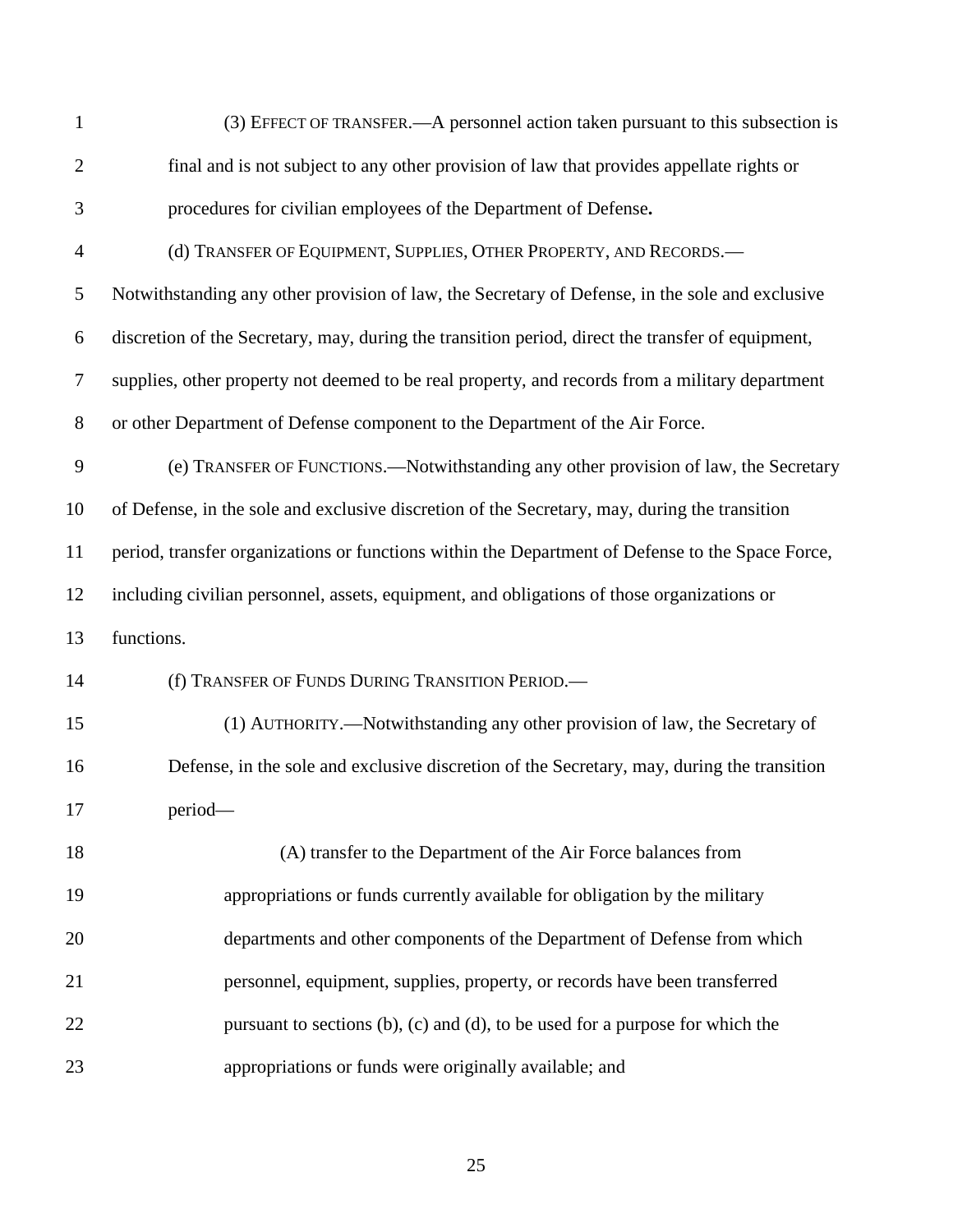| $\mathbf{1}$   | (B) credit amounts transferred to an applicable existing or new                               |
|----------------|-----------------------------------------------------------------------------------------------|
| $\overline{2}$ | appropriation account or fund, to be merged with and to be available for the same             |
| 3              | time period as the appropriation or fund, to which transferred.                               |
| 4              | (2) RELATIONSHIP TO OTHER LAWS.—The authority under this subsection is in                     |
| 5              | addition to any other transfer authority provided by law.                                     |
| 6              | (g) MISSION ASSURANCE DURING TRANSITION PERIOD.—Notwithstanding any other                     |
| $\tau$         | provision of law, the Secretary of Defense may, during the transition period, authorize space |
| $8\,$          | forces, organizations, functions, personnel, installations, or facilities transferred to the  |
| 9              | Department of the Air Force to be funded, operated, or controlled by another Department of    |
| 10             | Defense component, including a military department, without compensation or reimbursement, if |
| 11             | the Secretary determines that action is essential to maintain space mission integrity and     |
| 12             | readiness.                                                                                    |
| 13             | (h) EXCLUSION OF SPACE ORGANIZATIONS FROM FISCAL YEAR 2020 AND 2021                           |
| 14             | HEADQUARTERS COSTS CEILINGS.                                                                  |
| 15             | (1) EXCLUSION.—The amounts expended on space organizations shall be                           |
| 16             | excluded from the calculation of the amounts that may be obligated and expended on            |
| 17             | major headquarters activities pursuant to section 931 of the John S. McCain National          |
| 18             | Defense Authorization Act for Fiscal Year 2019 (Public Law 115–232) and major                 |
| 19             | Department of Defense headquarters activities pursuant to section 346(b) of the National      |
| 20             | Defense Authorization Act for Fiscal Year 2016 (10 U.S.C. 111 note).                          |
| 21             | (2) DEFINITIONS.—In this subsection, the term "space organizations" means the                 |
| 22             | following:                                                                                    |
| 23             | (A) The office of the Under Secretary of the Air Force for Space.                             |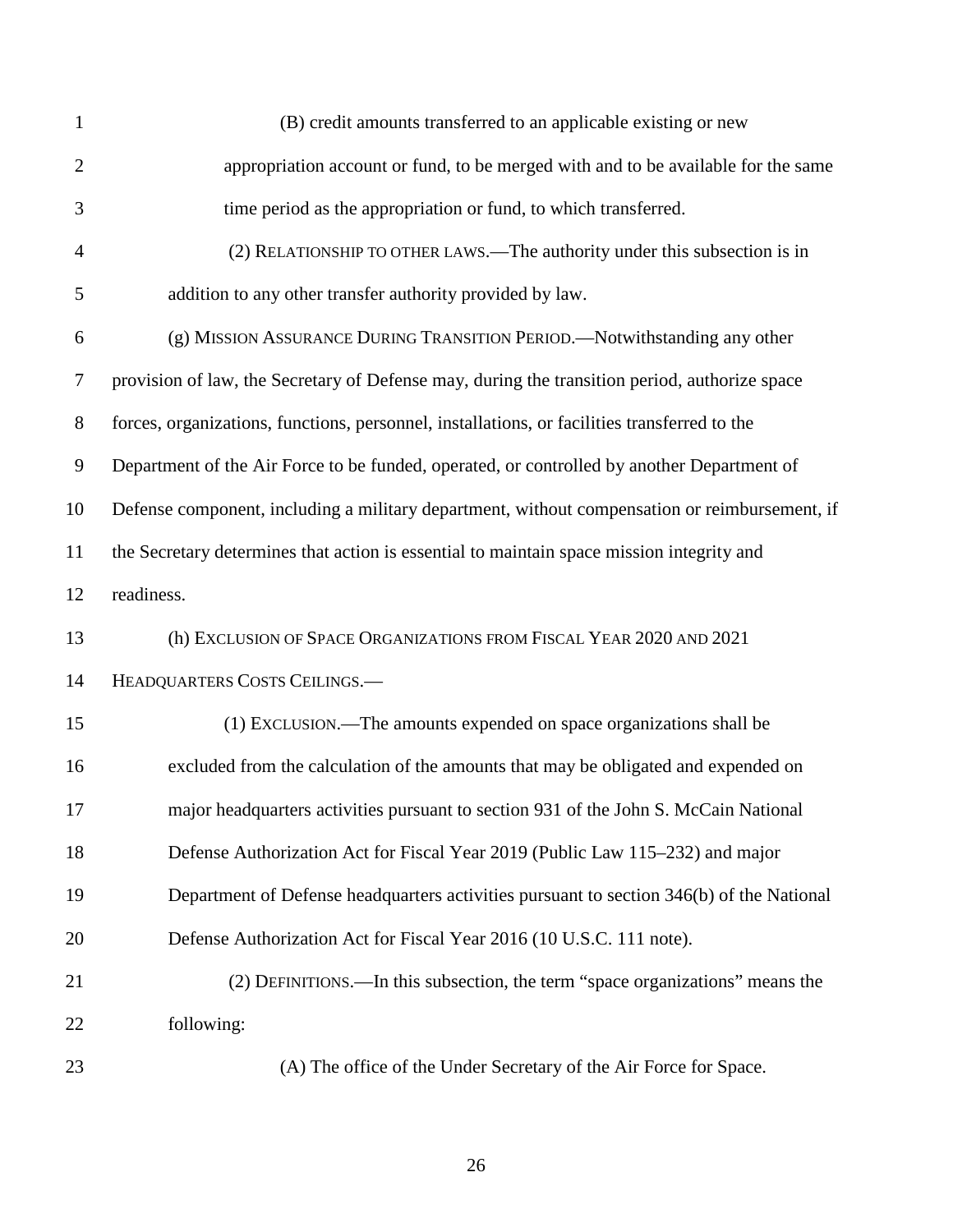(B) The Space Staff.

<span id="page-26-1"></span><span id="page-26-0"></span>

| $\overline{2}$ | (i) SUSPENSION OF MANPOWER LIMITATIONS DURING TRANSITION PERIOD.-                                |
|----------------|--------------------------------------------------------------------------------------------------|
| 3              | Notwithstanding any other provision of law, during the transition period, members of the Armed   |
| $\overline{4}$ | Forces appointed, assigned, or transferred to the Space Force and civilian employees appointed,  |
| 5              | assigned, or transferred to or within the Department of the Air Force to support the Space Force |
| 6              | shall not count against any limitation on manpower that may apply to the Department of the Air   |
| $\tau$         | Force, including—                                                                                |
| 8              | (1) sections 517, 523, 525, 526, 526a, 9014, and 9110 of title 10, United States                 |
| 9              | Code;                                                                                            |
| 10             | (2) section 3133 of title 5, United States Code; and                                             |
| 11             | (3) sections 501 and 1109 of the National Defense Authorization Act for Fiscal                   |
| 12             | Year 2017 (10 U.S.C. 525 note; 5 U.S.C. 3133 note).                                              |
| 13             | <b>Subtitle B—Conforming Amendments</b>                                                          |
| 14             | SEC. 1711. DEPARTMENT OF THE AIR FORCE PROVISIONS IN TITLE 10, UNITED                            |
| 15             | <b>STATES CODE.</b>                                                                              |
| 16             | (a) ORGANIZATION.                                                                                |
| 17             | (1) SECRETARY OF THE AIR FORCE.—Section 9013 of title 10, United States Code,                    |
| 18             | is amended-                                                                                      |
| 19             | (A) in subsection (f), by inserting "and Space Force" after "Officers of the                     |
| 20             | Air Force"; and                                                                                  |
| 21             | $(B)$ in subsection $(g)(1)$ , by inserting "and Space Force" after "members of                  |
| 22             | the Air Force".                                                                                  |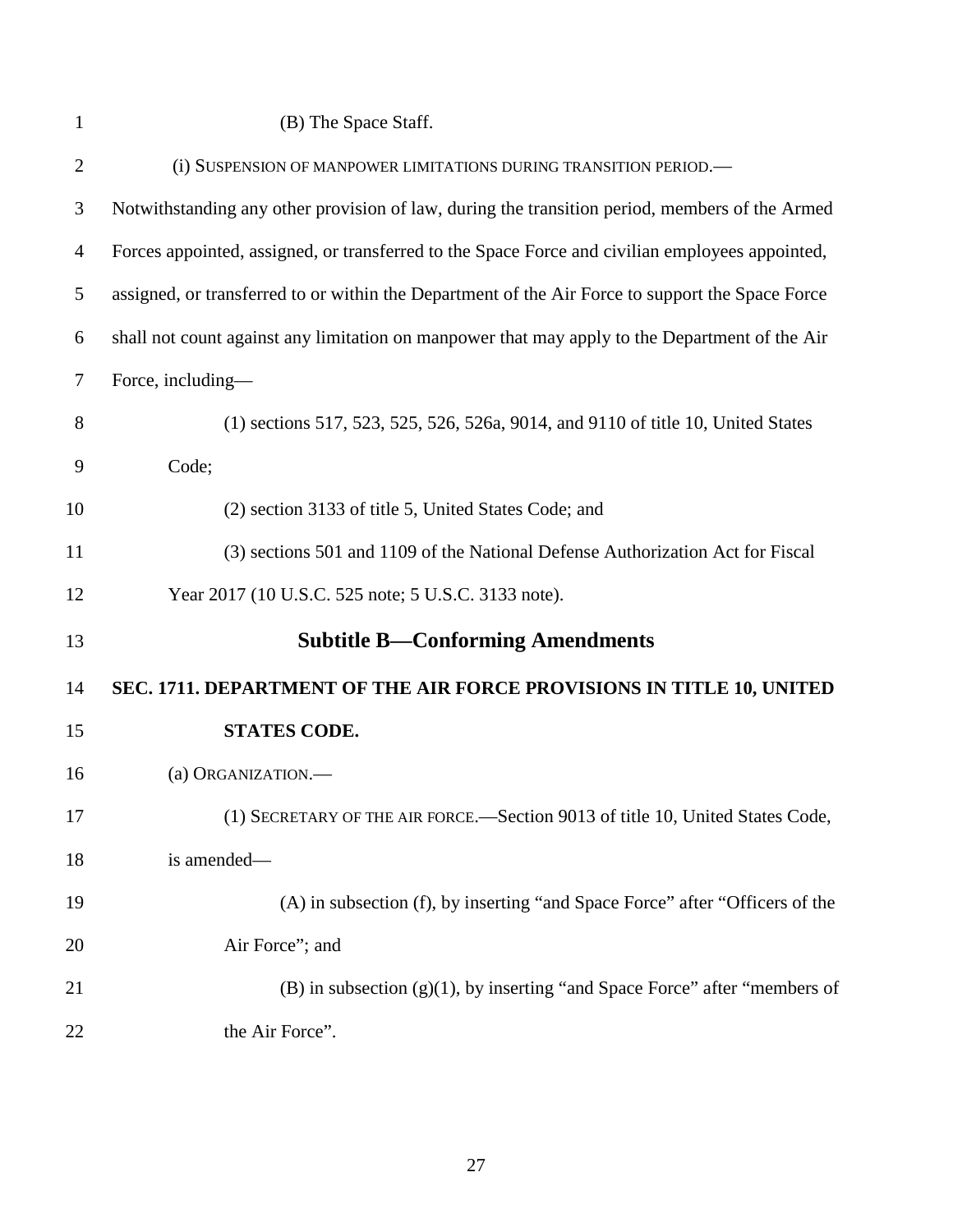| $\mathbf{1}$   | (2) OFFICE OF THE SECRETARY OF THE AIR FORCE.—Section 9014 of such title is   |
|----------------|-------------------------------------------------------------------------------|
| $\overline{2}$ | amended-                                                                      |
| 3              | $(A)$ in subsection $(c)$ —                                                   |
| 4              | $(i)$ in paragraph $(1)$ , by striking "and the Air Staff" and inserting ",   |
| 5              | the Air Staff, and the Space Staff";                                          |
| 6              | (ii) in paragraph (2), by inserting "or the Space Staff" after "the           |
| 7              | Air Staff";                                                                   |
| 8              | (iii) in paragraph (3), by striking "to the Chief of Staff and to the         |
| 9              | Air Staff" and all that follows through the period and inserting "to the      |
| 10             | Chief of Staff of the Air Force and the Air Staff, and to the Chief of Staff  |
| 11             | of the Space Force and the Space Staff, and shall ensure that each such       |
| 12             | office or entity provides each Chief of Staff such staff support as the Chief |
| 13             | of Staff concerned considers necessary to perform the Chief's duties and      |
| 14             | responsibilities."; and                                                       |
| 15             | $(iv)$ in paragraph $(4)$ —                                                   |
| 16             | (I) by inserting "and the Space Staff" after "the Air Staff";                 |
| 17             | and                                                                           |
| 18             | (II) by striking "Chief" and inserting "Chiefs";                              |
| 19             | $(B)$ in subsection $(d)$ —                                                   |
| 20             | $(i)$ in paragraph $(1)$ , by striking "and the Air Staff" and inserting ",   |
| 21             | the Air Staff, and the Space Staff";                                          |
| 22             | (ii) in paragraph (2), by inserting "and the Space Staff" after "the          |
| 23             | Air Staff"; and                                                               |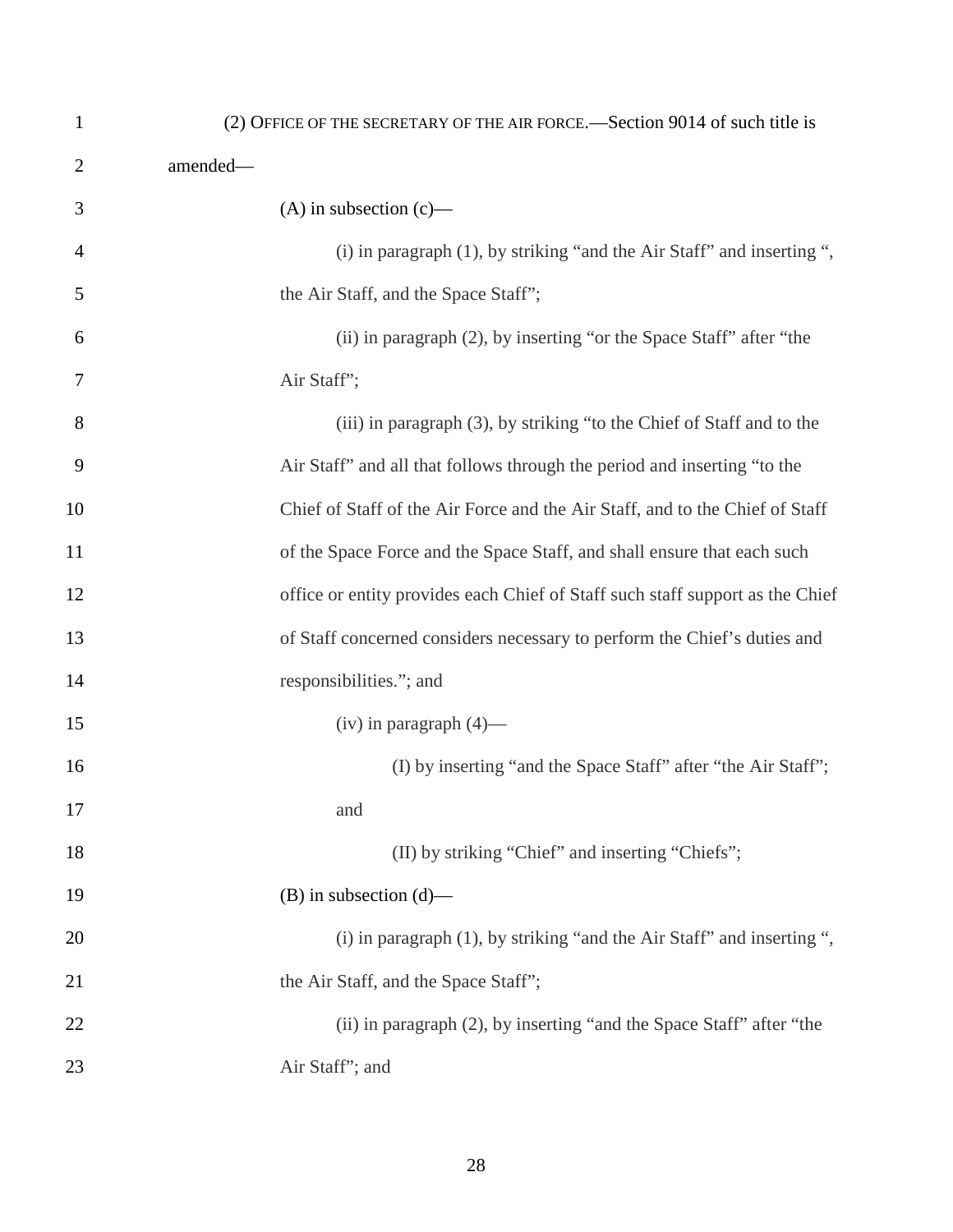| $\mathbf{1}$   | (iii) in paragraph (4), by striking "to the Chief of Staff of the Air                       |
|----------------|---------------------------------------------------------------------------------------------|
| $\overline{2}$ | Force and to the Air Staff" and all that follows through the period and                     |
| 3              | inserting "to the Chief of Staff of the Air Force and the Air Staff, and to                 |
| $\overline{4}$ | the Chief of Staff of the Space Force and the Space Staff, and shall ensure                 |
| 5              | that such office or entity provides each Chief of Staff such staff support as               |
| 6              | the Chief of Staff concerned considers necessary to perform the Chief's                     |
| 7              | duties and responsibilities."; and                                                          |
| 8              | $(C)$ in subsection $(e)$ —                                                                 |
| 9              | (i) by striking "and the Air Staff" and inserting ", the Air Staff, and                     |
| 10             | the Space Staff"; and                                                                       |
| 11             | (ii) by striking "to the other" and inserting "to any of the others".                       |
| 12             | (3) SECRETARY OF THE AIR FORCE: SUCCESSORS TO DUTIES. Section 9017(5) of                    |
| 13             | such title, as redesignated by section 1702 of this Act, is amended by inserting before the |
| 14             | period the following: "of the Air Force and the Chief of Staff of the Space Force, in the   |
| 15             | order prescribed by the Secretary of the Air Force and approved by the Secretary of         |
| 16             | Defense".                                                                                   |
| 17             | (4) INSPECTOR GENERAL.—Section 9020 of such title is amended—                               |
| 18             | $(A)$ in subsection $(a)$ —                                                                 |
| 19             | (i) by inserting "Department of the" after "Inspector General of                            |
| 20             | the"; and                                                                                   |
| 21             | (ii) by inserting "or the Space Force" after "general officers of the                       |
| 22             | Air Force";                                                                                 |
| 23             | $(B)$ in subsection $(b)$ —                                                                 |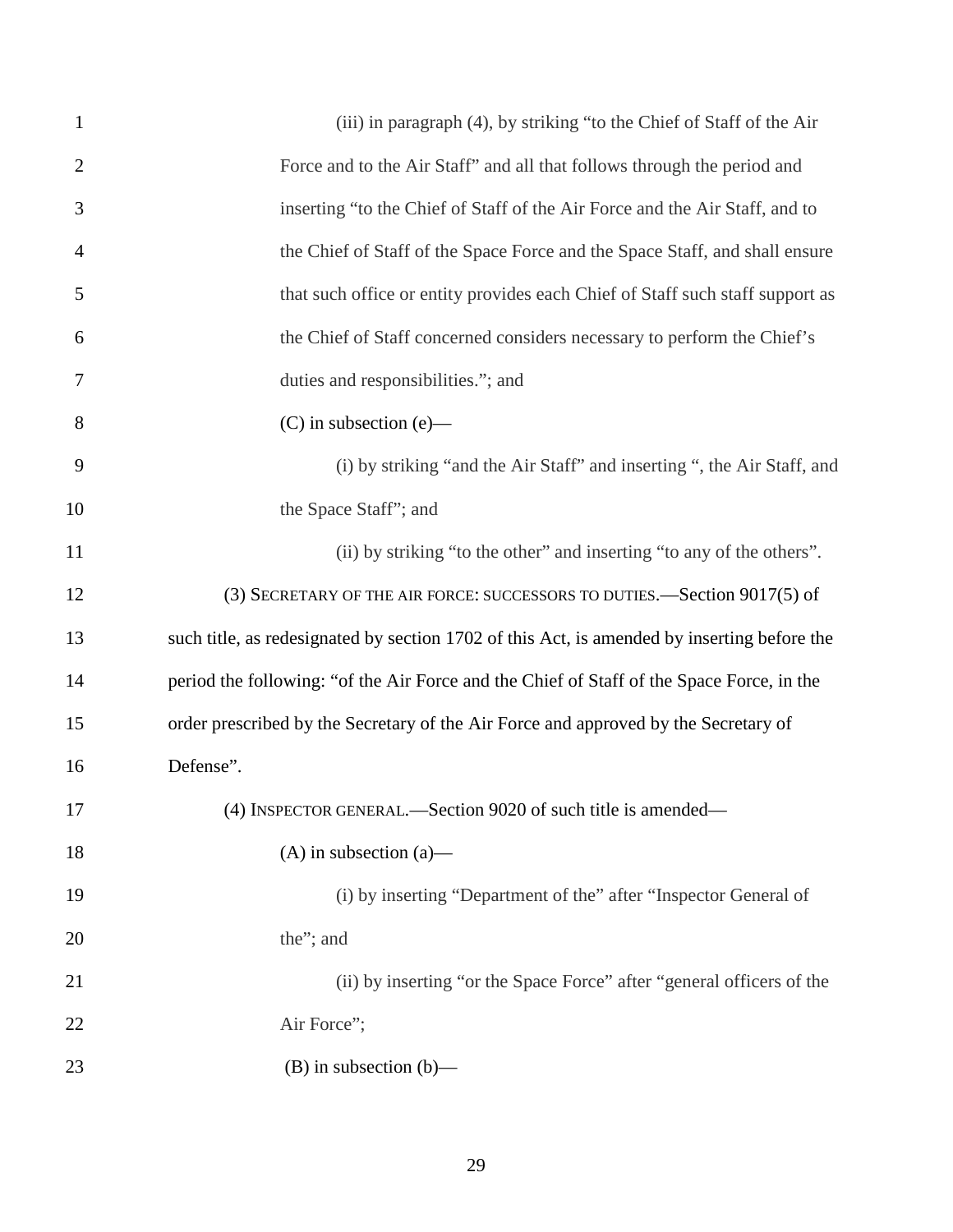| $\mathbf{1}$   | $(i)$ in the matter preceding paragraph $(1)$ , by striking "or the Chief              |
|----------------|----------------------------------------------------------------------------------------|
| $\overline{2}$ | of Staff" and inserting ", the Chief of Staff of the Air Force, or the Chief           |
| 3              | of Staff of the Space Force";                                                          |
| 4              | (ii) in paragraph (1), by inserting "Department of the" before "Air                    |
| 5              | Force"; and                                                                            |
| 6              | (iii) in paragraph (2), by striking "the Chief" and inserting "either                  |
| 7              | Chief"; and                                                                            |
| 8              | (C) in subsection (e), by inserting "or the Space Force" before "for a tour            |
| 9              | of duty".                                                                              |
| 10             | (5) THE AIR STAFF: FUNCTION; COMPOSITION.—Section 9031(b) of such title is             |
| 11             | amended-                                                                               |
| 12             | (A) in each of paragraphs $(1)$ , $(2)$ , $(3)$ , and $(4)$ , by inserting "of the Air |
| 13             | Force" before the period; and                                                          |
| 14             | (B) in paragraph (8), by inserting "or the Space Force" after "of the Air              |
| 15             | Force".                                                                                |
| 16             | (6) CHIEF OF STAFF-                                                                    |
| 17             | (A) IN GENERAL.—The heading of section 9033 of such title is amended                   |
| 18             | by inserting "of the Air Force" after "Staff".                                         |
| 19             | (B) TABLE OF SECTIONS.—The item relating to section 9033 in the table of               |
| 20             | sections at the beginning of chapter 905 of such title is amended to read as           |
| 21             | follows:                                                                               |
|                | "9033. Chief of Staff of the Air Force.".                                              |
| 22             | (7) VICE CHIEF OF STAFF.—                                                              |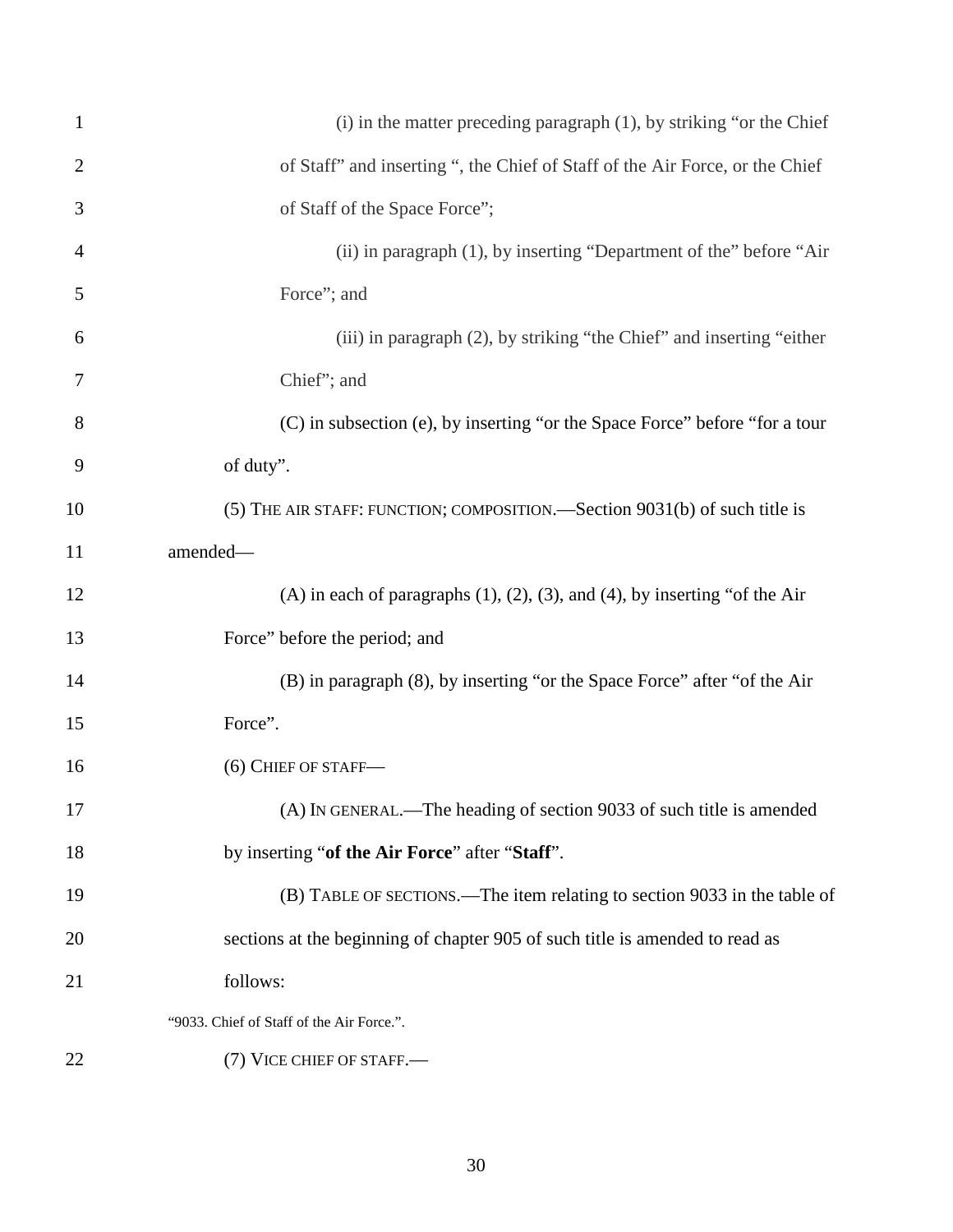| $\mathbf{1}$   | (A) IN GENERAL.—The heading of section 9034 of such title is amended                             |
|----------------|--------------------------------------------------------------------------------------------------|
| $\overline{2}$ | by inserting "of the Air Force" after "Staff".                                                   |
| 3              | (B) TABLE OF SECTIONS.—The item relating to section 9034 in the table of                         |
| 4              | sections at the beginning of chapter 905 of such title is amended to read as                     |
| 5              | follows:                                                                                         |
|                | "9034. Vice Chief of Staff of the Air Force.".                                                   |
| 6              | (8) DEPUTY CHIEFS OF STAFF AND ASSISTANT CHIEFS OF STAFF.                                        |
| 7              | (A) IN GENERAL.—Section 9035 of such title is amended—                                           |
| 8              | (i) in the heading, by inserting "of the Air Force" after "Staff"                                |
| 9              | both places it appears; and                                                                      |
| 10             | (ii) in subsection (a), by inserting "of the Air Force" after "Staff"                            |
| 11             | both places it appears.                                                                          |
| 12             | (B) TABLE OF SECTIONS.—The item relating to section 9035 in the table of                         |
| 13             | sections at the beginning of chapter 905 of such title is amended to read as                     |
| 14             | follows:                                                                                         |
|                | "9034. Deputy Chiefs of Staff of the Air Force and Assistant Chiefs of Staff of the Air Force.". |
| 15             | (9) SURGEON GENERAL: APPOINTMENT; DUTIES.—Section 9036 of such title is                          |
| 16             | amended-                                                                                         |
| 17             | (A) in paragraph (1), by striking "Secretary of the Air Force and the Chief                      |
| 18             | of Staff of the Air Force on all health and medical matters of the Air Force" and                |
| 19             | inserting "Secretary of the Air Force, the Chief of Staff of the Air Force, and the              |
| 20             | Chief of Staff of the Space Force on all health and medical matters of the Air                   |
| 21             | Force and the Space Force"; and                                                                  |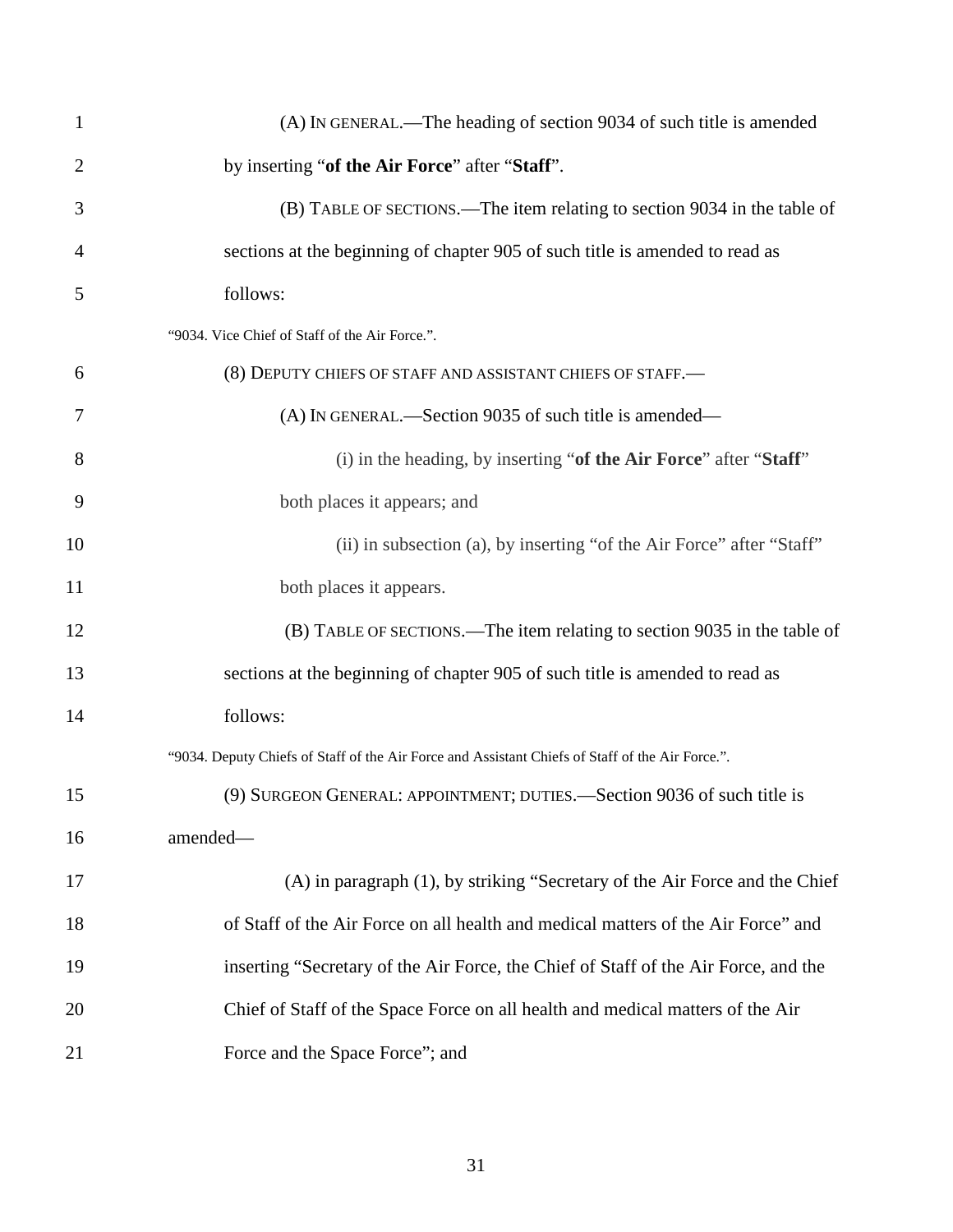| $\mathbf{1}$   | (B) in paragraph (2), by inserting "and the Space Force" after "of the Air               |
|----------------|------------------------------------------------------------------------------------------|
| $\overline{2}$ | Force" both places it appears.                                                           |
| 3              | (10) JUDGE ADVOCATE GENERAL, DEPUTY JUDGE ADVOCATE GENERAL:                              |
| $\overline{4}$ | APPOINTMENT; DUTIES.—Section 9037 of such title is amended—                              |
| 5              | $(A)$ in subsection $(e)(2)(B)$ , by inserting "or the Space Force" after "of the        |
| 6              | Air Force"; and                                                                          |
| 7              | $(B)$ in subsection $(f)(1)$ , by striking "the Secretary of the Air Force or the        |
| 8              | Chief of Staff of the Air Force" and inserting "the Secretary of the Air Force, the      |
| 9              | Chief of Staff of the Air Force, or the Chief of Staff of the Space Force".              |
| 10             | (11) CHIEF OF CHAPLAINS: APPOINTMENT; DUTIES.—Section 9039(a) of such title              |
| 11             | is amended by striking "in the Air Force" and inserting "for the Air Force and the Space |
| 12             | Force".                                                                                  |
| 13             | (12) PROVISION OF CERTAIN PROFESSIONAL FUNCTIONS FOR THE SPACE FORCE.                    |
| 14             | Section 9067 of title 10, United States Code, is amended—                                |
| 15             | (A) in subsections (a) through (i), by striking "in the Air Force" each place            |
| 16             | it appears and inserting "in the Air Force and the Space Force"; and                     |
| 17             | (B) in subsection (i), as amended by subparagraph (A) of this paragraph,                 |
| 18             | by inserting "or the Space Force" after "members of the Air Force".                      |
| 19             | (13) COMMANDS: TERRITORIAL ORGANIZATION.-                                                |
| 20             | (A) IN GENERAL.—Chapter 909 of such title, as added by section 1701 of                   |
| 21             | this Act, is amended by adding at the end the following new section:                     |
| 22             | "§ 9096. Commands: territorial organization                                              |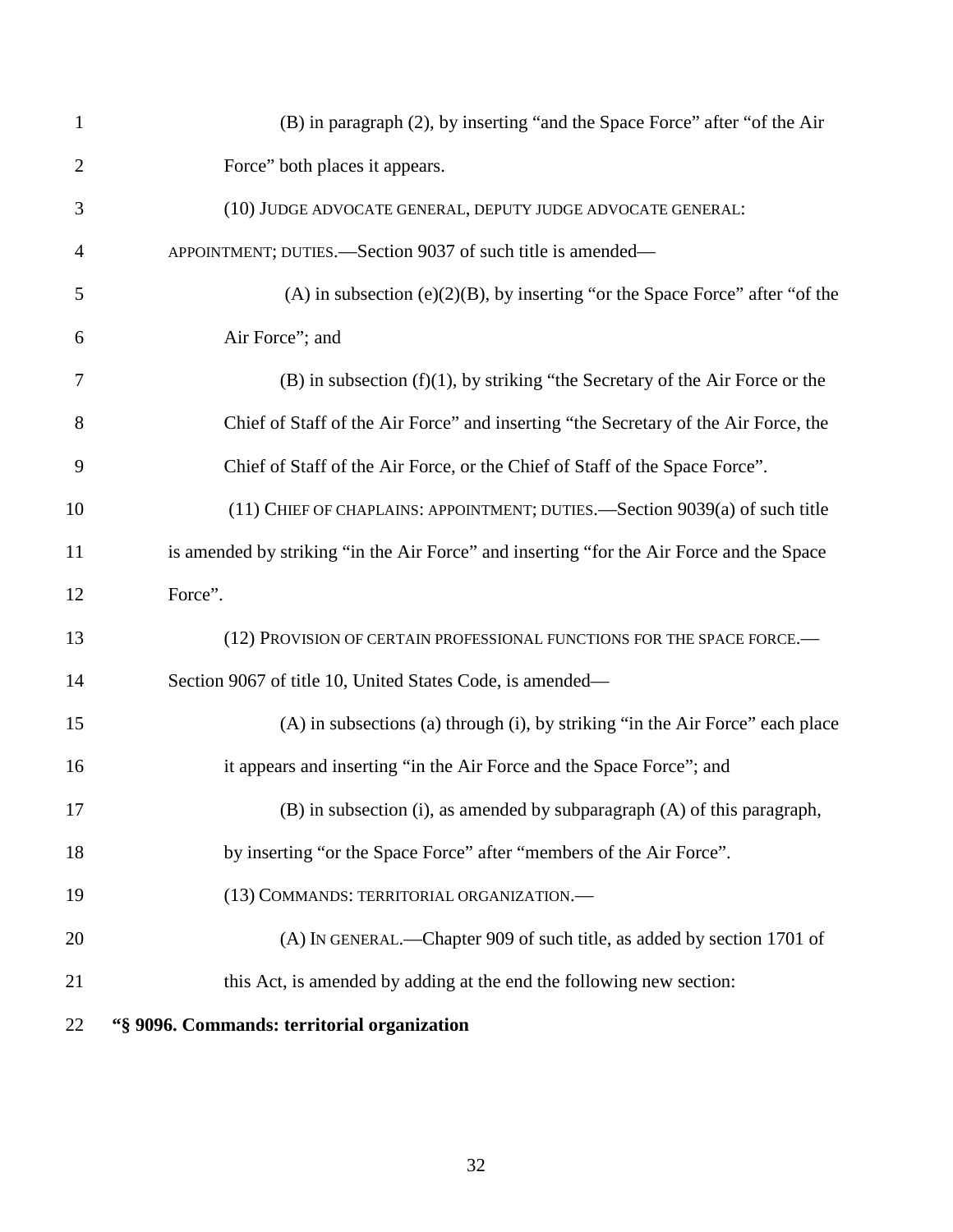| $\mathbf{1}$   | "(a) Except as otherwise prescribed by law or by the Secretary of Defense, the Space              |
|----------------|---------------------------------------------------------------------------------------------------|
| $\overline{2}$ | Force shall be divided into such organizations as the Secretary of the Air Force may prescribe.   |
| $\mathfrak{Z}$ | "(b) For Space Force purposes, the United States, its possessions, and other places in            |
| $\overline{4}$ | which the Space Force is stationed or is operating, may be divided into such areas as directed by |
| 5              | the Secretary. Officers of the Space Force may be assigned to command Space Force activities,     |
| 6              | installations, and personnel in those areas. In the discharge of the Space Force's functions or   |
| $\tau$         | other functions authorized by law, officers so assigned have the duties and powers prescribed by  |
| 8              | the Secretary.".                                                                                  |
| 9              | (B) TABLE OF SECTIONS.—The table of sections at the beginning of such                             |
| 10             | chapter is amended by adding at the end the following new item:                                   |
|                | "9096. Commands: territorial organization.".                                                      |
| 11             | (14) OFFICER CAREER FIELD FOR SPACE.—Section 9084 of such title is repealed.                      |
| 12             | The table of sections at the beginning of chapter 907 of such title is amended by striking        |
| 13             | the item relating to such section.                                                                |
| 14             | (15) REGULAR SPACE FORCE.-                                                                        |
| 15             | (A) IN GENERAL.—Chapter 909 of such title, as added by section 1701 of                            |
| 16             | this Act, is further amended by adding at the end the following new section:                      |
| 17             | "§ 9097. Regular Space Force: composition                                                         |
| 18             | "(a) The Regular Space Force is the component of the Space Force that consists of                 |
| 19             | persons whose continuous service on active duty in both peace and war is contemplated by law,     |
| 20             | and of retired members of the Regular Space Force.                                                |
| 21             | "(b) The Regular Space Force includes—                                                            |
| 22             | "(1) the officers and enlisted members of the Regular Space Force; and                            |
| 23             | "(2) the retired officers and enlisted members of the Regular Space Force.".                      |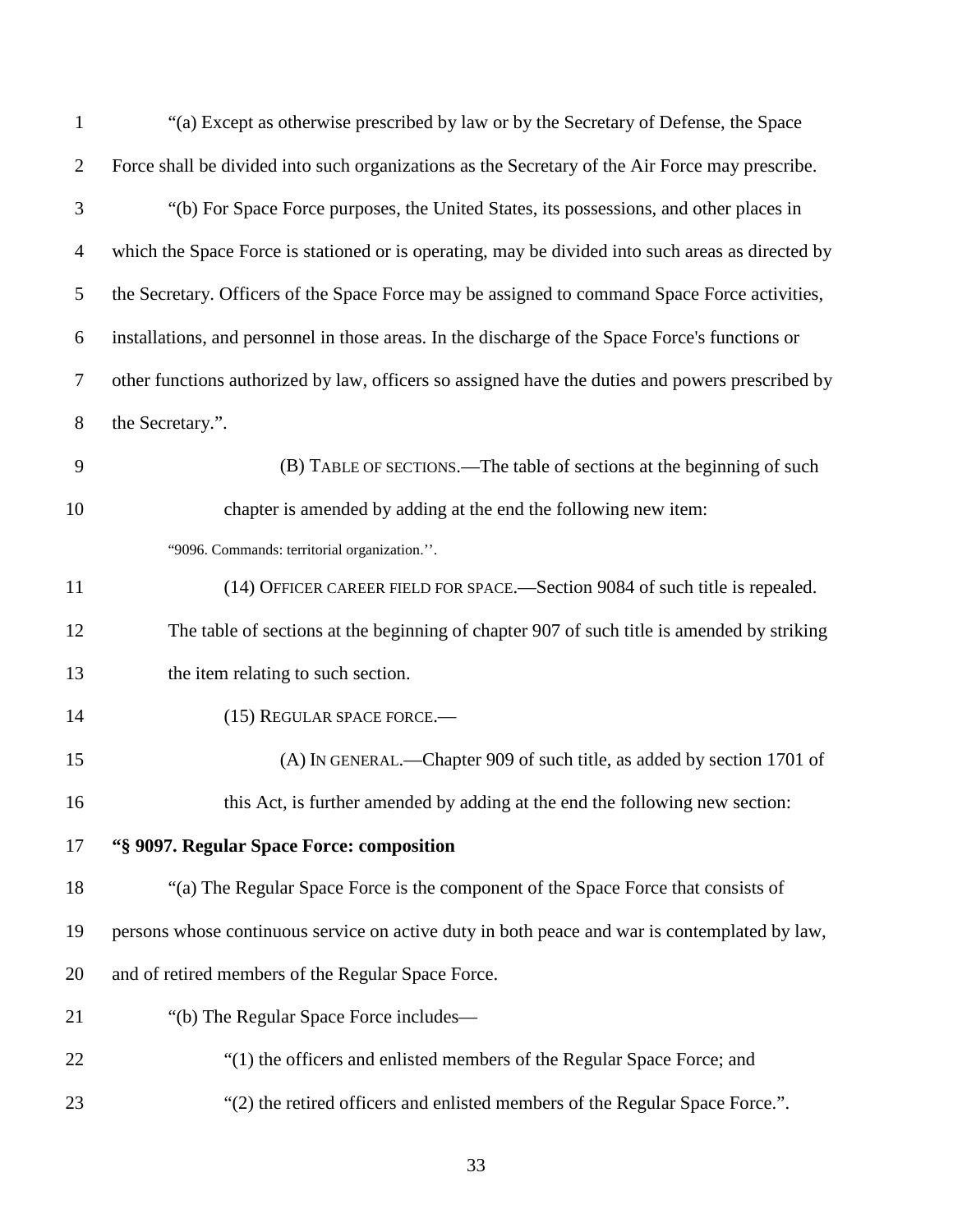| $\mathbf{1}$   | (B) TABLE OF SECTIONS.—The table of sections at the beginning of such                                         |
|----------------|---------------------------------------------------------------------------------------------------------------|
| $\overline{2}$ | chapter is amended by adding at the end the following new item:                                               |
|                | "9097. Regular Space Force: composition.".                                                                    |
| 3              | (16) TABLE OF CHAPTERS.— The table of chapters for part I of subtitle D of title 10,                          |
| $\overline{4}$ | United States Code, is amended by adding at the end the following new item:                                   |
| 5              | "909. The Space Force"<br>$9091$ ".                                                                           |
| 6              | (b) PERSONNEL.-                                                                                               |
| 7              | (1) GENDER-FREE BASIS FOR ACCEPTANCE OF ORIGINAL ENLISTMENTS.                                                 |
| 8              | (A) IN GENERAL.—Section 9132 of such title is amended—                                                        |
| 9              | (i) in the heading, by inserting "and Regular Space Force" before                                             |
| 10             | the colon; and                                                                                                |
| 11             | (ii) by inserting "or the Regular Space Force" after "Regular Air                                             |
| 12             | Force".                                                                                                       |
| 13             | (B) TABLE OF SECTIONS.—The item relating to section 9132 in the table of                                      |
| 14             | sections at the beginning of chapter 913 of such title is amended to read as                                  |
| 15             | follows:                                                                                                      |
|                | "9132. Regular Air Force and Regular Space Force: gender-free basis for acceptance of original enlistments.". |
| 16             | (2) REENLISTMENT AFTER SERVICE AS AN OFFICER.-                                                                |
| 17             | (A) IN GENERAL.—Section 9138 of such title is amended—                                                        |
| 18             | (i) in the heading, by inserting "and Regular Space Force" before                                             |
| 19             | the colon; and                                                                                                |
| 20             | $(ii)$ in subsection $(a)$ —                                                                                  |
| 21             | (I) by inserting "or the Regular Space Force" after "Regular                                                  |
| 22             | Air Force" both places it appears; and                                                                        |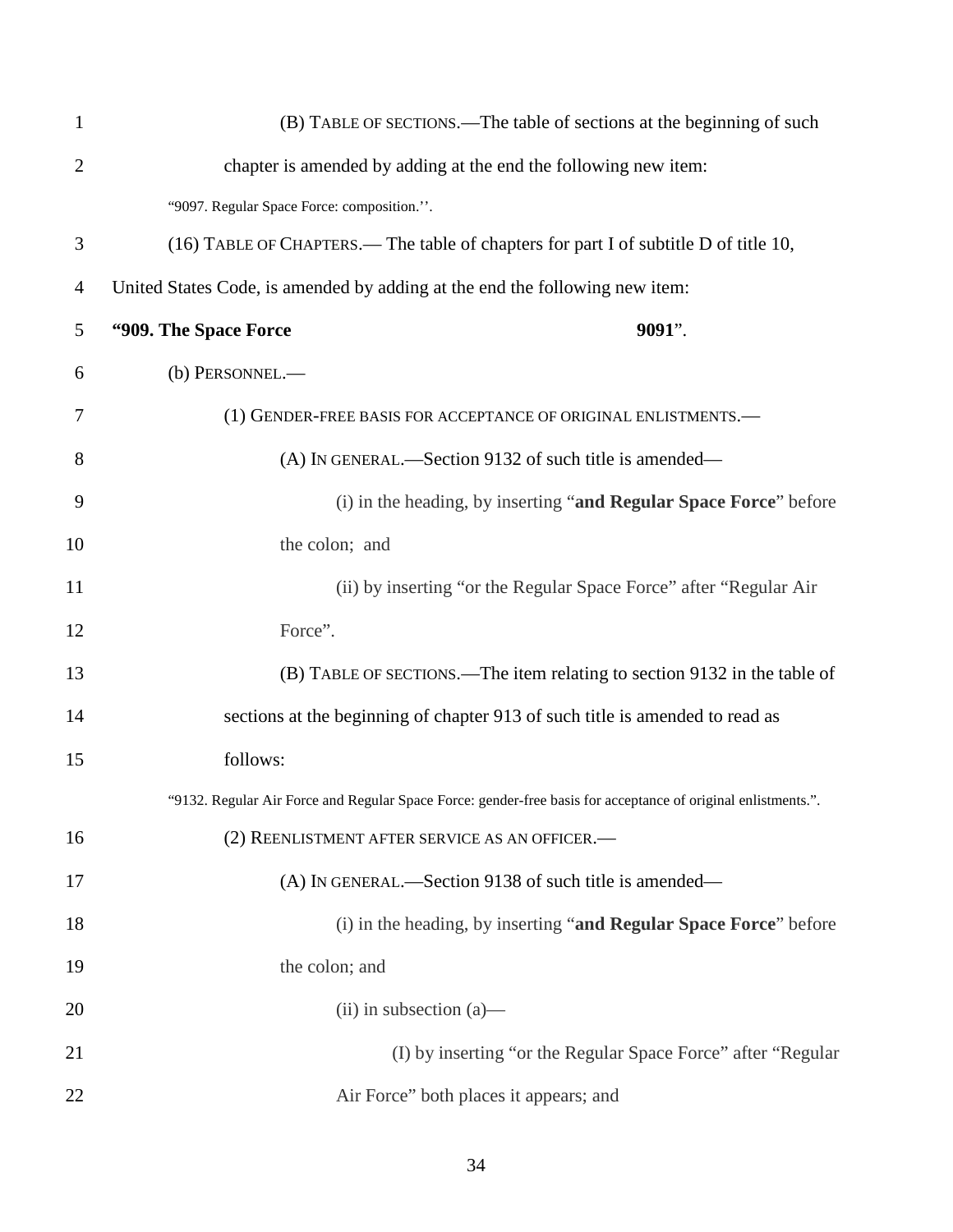| $\mathbf{1}$   | (II) by inserting "or the Space Force" after "officer of the                                  |
|----------------|-----------------------------------------------------------------------------------------------|
| $\overline{2}$ | Air Force" both places it appears.                                                            |
| 3              | (B) TABLE OF SECTIONS.—The item relating to section 9138 in the table of                      |
| 4              | sections at the beginning of chapter 913 of such title is amended to read as                  |
| 5              | follows:                                                                                      |
|                | "9138. Regular Air Force and Regular Space Force: reenlistment after service as an officer.". |
| 6              | (3) APPOINTMENTS IN THE REGULAR AIR FORCE AND THE REGULAR SPACE FORCE.                        |
| 7              | (A) The heading of chapter 915 of such title is amended by adding "AND                        |
| 8              | REGULAR SPACE FORCE" after "AIR FORCE", and the item relating to                              |
| 9              | such chapter in the table of chapters at the beginning of part II of subtitle D of            |
| 10             | such title is amended by inserting "and Regular Space Force" after "Air Force".               |
| 11             | (B) Section 9151 of such title is amended by inserting 'and the Regular                       |
| 12             | Space Force" after "Regular Air Force".                                                       |
| 13             | (C) Section 9160 of such title is amended—                                                    |
| 14             | (i) by inserting "or the Regular Space Force" after "Regular Air                              |
| 15             | Force"; and                                                                                   |
| 16             | (ii) by inserting "or the Space Force" before the period.                                     |
| 17             | (4) RETIRED COMMISSIONED OFFICERS: STATUS.—Section 9203 of such title is                      |
| 18             | amended by inserting "or the Space Force" after "the Air Force".                              |
| 19             | (5) DUTIES: CHAPLAINS; ASSISTANCE REQUIRED OF COMMANDING OFFICERS.-                           |
| 20             | Section 9217(a) of such title is amended by inserting "or the Space Force" after "the Air     |
| 21             | Force".                                                                                       |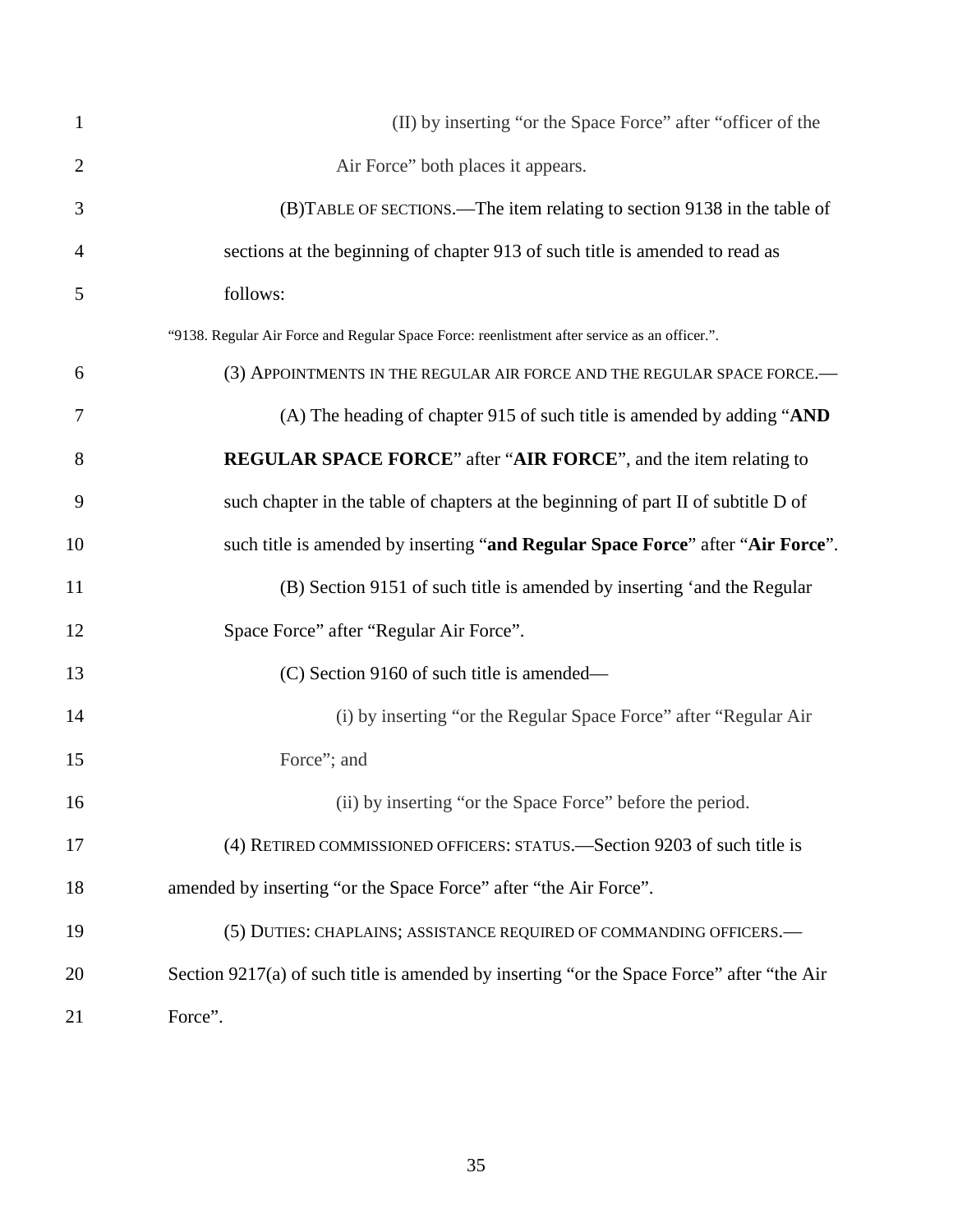| $\mathbf{1}$   | (6) RANK: COMMISSIONED OFFICERS SERVING UNDER TEMPORARY                                     |
|----------------|---------------------------------------------------------------------------------------------|
| $\overline{2}$ | APPOINTMENTS.-Section 9222 of such title is amended by inserting "or the Space Force"       |
| 3              | after "the Air Force" both places it appears.                                               |
| $\overline{4}$ | (7) REQUIREMENT OF EXEMPLARY CONDUCT.—Section 9233 of such title is                         |
| 5              | amended by inserting "and the Space Force" after "the Air Force" each place it appears.     |
| 6              | (8) ENLISTED MEMBERS: OFFICERS NOT TO USE AS SERVANTS.-Section 9239 of                      |
| 7              | such title is amended by inserting "or the Space Force" after "Air Force" both places it    |
| 8              | appears.                                                                                    |
| 9              | (9) PRESENTATION OF UNITED STATES FLAG UPON RETIREMENT.—Section 9251(a)                     |
| 10             | of such title is amended by inserting "or the Space Force" after "member of the Air         |
| 11             | Force".                                                                                     |
| 12             | (10) SERVICE CREDIT: REGULAR ENLISTED MEMBERS; SERVICE AS AN OFFICER TO BE                  |
| 13             | COUNTED AS ENLISTED SERVICE.—Section 9252 of such title is amended—                         |
| 14             | (A) by inserting "or the Regular Space Force" after "Regular Air Force";                    |
| 15             | and                                                                                         |
| 16             | (B) by inserting "in the Space Force," after "in the Air Force,".                           |
| 17             | (11) WHEN SECRETARY MAY REQUIRE HOSPITALIZATION. Section 9263 of such                       |
| 18             | title is amended by inserting "or the Space Force" after "member of the Air Force".         |
| 19             | $(12)$ DECORATIONS AND AWARDS.— $(A)$ Chapter 937 of such title is amended by               |
| 20             | inserting "or the Space Force" after "the Air Force" each place it appears in the following |
| 21             | provisions:                                                                                 |
| 22             | $(i)$ Section 9271.                                                                         |
| 23             | (ii) Section 9273.                                                                          |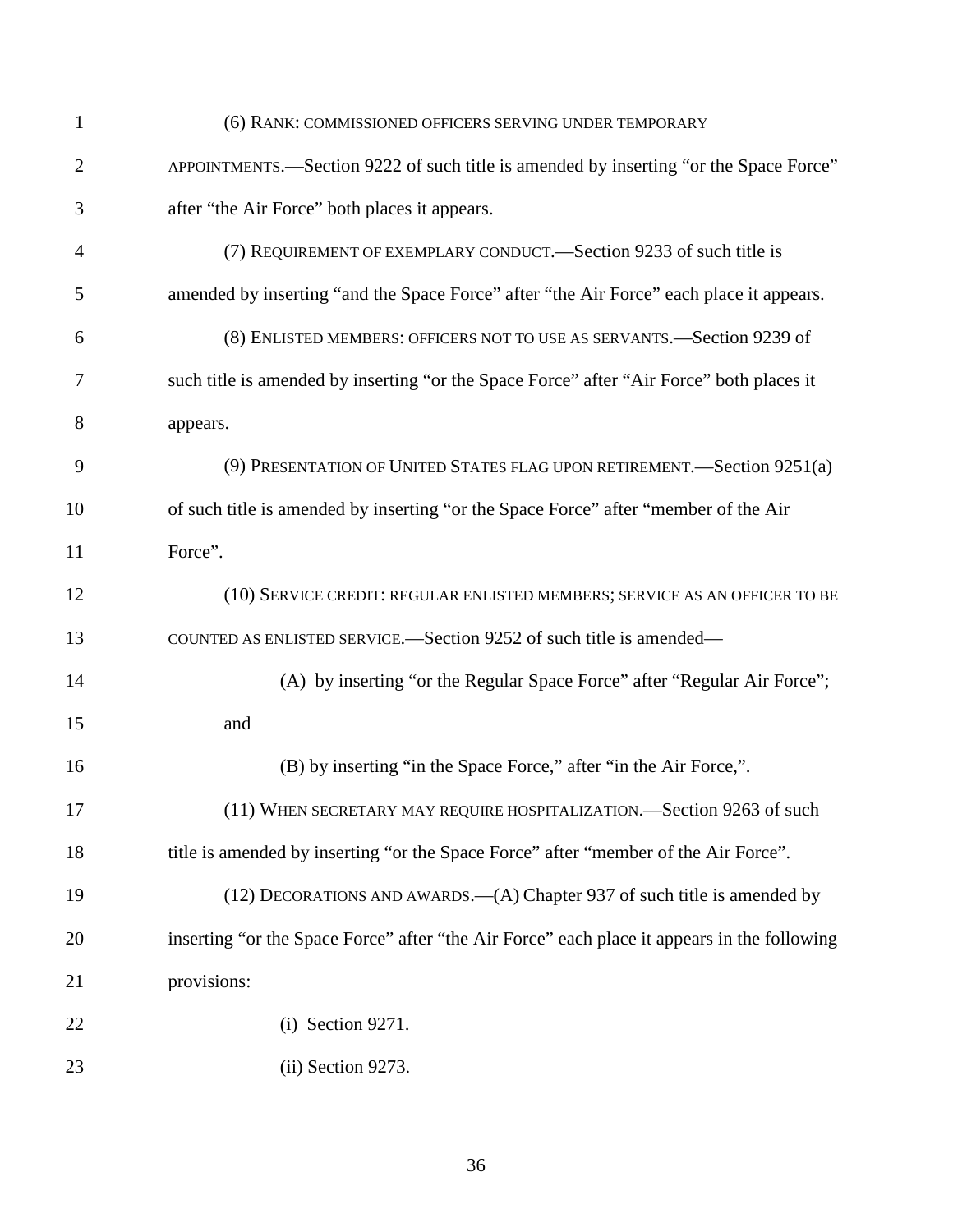| $\mathbf{1}$ | (iii) Section 9281 other than the first reference in subsection (a).                            |
|--------------|-------------------------------------------------------------------------------------------------|
| $\mathbf{2}$ | $(iv)$ Section 9286(a) other than the first reference.                                          |
| 3            | (B) Section 9272 of such title is amended by inserting "or the Space Force" after               |
| 4            | "with the Air Force".                                                                           |
| 5            | (C) Section 9275 of such title is amended by inserting "or space" after "separate               |
| 6            | air".                                                                                           |
| 7            | (D) Section 9276 of such title is amended by inserting "or the Space Force" after               |
| 8            | "with the Air Force".                                                                           |
| 9            | (E)(i) Such chapter is further amended by inserting after section 9280 the                      |
| 10           | following new section:                                                                          |
| 11           | "§ 9280a. Space Force Medal: award; limitations                                                 |
| 12           | "(a) The President may award a decoration called the "Space Force Medal", of                    |
| 13           | appropriate design with accompanying ribbon, to any person who, while serving in any capacity   |
| 14           | with the Space Force, distinguishes himself or herself by heroism not involving actual conflict |
| 15           | with an enemy.                                                                                  |
| 16           | "(b) Not more than one Space Force Medal may be awarded to a person. However, for               |
| 17           | each succeeding act that would otherwise justify award of such a medal, the President may award |
| 18           | a suitable bar or other device to be worn as the President directs.".                           |
| 19           | (ii) The table of sections at the beginning of such title is amended by inserting               |
| 20           | after the item relating to section 9280 the following new item:                                 |
|              | "9280a. Space Force Medal: award; limitations.".                                                |
| 21           | (13) TWENTY YEARS OR MORE: REGULAR OR RESERVE COMMISSIONED OFFICERS.-                           |
| 22           | Section 9311(a) of such title is amended by inserting "or the Space Force" after "officer       |
| 23           | of the Air Force".                                                                              |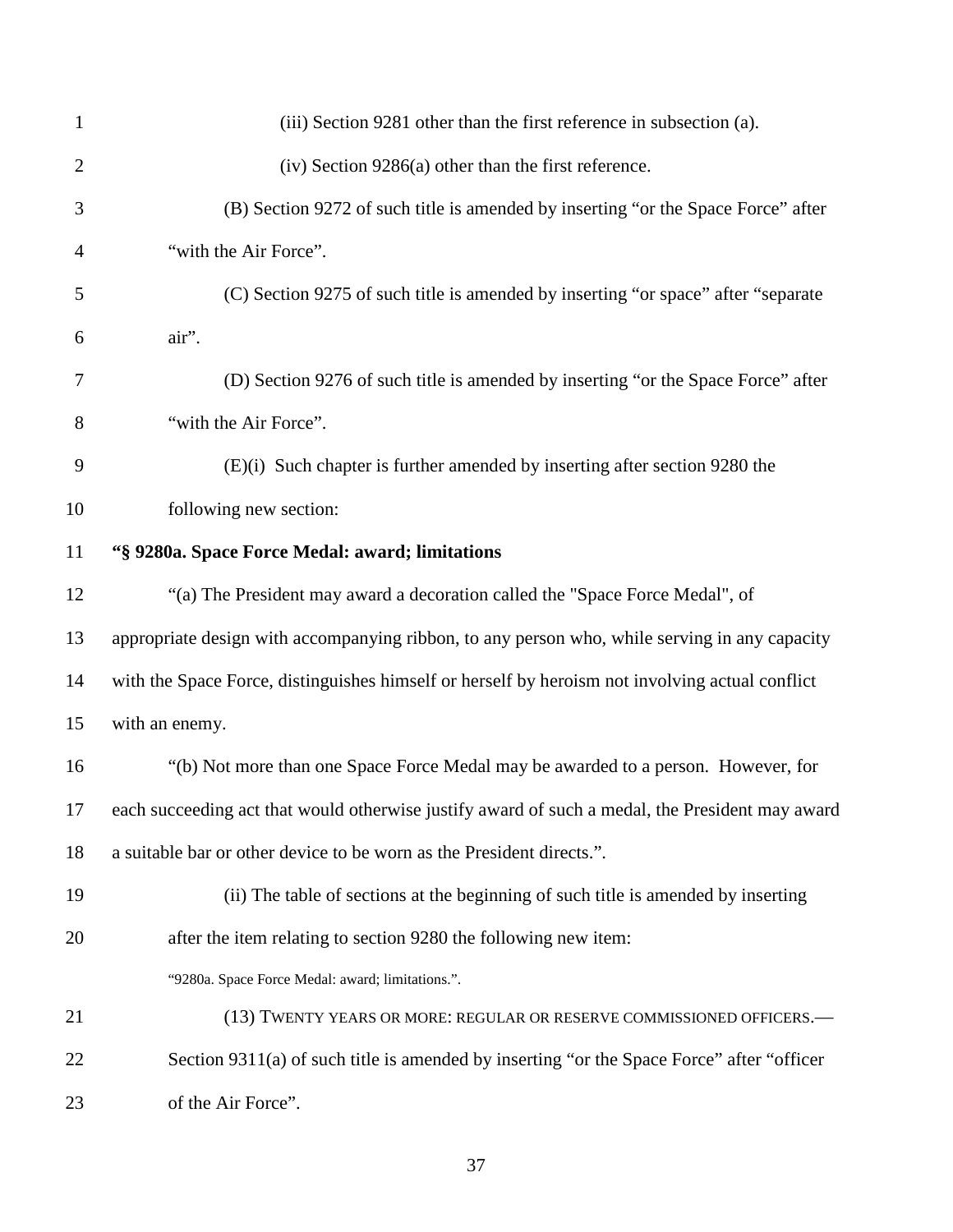| 1              | (14) TWENTY TO THIRTY YEARS: ENLISTED MEMBERS.—Section 9314 of such title           |
|----------------|-------------------------------------------------------------------------------------|
| $\overline{2}$ | is amended by inserting "or the Space Force" after "member of the Air Force".       |
| 3              | (15) THIRTY YEARS OR MORE: REGULAR ENLISTED MEMBERS. - Section 9317 of              |
| 4              | such title is amended by inserting "or the Space Force" after "Air Force".          |
| 5              | (16) THIRTY YEARS OR MORE: REGULAR COMMISSIONED OFFICERS.-Section 9318              |
| 6              | of such title is amended by inserting "or the Space Force" after "Air Force".       |
| 7              | (17) FORTY YEARS OR MORE: AIR FORCE OFFICERS.-                                      |
| 8              | (A) IN GENERAL.—Section 9324 of such title is amended—                              |
| 9              | (i) in the heading, by inserting "and Space Force" after "Air                       |
| 10             | Force"; and                                                                         |
| 11             | (ii) in subsections (a) and (b), by inserting "or the Space Force"                  |
| 12             | after "Air Force".                                                                  |
| 13             | (B) TABLE OF SECTIONS.—The item relating to section 9324 in the table of            |
| 14             | sections at the beginning of chapter 941 of such title is amended to read as        |
| 15             | follows:                                                                            |
|                | "9124. Forty years or more: Air Force and Space Force officers.".                   |
| 16             | (18) COMPUTATION OF YEARS OF SERVICE: VOLUNTARY RETIREMENT; ENLISTED                |
| 17             | MEMBERS.—Section 9325(a) of such title is amended by inserting "or the Space Force" |
| 18             | after "Air Force".                                                                  |
| 19             | (19) COMPUTATION OF YEARS OF SERVICE: VOLUNTARY RETIREMENT; REGULAR                 |
| 20             | AND RESERVE COMMISSIONED OFFICERS.—Section $9326(a)$ of such title is amended by    |
| 21             | inserting "or the Space Force" after "Air Force" both places it appears.            |
| 22             | (20) COMPUTATION OF RETIRED PAY: LAW APPLICABLE.-Section 9329 of such               |
| 23             | title is amended by inserting "or the Space Force" after "Air Force".               |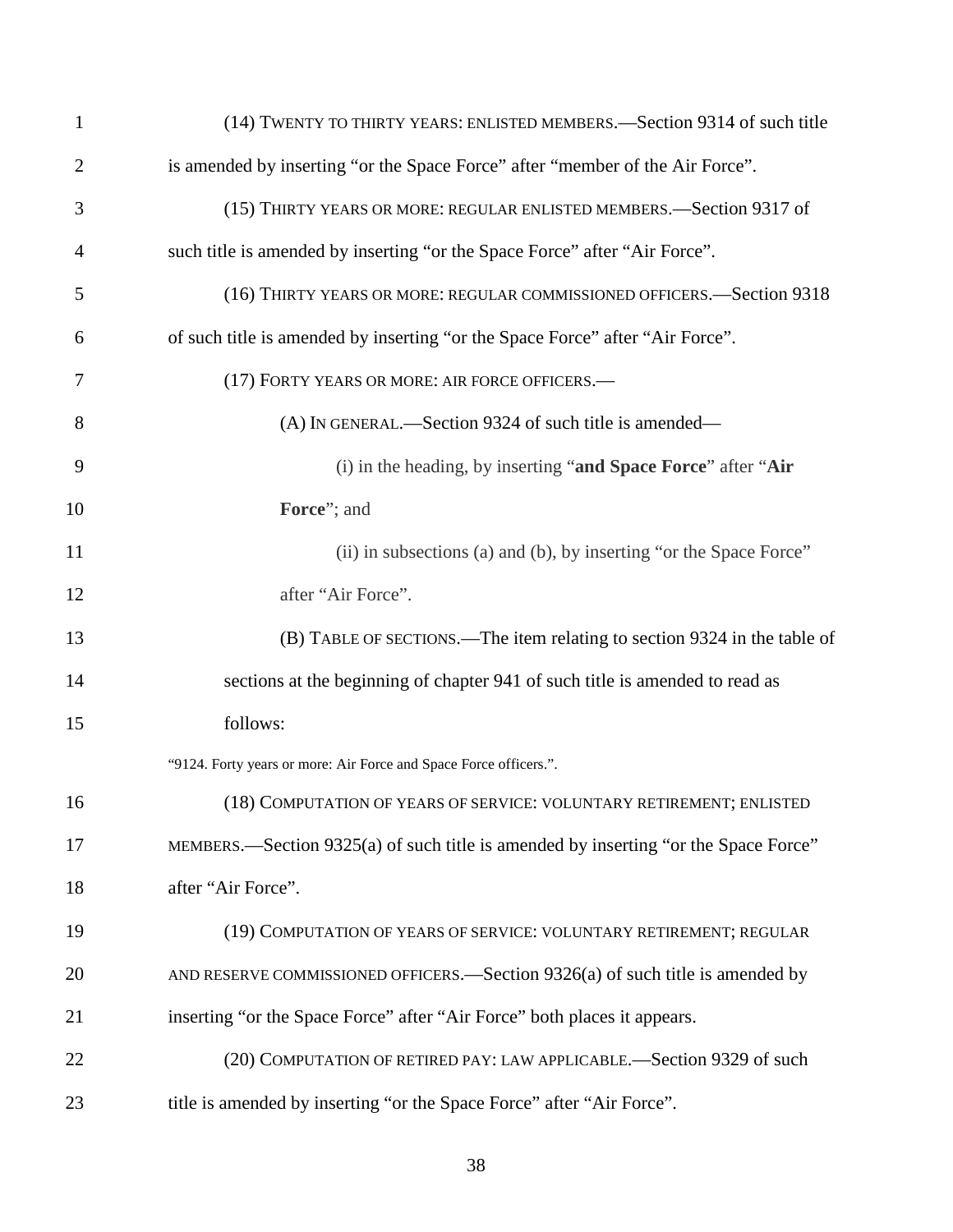| 1              | (21) RETIRED GRADE.-                                                        |
|----------------|-----------------------------------------------------------------------------|
| $\overline{2}$ | (A) Section 9341 of such title is amended—                                  |
| 3              | (i) in subsection (a), by inserting "or the Space Force" after              |
| $\overline{4}$ | "regular commissioned officer of the Air Force"; and                        |
| 5              | (ii) in subsection (b), by inserting "or a Regular of the Space             |
| 6              | Force" after "Air Force".                                                   |
| 7              | (B) Section 9344 of such title is amended—                                  |
| 8              | (i) in subsection (a), by inserting "or the Space Force" after              |
| 9              | "member of the Air Force";                                                  |
| 10             | (ii) in subsection $(b)(1)$ , by inserting "or the Space Force" after       |
| 11             | "Air Force"; and                                                            |
| 12             | (iii) in subsection $(b)(2)$ , by inserting "or the Regular Space Force"    |
| 13             | after "Regular Air Force".                                                  |
| 14             | (C) Section 9345 of such title is amended by inserting "or the Space        |
| 15             | Force" after "member of the Air Force".                                     |
| 16             | (D) Section 9346 of such title is amended—                                  |
| 17             | (i) in subsections (a) and (d), by inserting "or the Regular Space          |
| 18             | Force" after "Regular Air Force";                                           |
| 19             | (ii) in subsection $(b)(1)$ , by inserting before the semicolon the         |
| 20             | following: ", or for commissioned officers of the Space Force other than    |
| 21             | of the Regular Space Force"; and                                            |
| 22             | (iii) in subsections $(b)(2)$ and $(c)$ , by inserting "or the Space Force" |
| 23             | after "Air Force".                                                          |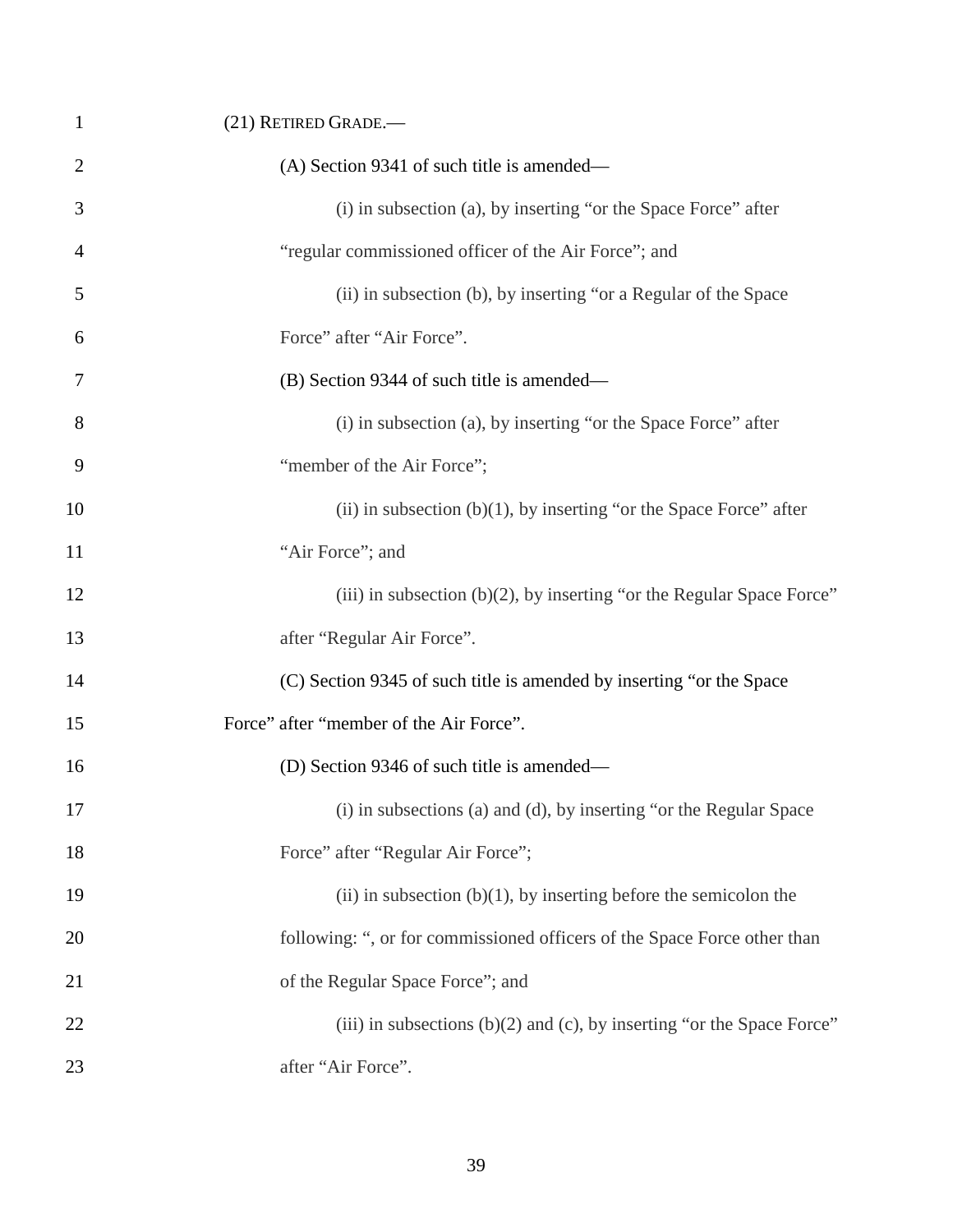| $\mathbf{1}$   | (22) RECOMPUTATION OF RETIRED PAY TO REFLECT ADVANCEMENT ON RETIRED                         |
|----------------|---------------------------------------------------------------------------------------------|
| $\overline{2}$ | LIST.—Section $9362(a)$ of such title is amended by inserting "or the Space Force" after    |
| 3              | "Air Force".                                                                                |
| 4              | (23) FATALITY REVIEWS.—Section 9391(a) of such title, as redesignated by                    |
| 5              | section $1704(a)(2)$ of this title, is amended by inserting "or the Space Force" after "Air |
| 6              | Force" in each of paragraphs $(1)$ , $(2)$ , and $(3)$ .                                    |
| 7              | (c) TRAINING.                                                                               |
| 8              | (1) MEMBERS OF AIR FORCE: DETAIL AS STUDENTS, OBSERVERS, AND                                |
| 9              | INVESTIGATORS AT EDUCATIONAL INSTITUTIONS, INDUSTRIAL PLANTS, AND HOSPITALS.-               |
| 10             | (A) IN GENERAL.—Section 9401 of title 10, United States Code, is                            |
| 11             | amended-                                                                                    |
| 12             | (i) in the heading, by inserting "and Space Force" after "Air                               |
| 13             | Force";                                                                                     |
| 14             | (ii) in subsection (a), by inserting "and the Space Force" after                            |
| 15             | "members of the Air Force";                                                                 |
| 16             | (iii) in subsection (b), by inserting "or the Regular Space Force"                          |
| 17             | after "Regular Air Force";                                                                  |
| 18             | (iv) in subsection (e), by inserting "or the Space Force" after "Air                        |
| 19             | Force"; and                                                                                 |
| 20             | $(v)$ in subsection $(f)$ —                                                                 |
| 21             | (I) by inserting "or the Regular Space Force" after "Regular                                |
| 22             | Air Force"; and                                                                             |
| 23             | (II) by inserting "or the Space Force" after "the Air Force".                               |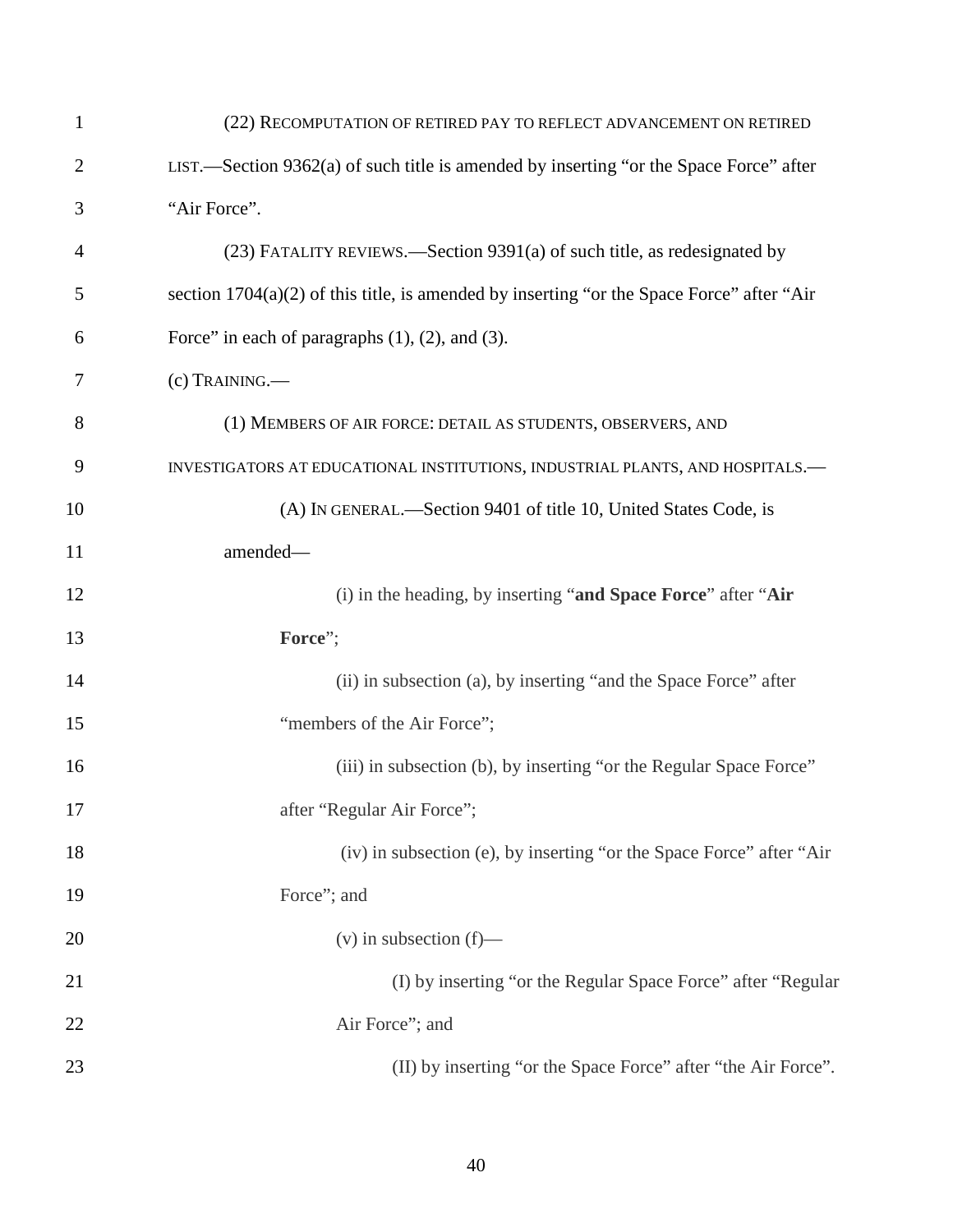| $\mathbf{1}$   | (B) TABLE OF SECTIONS.—The item relating to section 9401 in the table of                                                                                          |
|----------------|-------------------------------------------------------------------------------------------------------------------------------------------------------------------|
| 2              | sections at the beginning of chapter 951 of such title is amended to read as                                                                                      |
| 3              | follows:                                                                                                                                                          |
|                | "9401. Members of Air Force and Space Force: detail as students, observers, and investigators at educational<br>institutions, industrial plants, and hospitals.". |
| $\overline{4}$ | (2) ENLISTED MEMBERS OF AIR FORCE: SCHOOLS.-                                                                                                                      |
| 5              | (A) IN GENERAL.—Section 9402 of such title is amended—                                                                                                            |
| 6              | (i) in the heading, by inserting "or Space Force" after "Air                                                                                                      |
| 7              | Force";                                                                                                                                                           |
| 8              | $(ii)$ in subsection $(a)$ —                                                                                                                                      |
| 9              | (I) in the first sentence, by inserting "and the Space Force"                                                                                                     |
| 10             | after "members of the Air Force"; and                                                                                                                             |
| 11             | (II) in the third sentence, by inserting "and Space Force                                                                                                         |
| 12             | officers" after "Air Force officers"; and                                                                                                                         |
| 13             | (iii) in subsection (b), by inserting "or the Space Force" after "Air                                                                                             |
| 14             | Force" each place it appears.                                                                                                                                     |
| 15             | (B) TABLE OF SECTIONS.—The item relating to section 9402 in the table of                                                                                          |
| 16             | sections at the beginning of chapter 951 of such title is amended to read as                                                                                      |
| 17             | follows:                                                                                                                                                          |
|                | "9402. Enlisted members of Air Force or Space Force: schools.".                                                                                                   |
| 18             | (3) AVIATION STUDENTS: DETAIL OF ENLISTED MEMBERS OF AIR FORCE.-                                                                                                  |
| 19             | (A) IN GENERAL.—Section 9404 of such title is amended—                                                                                                            |
| 20             | (i) in the heading, by inserting "or Space Force" after "Air                                                                                                      |
| 21             | Force"; and                                                                                                                                                       |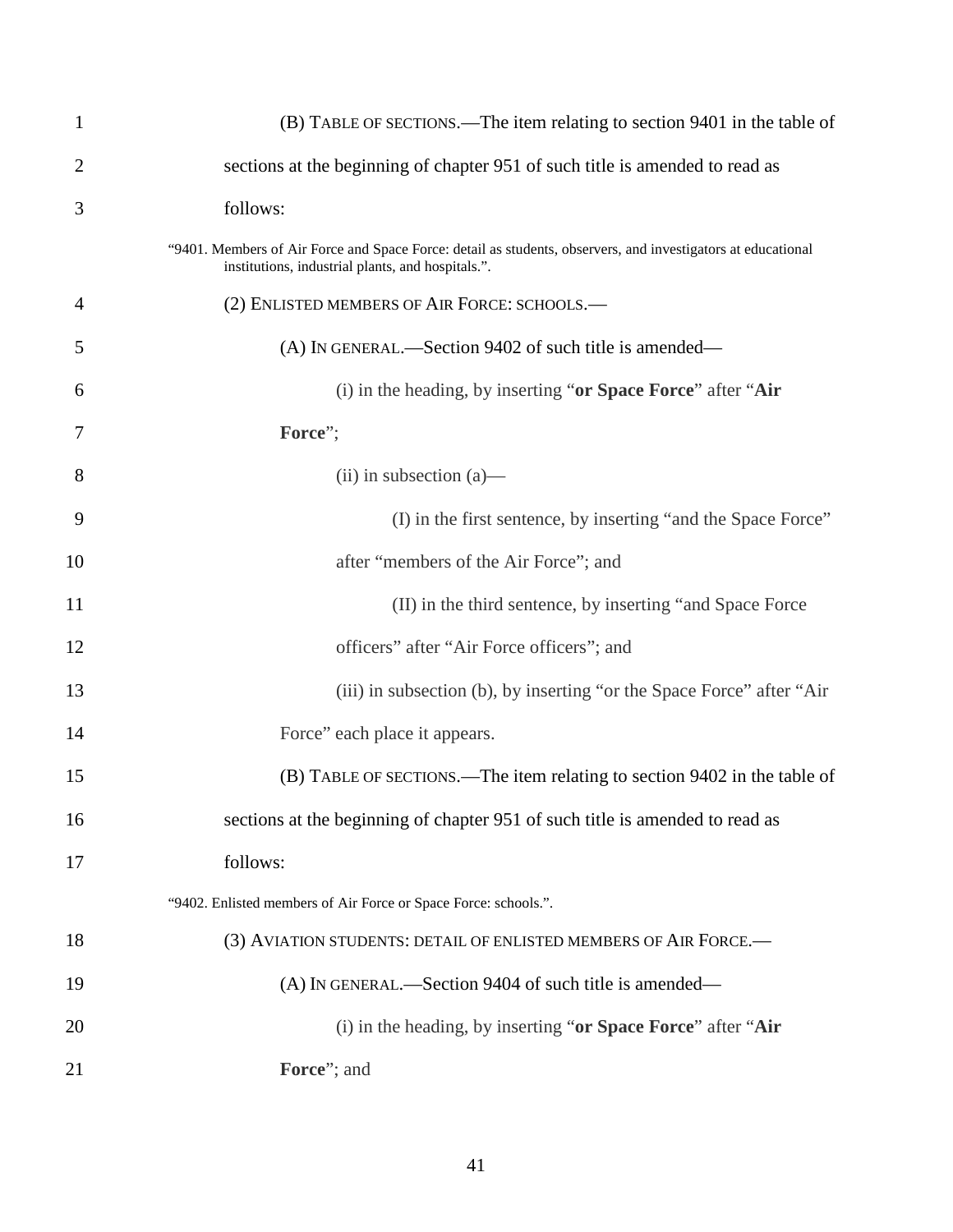| 1              | (ii) by inserting "or the Space Force" after "Regulars of the Air                      |
|----------------|----------------------------------------------------------------------------------------|
| $\overline{2}$ | Force".                                                                                |
| 3              | (B) TABLE OF SECTIONS.—The item relating to section 9404 in the table of               |
| $\overline{4}$ | sections at the beginning of chapter 951 of such title is amended to read as           |
| 5              | follows:                                                                               |
|                | "9402. Aviation students: detail of enlisted members of Air Force or Space Force.".    |
| 6              | (4) SERVICE SCHOOLS: LEAVES OF ABSENCE FOR INSTRUCTORS.—Section 9406 of                |
| 7              | such title is amended by inserting "or Space Force" after "Air Force".                 |
| 8              | (5) DEGREE GRANTING AUTHORITY FOR UNITED STATES AIR FORCE INSTITUTE OF                 |
| 9              | TECHNOLOGY.—Section 9414(d)(1) of such title is amended by inserting "and the Space    |
| 10             | Force" after "needs of the Air Force".                                                 |
| 11             | (6) UNITED STATES AIR FORCE INSTITUTE OF TECHNOLOGY: ADMINISTRATION.-                  |
| 12             | Section 9414b(a)(2) is amended by inserting "or the Space Force" after "the Air Force" |
| 13             | each place it appears.                                                                 |
| 14             | (7) COMMUNITY COLLEGE OF THE AIR FORCE: ASSOCIATE DEGREES.—Section 9415                |
| 15             | of such title is amended—                                                              |
| 16             | (A) in subsection (a) in the matter preceding paragraph $(1)$ , by striking "in        |
| 17             | the Air Force" and inserting "in the Department of the Air Force";                     |
| 18             | $(B)$ in subsection $(b)(1)$ , by inserting "aor the Space Force" after "Air           |
| 19             | Force"; and                                                                            |
| 20             | $(C)$ in subsection $(b)(2)$ , by striking "other than" and all that follows           |
| 21             | through "schools" and inserting "other than the Air Force or the Space Force who       |
| 22             | are serving as instructors at Department of the Air Force training schools".           |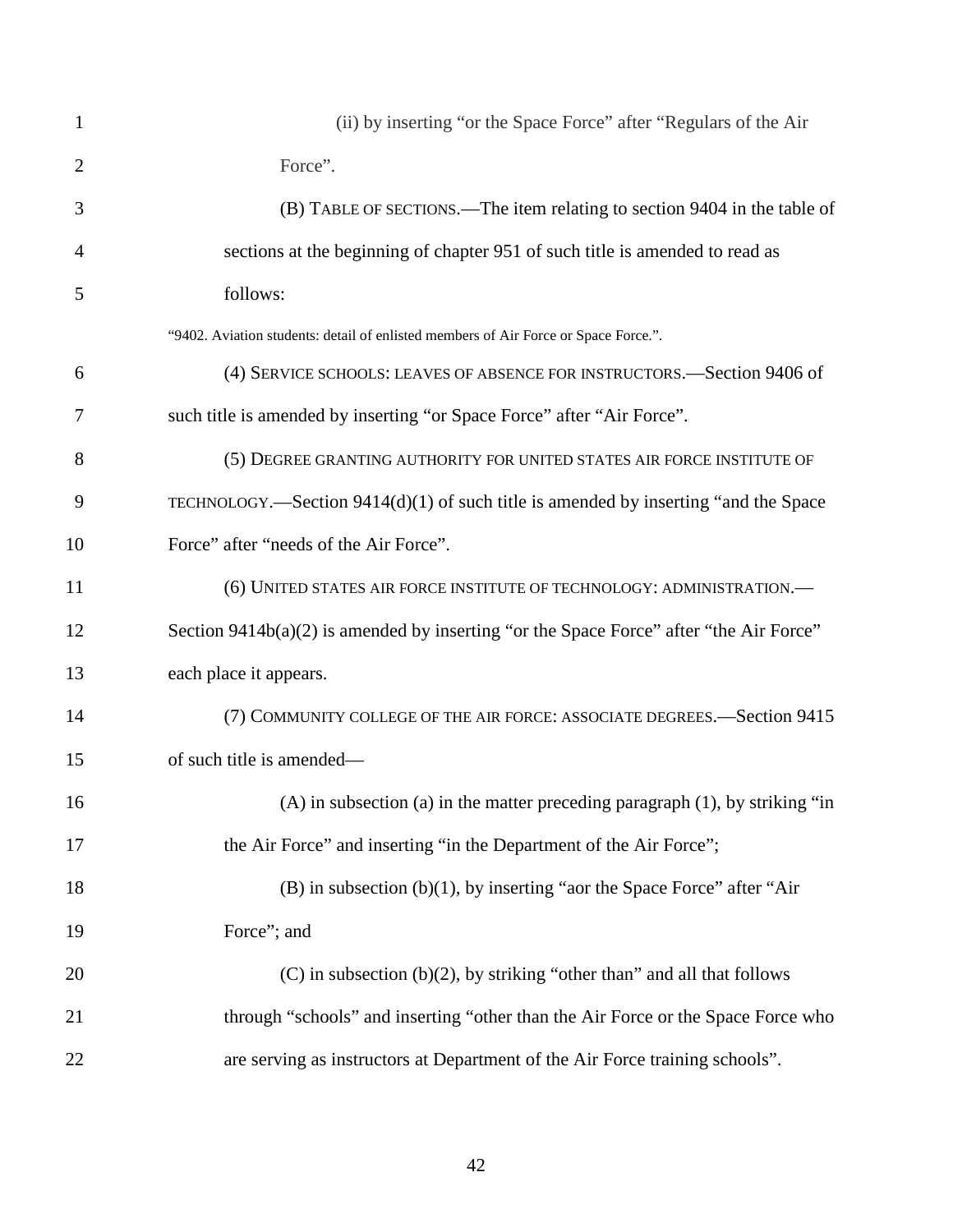| $\mathbf{1}$   | (8) AIR FORCE ACADEMY ESTABLISHMENT; SUPERINTENDENT; FACULTY.—Section                    |
|----------------|------------------------------------------------------------------------------------------|
| $\overline{2}$ | 9431(a) of such title is amended by striking "Air Force cadets" and inserting "cadets".  |
| 3              | (9) AIR FORCE ACADEMY SUPERINTENDENT; FACULTY: APPOINTMENT AND                           |
| 4              | DETAIL.—Section 9433(a) of such title is amended by inserting "or the Space Force" after |
| 5              | "Air Force".                                                                             |
| 6              | (10) AIR FORCE ACADEMY PERMANENT PROFESSORS; DIRECTOR OF ADMISSIONS.-                    |
| 7              | Section 9436 of such title is amended by inserting "or the Regular Space Force" after    |
| 8              | "Regular Air Force" each place it appears.                                               |
| 9              | (11) CADETS: APPOINTMENT; NUMBERS, TERRITORIAL DISTRIBUTION.—Section                     |
| 10             | 9442 of such title is amended—                                                           |
| 11             | (A) by striking "Air Force Cadets" each place it appears and inserting                   |
| 12             | "cadets"; and                                                                            |
| 13             | $(B)$ in subsection $(b)$ —                                                              |
| 14             | (i) in paragraph (2), by inserting "or the Regular Space Force" after                    |
| 15             | "Regular Air Force"; and                                                                 |
| 16             | (ii) in paragraph (3), by inserting "or the Space Force" after "Air                      |
| 17             | Force.                                                                                   |
| 18             | (12) CADETS: AGREEMENT TO SERVE AS OFFICER. Section $9448(a)(2)(A)$ of such              |
| 19             | title is amended by inserting "or the Regular Space Force" after "Regular Air Force".    |
| 20             | (13) CADETS: ORGANIZATION; SERVICE; INSTRUCTION.—Section 9449 of such title              |
| 21             | is amended by striking subsection (d).                                                   |
| 22             | $(14)$ CADETS: HAZING.—Section 9452 $(c)$ of such title is amended—                      |
| 23             | (A) by striking "Air Force cadet" and inserting "cadet"; and                             |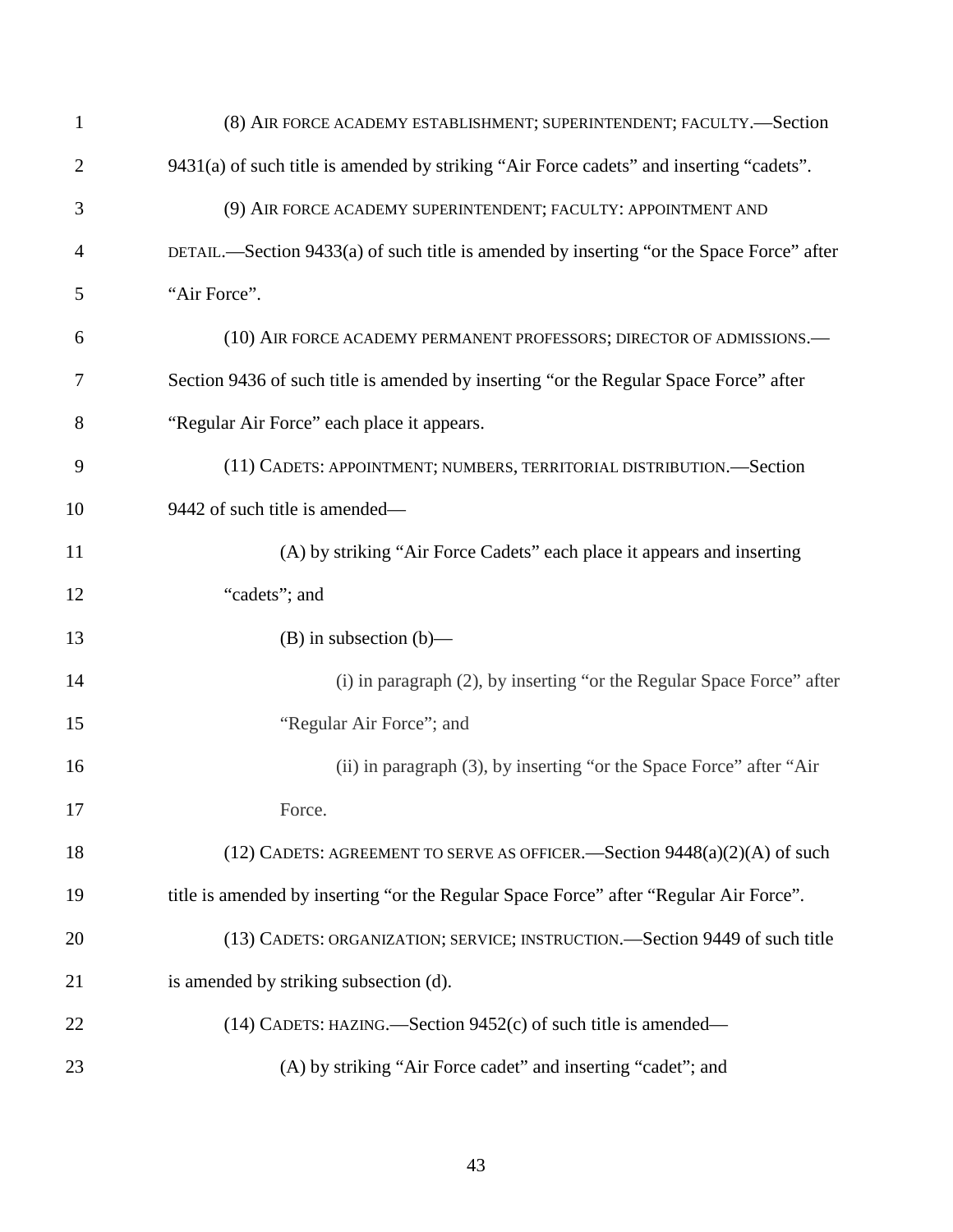| 1              | (B) by striking "or Marine Corps" and inserting "Marine Corps, or Space              |
|----------------|--------------------------------------------------------------------------------------|
| $\overline{2}$ | Force".                                                                              |
| 3              | (15) CADETS: DEGREE AND COMMISSION ON GRADUATION. Section 9453(b) of                 |
| $\overline{4}$ | such title is amended by inserting "or the Regular Space Force" after "Regular Air   |
| 5              | Force".                                                                              |
| 6              | (16) SUPPORT OF ATHLETIC PROGRAMS.—Section $9462(c)(2)$ of such title is             |
| $\overline{7}$ | amended by striking "personnel of the Air Force" and inserting "personnel of the     |
| 8              | Department of the Air Force".                                                        |
| 9              | (17) SCHOOLS AND CAMPS: ESTABLISHMENT: PURPOSE.—Section 9481 of such title           |
| 10             | is amended by inserting ", the Space Force," after "members of the Air Force,".      |
| 11             | (18) SCHOOLS AND CAMPS: OPERATION. Section 9482 of such title is amended—            |
| 12             | (A) in paragraph (4), by inserting "or the Regular Space Force" after                |
| 13             | "Regular Air Force"; and                                                             |
| 14             | $(B)$ in paragraph $(7)$ in the matter preceding subparagraph $(A)$ , by             |
| 15             | inserting "or Space Force" after "Air Force".                                        |
| 16             | (d) SERVICE, SUPPLY, AND PROCUREMENT.                                                |
| 17             | (1) EQUIPMENT: BAKERIES, SCHOOLS, KITCHENS, AND MESS HALLS.-Section 9536             |
| 18             | of title 10, United States Code, is amended in the matter preceding paragraph (1) by |
| 19             | inserting "or the Space Force" after "the Air Force".                                |
| 20             | (2) RATION.—Section 9561 of such title is amended—                                   |
| 21             | $(A)$ in subsection $(a)$ —                                                          |
| 22             | (i) in the first sentence, by inserting "and the Space Force ration"                 |
| 23             | after "the Air Force ration"; and                                                    |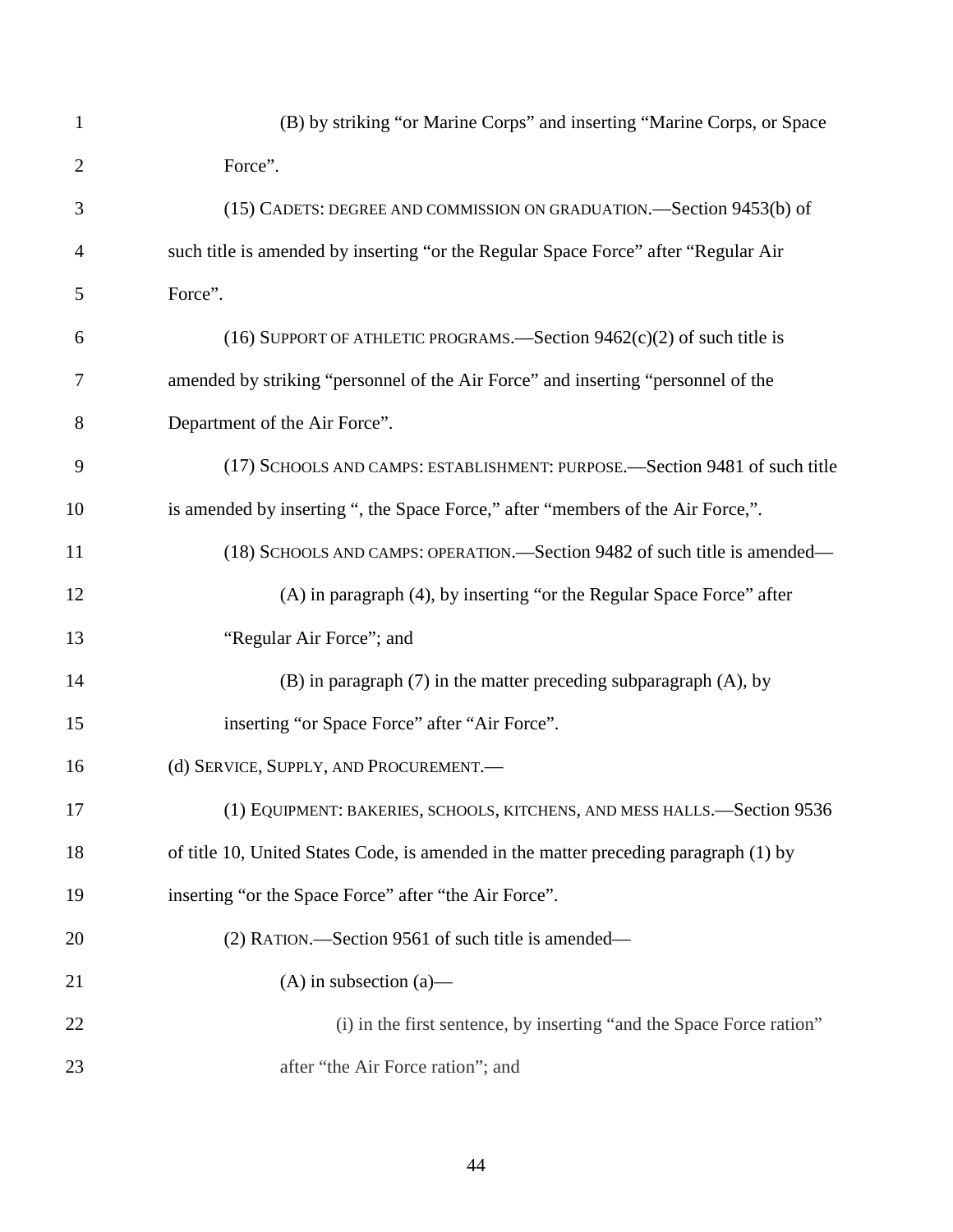| $\mathbf{1}$   | (ii) in the second sentence, by inserting "or the Space Force" after                     |
|----------------|------------------------------------------------------------------------------------------|
| $\overline{2}$ | "the Air Force"; and                                                                     |
| 3              | (B) in subsection (b), by inserting "or the Space Force" after "the Air                  |
| $\overline{4}$ | Force".                                                                                  |
| 5              | (3) CLOTHING.—Section 9562 of such title is amended by inserting "and the                |
| 6              | Space Force" after "the Air Force".                                                      |
| 7              | (4) CLOTHING: REPLACEMENT WHEN DESTROYED TO PREVENT CONTAGION.-                          |
| 8              | Section 9563 of such title is amended by inserting "or the Space Force" after "member of |
| 9              | the Air Force".                                                                          |
| 10             | (5) COLORS, STANDARDS, AND GUIDONS OF DEMOBILIZED ORGANIZATIONS:                         |
| 11             | DISPOSITION.—Section 9565 of such title is amended—                                      |
| 12             | $(A)$ in subsection $(a)$ in the matter preceding paragraph $(1)$ , by inserting         |
| 13             | "or the Space Force" after "organizations of the Air Force"; and                         |
| 14             | (B) in subsection (b), by inserting "or the Space Force" after "the Air                  |
| 15             | Force".                                                                                  |
| 16             | (6) UTILITIES: PROCEEDS FROM OVERSEAS OPERATIONS.—Section 9591 of such                   |
| 17             | title is amended by inserting "or the Space Force" after "the Air Force".                |
| 18             | (7) QUARTERS: HEAT AND LIGHT.—Section 9593 of such title is amended by                   |
| 19             | inserting "and the Space Force" after "the Air Force".                                   |
| 20             | (8) AIR FORCE MILITARY HISTORY INSTITUTE: FEE FOR PROVIDING HISTORICAL                   |
| 21             | INFORMATION TO THE PUBLIC.-                                                              |
| 22             | (A) IN GENERAL.—Section 9594 of such title is amended—                                   |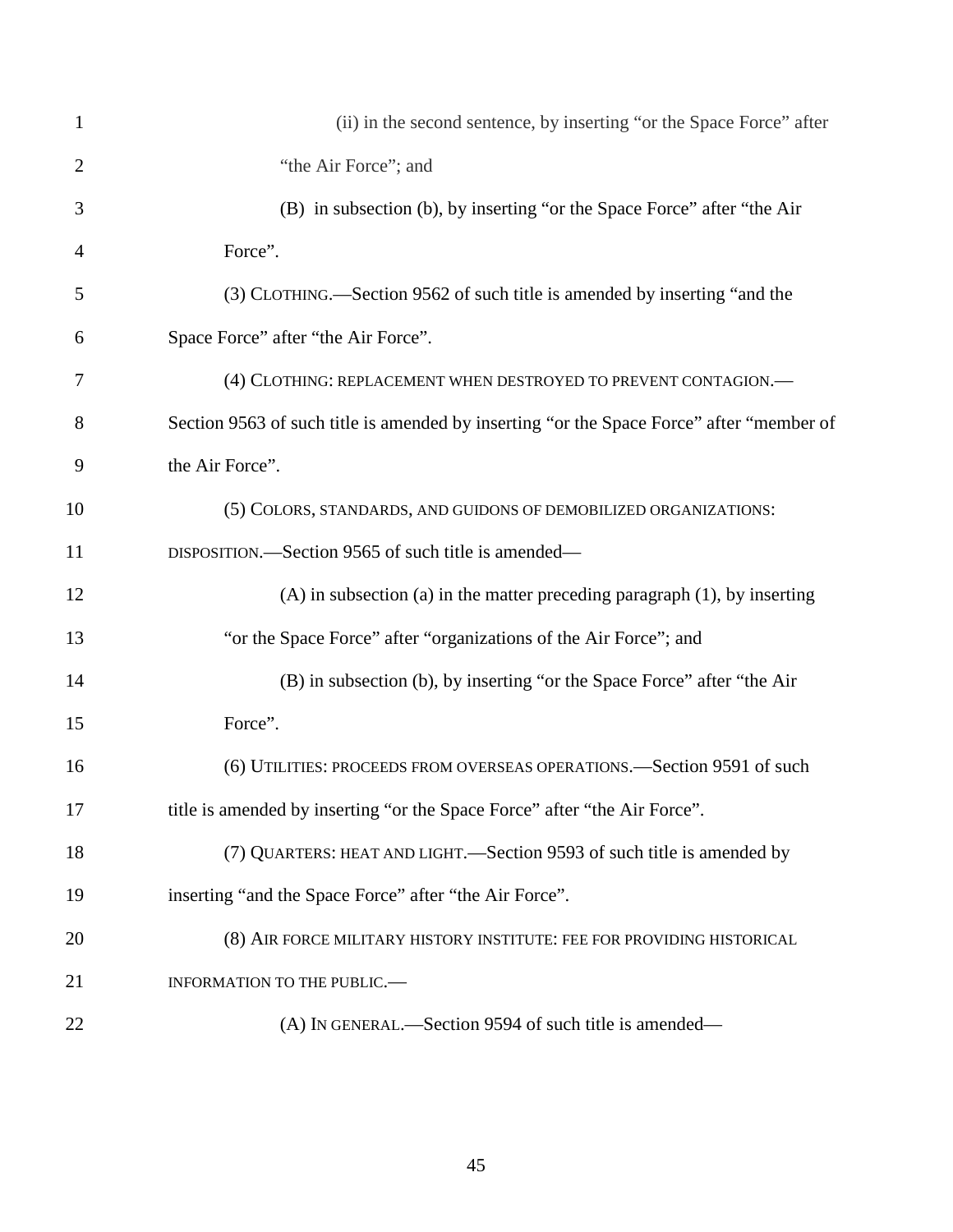| $\mathbf{1}$   | (i) in the heading, by inserting "Department of the" before "Air                                                            |
|----------------|-----------------------------------------------------------------------------------------------------------------------------|
| $\overline{2}$ | Force";                                                                                                                     |
| 3              | (ii) in subsections (a) and (d), by inserting "Department of the"                                                           |
| $\overline{4}$ | before "Air Force Military History" each place it appears; and                                                              |
| 5              | (iii) in subsection (e) $(1)$ —                                                                                             |
| 6              | (I) by inserting "Department of the" before "Air Force"                                                                     |
| 7              | Military History"; and                                                                                                      |
| 8              |                                                                                                                             |
| 9              | (II) by inserting "and the Space Force" after "materials of                                                                 |
| 10             | the Air Force".                                                                                                             |
| 11             | (B) TABLE OF SECTIONS.—The item relating to section 9594 in the table of                                                    |
| 12             | sections at the beginning of chapter 9657 of such title is amended to read as                                               |
| 13             | follows:                                                                                                                    |
|                | "9594. Department of the Air Force Military History Institute: fee for providing historical information to the<br>public.". |
| 14             | (9) SUBSISTENCE AND OTHER SUPPLIES: MEMBERS OF ARMED FORCES; VETERANS;                                                      |
| 15             | EXECUTIVE OR MILITARY DEPARTMENTS AND EMPLOYEES; PRICES.-Section 9621 of such                                               |
| 16             | title is amended-                                                                                                           |
| 17             | $(A)$ in subsection $(a)$ —                                                                                                 |
| 18             | (i) in paragraph (1), by inserting "and the Space Force" after "the                                                         |
| 19             | Air Force"; and                                                                                                             |
| 20             | (ii) in paragraph (2), by inserting "and the Space Force" after "the                                                        |
| 21             | Air Force";                                                                                                                 |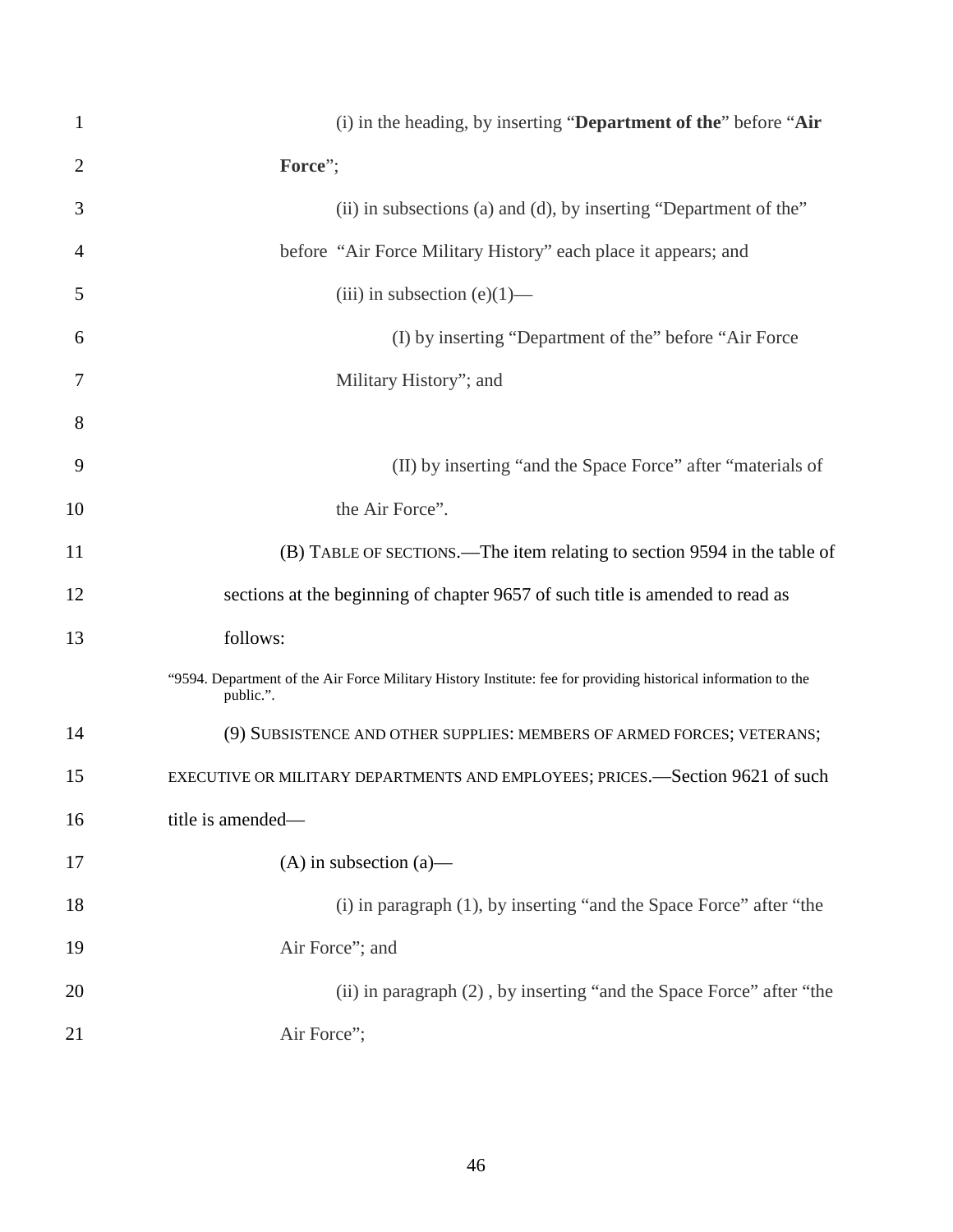| $\mathbf{1}$   | (B) in subsection (b), by inserting "or the Space Force" after "the Air       |
|----------------|-------------------------------------------------------------------------------|
| $\overline{2}$ | Force";                                                                       |
| 3              | (C) in subsection (c), by inserting "or the Space Force" after "the Air       |
| 4              | Force";                                                                       |
| 5              | (D) in subsection (d), by striking "or Marine Corps" and inserting "Marine    |
| 6              | Corps, or Space Force";                                                       |
| 7              | (E) in subsection (e), by inserting "or the Space Force" after "the Air       |
| 8              | Force" each place it appears;                                                 |
| 9              | (F) in subsection (f), by inserting "or the Space Force" after "the Air       |
| 10             | Force"; and                                                                   |
| 11             | (G) in subsection (h), by inserting "or the Space Force" after "the Air       |
| 12             | Force" each place it appears.                                                 |
| 13             | (10) RATIONS: COMMISSIONED OFFICERS IN FIELD. Section 9622 of such title is   |
| 14             | amended by inserting "and the Space Force" after "officers of the Air Force". |
| 15             | (11) MEDICAL SUPPLIES: CIVILIAN EMPLOYEES OF THE AIR FORCE.-Section           |
| 16             | $9624(a)$ of such title is amended—                                           |
| 17             | (A) by striking "air base" and inserting "Air Force or Space Force military   |
| 18             | installation"; and                                                            |
| 19             | (B) by striking "Air Force when" and inserting "Department of the Air         |
| 20             | Force when".                                                                  |
| 21             | (12) ORDNANCE PROPERTY: OFFICERS OF ARMED FORCES; CIVILIAN EMPLOYEES OF       |
| 22             | AIR FORCE.—Section 9625 of such title is amended—                             |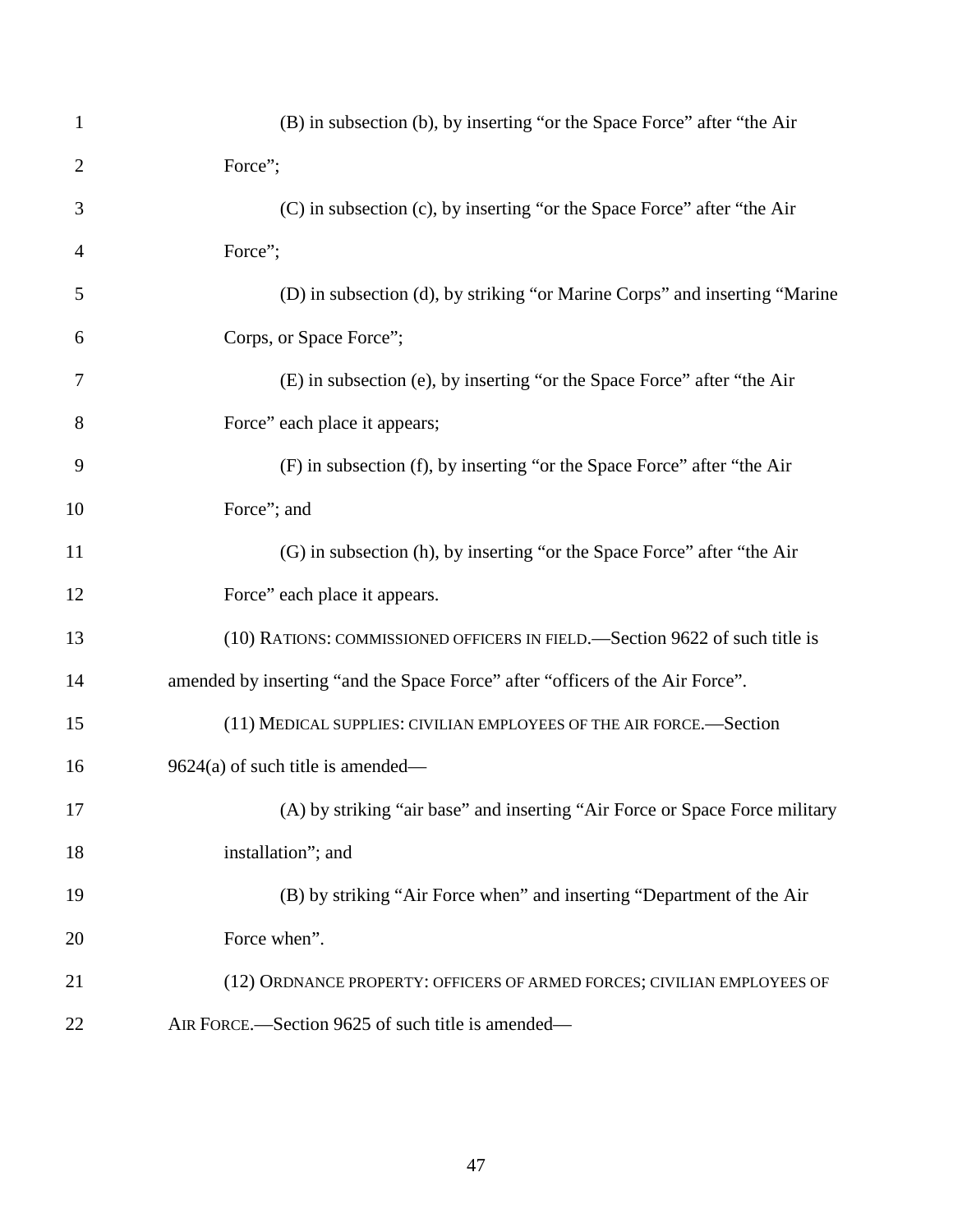| $\mathbf{1}$   | (A) in subsection (a), by inserting "or the Space Force" after "officers of                 |
|----------------|---------------------------------------------------------------------------------------------|
| $\overline{2}$ | the Air Force"; and                                                                         |
| 3              | (B) in subsection (c), by striking "Air Force" and inserting "Department of                 |
| $\overline{4}$ | the Air Force".                                                                             |
| 5              | (13) SUPPLIES: EDUCATIONAL INSTITUTIONS.—Section 9627 of such title is                      |
| 6              | amended-                                                                                    |
| 7              | (A) by inserting "or the Space Force" after "for the Air Force";                            |
| 8              | (B) by inserting "or the Space Force" after "officer of the Air Force"; and                 |
| 9              | (C) by inserting "and space" after "professor of air"                                       |
| 10             | (14) AIRPLANE PARTS AND ACCESSORIES: CIVILIAN FLYING SCHOOLS.-Section                       |
| 11             | 9628 of such title is amended by inserting "or the Space Force" after "airplanes of the Air |
| 12             | Force".                                                                                     |
| 13             | (15) SUPPLIES: MILITARY INSTRUCTION CAMPS.—Section 9654 of such title is                    |
| 14             | amended by inserting "or Space Force" after "an Air Force".                                 |
| 15             | (16) DISPOSITION OF EFFECTS OF DECEASED PERSONS BY SUMMARY COURT-                           |
| 16             | MARTIAL.—Section 9712(a) of such title is amended—                                          |
| 17             | (A) in paragraph (1), by inserting "or the Space Force" after "the Air                      |
| 18             | Force"; and                                                                                 |
| 19             | (B) in paragraph (2), by inserting "or Space Force" after "Air Force".                      |
| 20             | (17) ACCEPTANCE OF DONATIONS: LAND FOR MOBILIZATION, TRAINING, SUPPLY                       |
| 21             | <b>BASE, OR AVIATION FIELD.</b>                                                             |
| 22             | (A) IN GENERAL.—Section 9771 of such title is amended—                                      |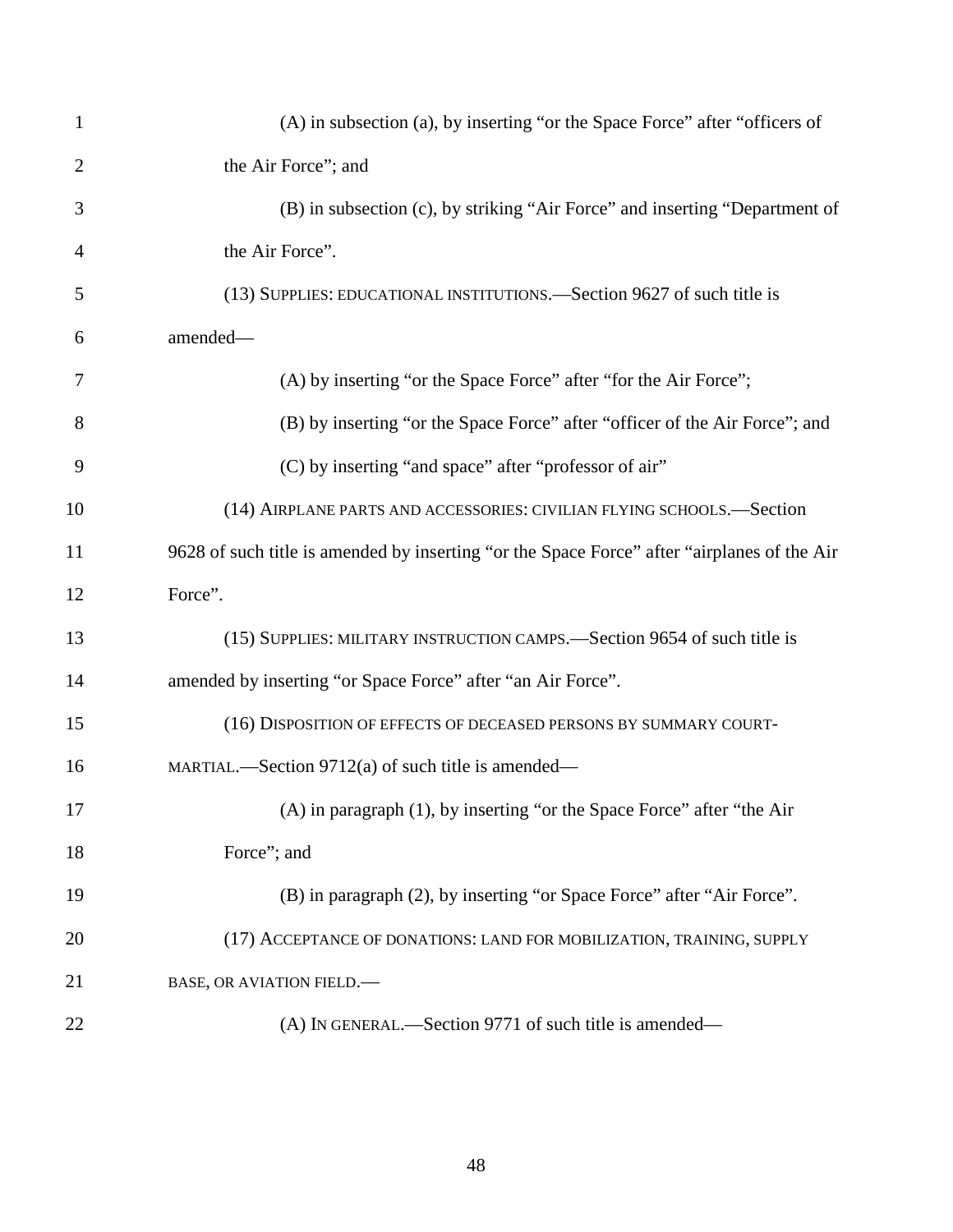| $\mathbf{1}$   | (i) in the heading, by striking "or aviation field" and inserting                                                             |
|----------------|-------------------------------------------------------------------------------------------------------------------------------|
| $\overline{2}$ | "aviation field, or space-related facility"; and                                                                              |
| 3              | (ii) in paragraph (2), by inserting "or space-related facility" after                                                         |
| $\overline{4}$ | "aviation field".                                                                                                             |
| 5              | (B) TABLE OF SECTIONS.—The item relating to section 9771 in the table of                                                      |
| 6              | sections at the beginning of chapter 979 of such title is amended to read as                                                  |
| 7              | follows:                                                                                                                      |
|                | "9771. Acceptance of donations: land for mobilization, training, supply base, aviation field, or space-related<br>facility.". |
| 8              | (18) ACQUISITION AND CONSTRUCTION: AIR BASES AND DEPOTS.-                                                                     |
| 9              | (A) IN GENERAL.—Section 9773 of such title is amended—                                                                        |
| 10             | $(i)$ in subsection $(a)$ —                                                                                                   |
| 11             | (I) by striking "permanent air bases" and inserting                                                                           |
| 12             | "permanent Air Force and Space Force military installations";                                                                 |
| 13             | (II) by striking "existing air bases" and inserting "existing                                                                 |
| 14             | installations"; and                                                                                                           |
| 15             | (III) by inserting "or the Space Force" after "training of the                                                                |
| 16             | Air Force";                                                                                                                   |
| 17             | (ii) in the heading and in subsections (b) and (c), by striking "air                                                          |
| 18             | bases" each place it appears and inserting "installations"; and                                                               |
| 19             | $(iii)$ in subsection $(c)$ —                                                                                                 |
| 20             | (I) in paragraph (1), by inserting "or Space Force" after                                                                     |
| 21             | "Air Force"; and                                                                                                              |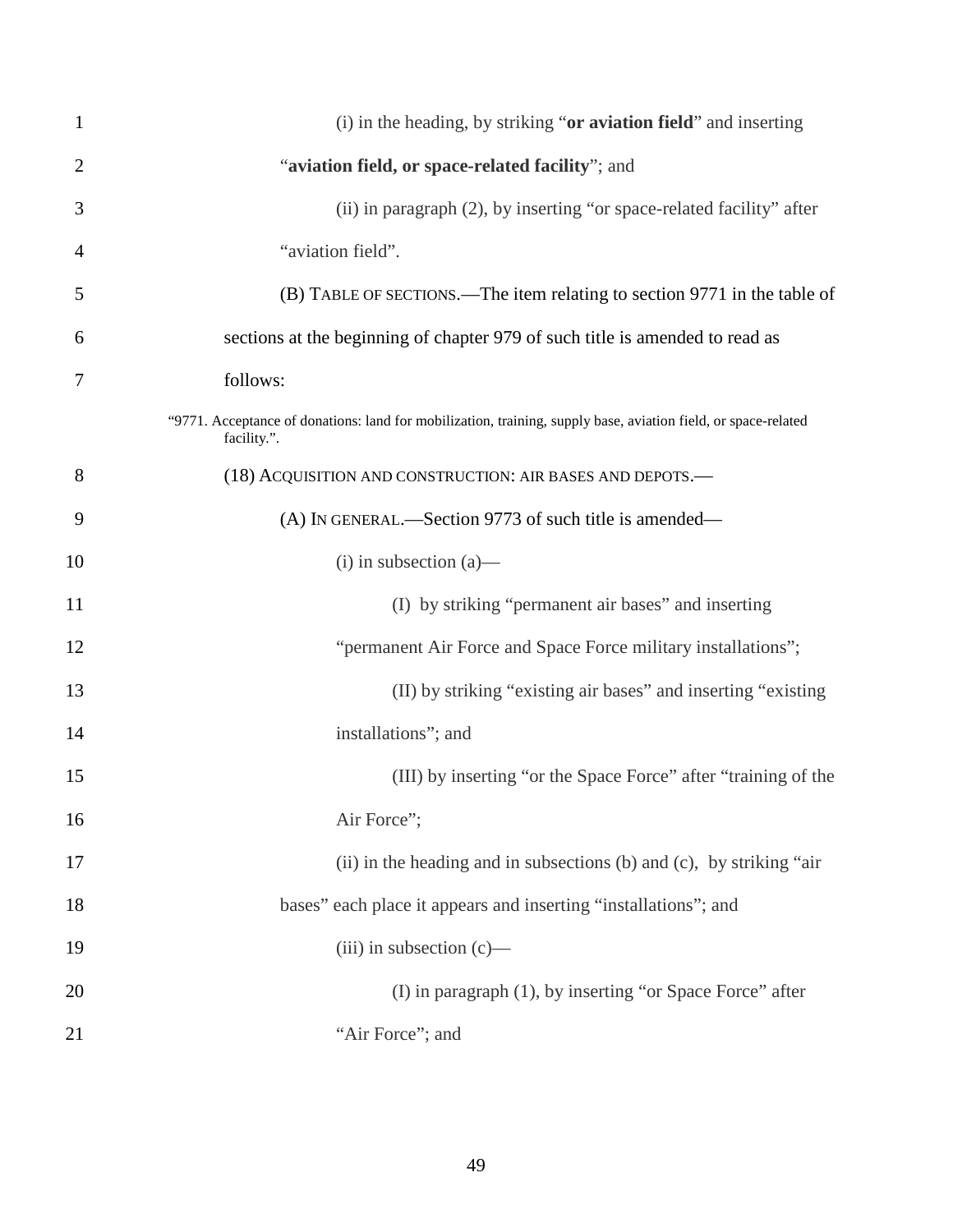| $\mathbf{1}$   | (II) in paragraphs (3) and (4), by inserting "or the Space                          |
|----------------|-------------------------------------------------------------------------------------|
| $\overline{2}$ | Force" after "Air Force" both places it appears.                                    |
| 3              | (B) TABLE OF SECTIONS.—The item relating to section 9773 in the table of            |
| 4              | sections at the beginning of chapter 979 of such title is amended to read as        |
| 5              | follows:                                                                            |
|                | "9773. Acquisition and construction: installations and depots.".                    |
| 6              | (19) EMERGENCY CONSTRUCTION: FORTIFICATIONS.—Section 9776 of such title is          |
| 7              | amended by striking "air base" and inserting "installation".                        |
| 8              | (20) USE OF PUBLIC PROPERTY.—Section 9779(a) of such title is amended by            |
| 9              | inserting "or the Space Force" after "economy of the Air Force".                    |
| 10             | (21) DISPOSITION OF REAL PROPERTY AT MISSILE SITES.—Section $9781(a)(2)$ of         |
| 11             | such title is amended-                                                              |
| 12             | (A) in the matter preceding subparagraph (A), by striking "Air Force" and           |
| 13             | inserting "Department of the Air Force";                                            |
| 14             | (B) in subparagraph (A), by striking "Air Force" the first two places it            |
| 15             | appears and inserting "Department of the Air Force"; and                            |
| 16             | (C) in subparagraph (C), by striking "Air Force" and inserting                      |
| 17             | "Department of the Air Force".                                                      |
| 18             | (22) MAINTENANCE AND REPAIR OF REAL PROPERTY.—Section 9782 of such title is         |
| 19             | amended in subsections (c) and (d) by inserting "or the Space Force" after "the Air |
| 20             | Force" both places it appears.                                                      |
| 21             | (23) SETTLEMENT OF ACCOUNTS: REMISSION OR CANCELLATION OF INDEBTEDNESS              |
| 22             | OF MEMBERS.—Section 9837(a) of such title is amended by inserting "or the Space     |
| 23             | Force" after "member of the Air Force".                                             |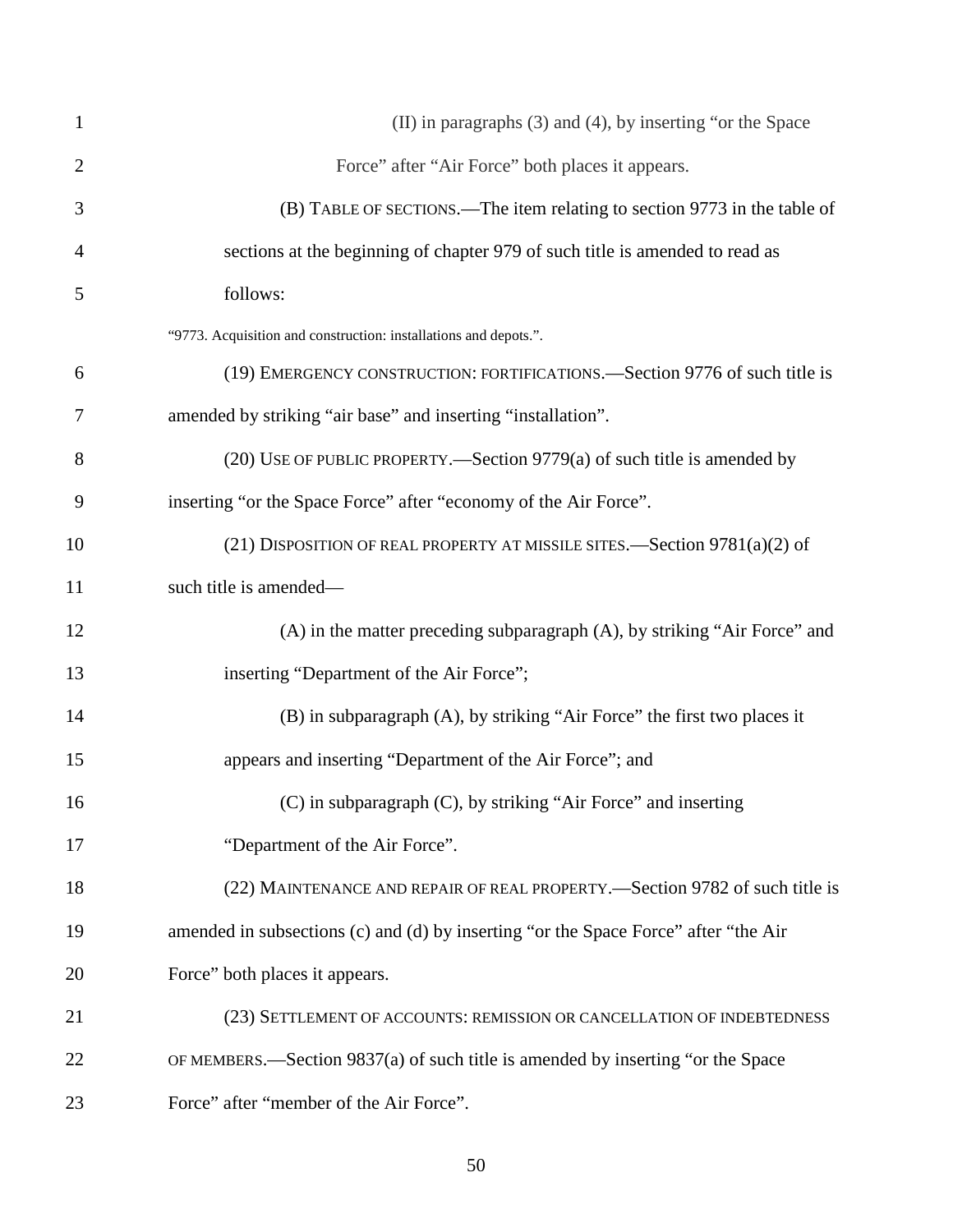| 1              | (24) FINAL SETTLEMENT OF OFFICER'S ACCOUNTS.—Section 9840 of such title is                      |
|----------------|-------------------------------------------------------------------------------------------------|
| $\overline{2}$ | amended by inserting "or the Space Force" after "Air Force".                                    |
| 3              | (25) PAYMENT OF SMALL AMOUNTS TO PUBLIC CREDITORS. Section 9841 of such                         |
| 4              | title is amended by inserting "or Space Force" after "official of Air Force".                   |
| 5              | (26) SETTLEMENT OF ACCOUNTS OF LINE OFFICERS. Section 9842 of such title is                     |
| 6              | amended-                                                                                        |
| 7              | (A) by inserting "or the Space Force" after "Air Force"; and                                    |
| 8              | (B) by striking "Comptroller General" both places it appears and inserting                      |
| 9              | "Secretary of the Air Force".                                                                   |
| 10             | SEC. 1712. OTHER PROVISIONS OF TITLE 10, UNITED STATES CODE.                                    |
| 11             | (a) TABLE OF SUBTITLES.—The table of subtitles at the beginning of title 10, United             |
| 12             | States Code, is amended by striking the item relating to subtitle D and inserting the following |
| 13             | new item:                                                                                       |
|                | "D. Air Force and Space Force<br>9011".                                                         |
| 14             | (b) DEFINITIONS.—Section 101 of such title is amended—                                          |
| 15             | $(1)$ in subsection $(a)$ —                                                                     |
| 16             | (A) in paragraph (4), by inserting "Space Force," after "Marine Corps,";                        |
| 17             | and                                                                                             |
| 18             | $(B)$ in paragraph $(9)(C)$ , by inserting "and the Space Force" after                          |
| 19             | "concerning the Air Force"; and                                                                 |
| 20             | $(2)$ in subsection $(b)$ —                                                                     |
| 21             | (A) in paragraph (4), by striking "or Marine Corps" and inserting "Marine                       |
| 22             | Corps, or Space Force"; and                                                                     |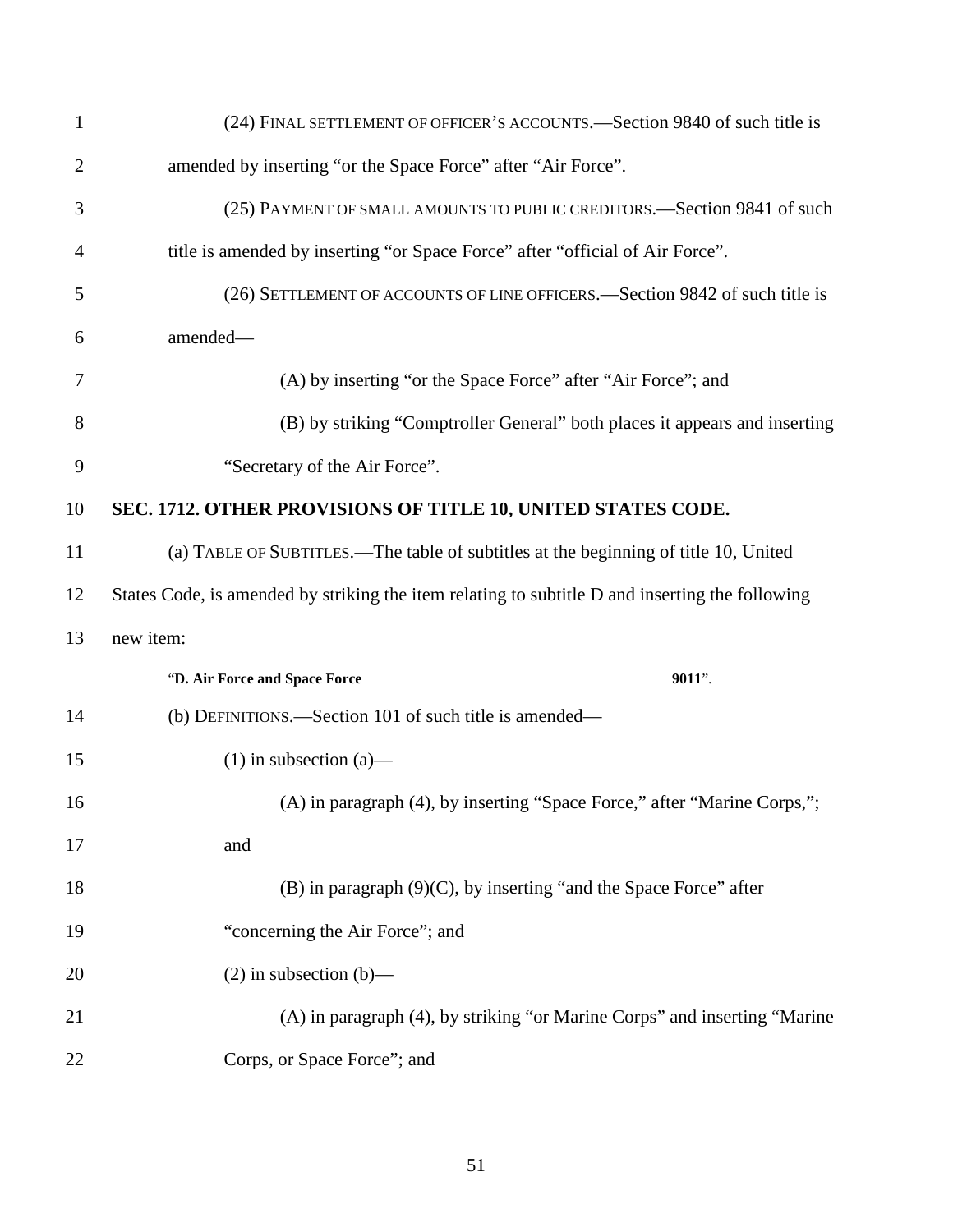| $\mathbf{1}$   | (B) in paragraph (13), by striking "or Marine Corps" and inserting                   |
|----------------|--------------------------------------------------------------------------------------|
| $\overline{2}$ | "Marine Corps, or Space Force".                                                      |
| 3              | (c) OTHER PROVISIONS OF SUBTITLE A.                                                  |
| $\overline{4}$ | (1) SPACE FORCE I.—Subtitle A of such title is further amended by striking "and      |
| 5              | Marine Corps" each place it appears and inserting "Marine Corps, and Space Force" in |
| 6              | the following provisions:                                                            |
| 7              | (A) Section $116(a)(1)$ in the matter preceding subparagraph (A).                    |
| 8              | $(B)$ Section 533(a)(2).                                                             |
| 9              | (C) The item relating to section 632 in the table of sections at the                 |
| 10             | beginning of subchapter III of chapter 36.                                           |
| 11             | (D) The heading of section 632.                                                      |
| 12             | $(E)$ Section 645(1)(A).                                                             |
| 13             | (F) Section 646.                                                                     |
| 14             | $(G)$ Section 661(a).                                                                |
| 15             | $(H)$ Section 712(a).                                                                |
| 16             | (I) Section $717(c)(1)$ .                                                            |
| 17             | (J) Section 741 (including the table in subsection (a)).                             |
| 18             | $(K)$ Section 1111(b)(4).                                                            |
| 19             | (L) Subsections (a)(2)(A) and (c)(2)(A)(ii) of section 1143.                         |
| 20             | (M) Section 1174(j).                                                                 |
| 21             | (N) Subparagraphs $(F)$ and $(G)$ of section 1370(a)(2).                             |
| 22             | $(O)$ Section 1463(a).                                                               |
| 23             | (P) Section 1566.                                                                    |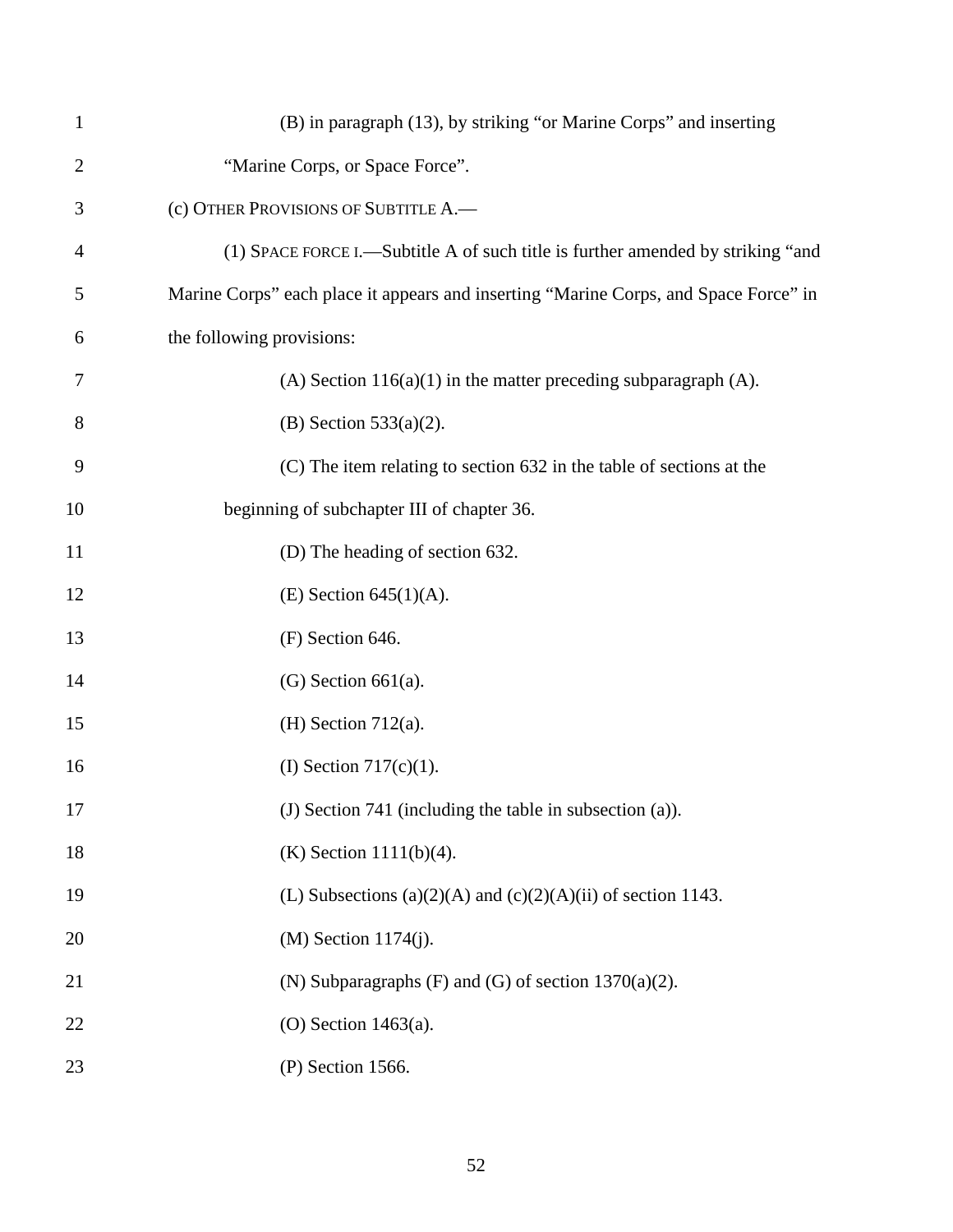| $\mathbf{1}$   | $(Q)$ Section 2217 $(c)$ .                                                       |
|----------------|----------------------------------------------------------------------------------|
| $\overline{2}$ | $(R)$ Section 2259 $(a)$ .                                                       |
| 3              | $(S)$ Section 2640 $(j)$ .                                                       |
| 4              | (2) SPACE FORCE II.—Such subtitle is further amended by striking "Marine"        |
| 5              | Corps," each place it appears and inserting "Marine Corps, Space Force," in the  |
| 6              | following provisions:                                                            |
| 7              | $(A)$ Section 123 $(a)$ .                                                        |
| 8              | $(B)$ Section 172 $(a)$ .                                                        |
| 9              | $(C)$ Section 518.                                                               |
| 10             | (D) The item relating to section 747 in the table of sections at the             |
| 11             | beginning of chapter 43.                                                         |
| 12             | (E) Section 747 (including the heading).                                         |
| 13             | (F) Section 749.                                                                 |
| 14             | $(G)$ Section 1552 $(c)$ .                                                       |
| 15             | (H) Section $2632(c)$ .                                                          |
| 16             | (I) Section $2686(a)$ .                                                          |
| 17             | (J) Section $2733(a)$ .                                                          |
| 18             | (3) SPACE FORCE III.—Such subtitle is further amended by striking "or Marine     |
| 19             | Corps" each place it appears and inserting "Marine Corps, or Space Force" in the |
| 20             | following provisions:                                                            |
| 21             | $(A)$ Section 125 $(b)$ .                                                        |
| 22             | (B) Section 275.                                                                 |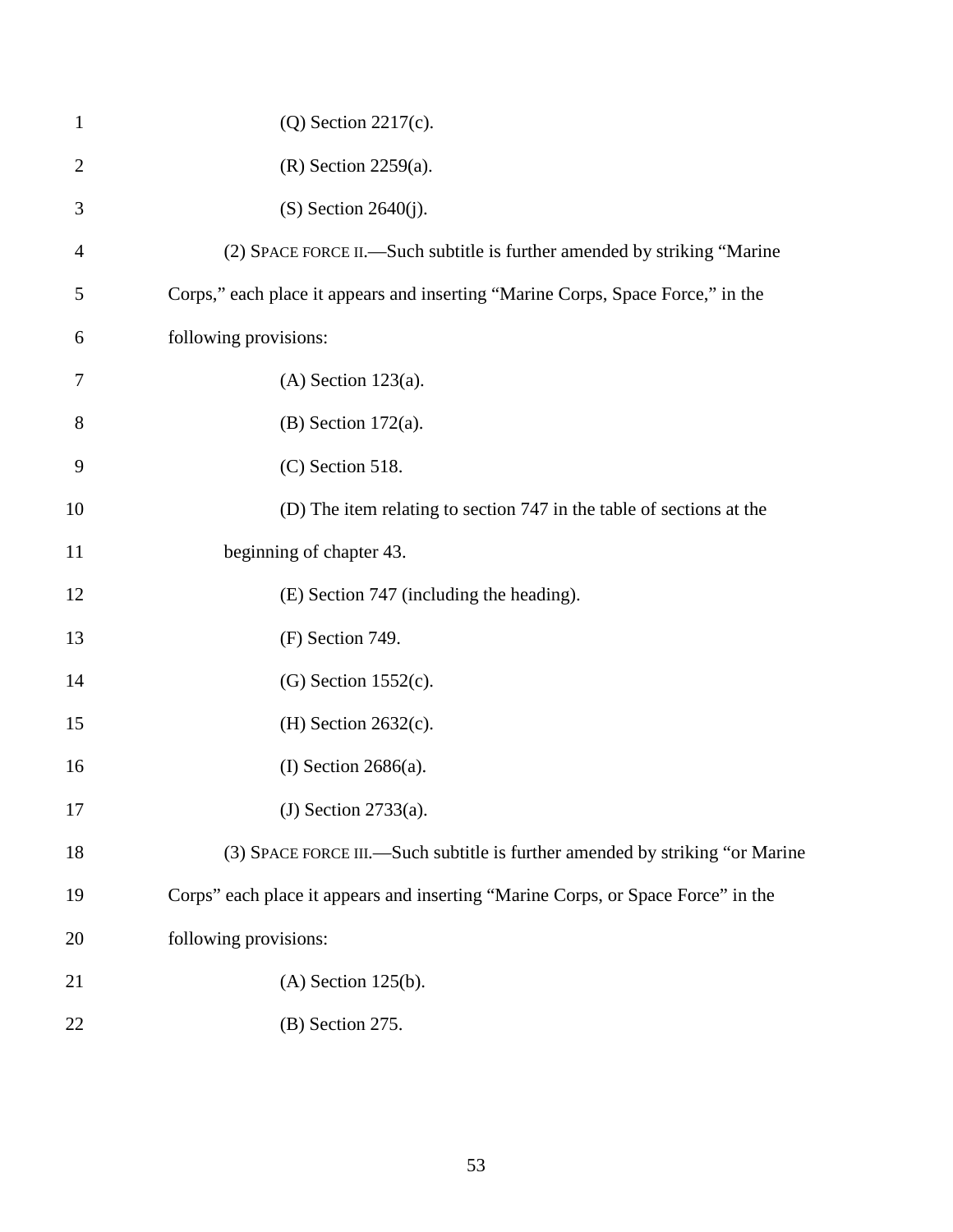| $\mathbf{1}$   | (C) Subsection (b)(2) and the first place it appears in subsection (e) of |
|----------------|---------------------------------------------------------------------------|
| $\overline{2}$ | section 533.                                                              |
| 3              | (D) Section $541(a)$ .                                                    |
| $\overline{4}$ | $(E)$ Section 601(a).                                                     |
| 5              | $(F)$ Section 603(a).                                                     |
| 6              | (G) Section 605.                                                          |
| 7              | $(H)$ Section 611(a).                                                     |
| $8\,$          | (I) Section $619(a)$ .                                                    |
| 9              | (J) Section $619a(a)$ .                                                   |
| 10             | $(K)$ Section 623 $(c)$ .                                                 |
| 11             | $(L)$ Section 625(b).                                                     |
| 12             | (M) Section 631.                                                          |
| 13             | $(N)$ Section 632(a).                                                     |
| 14             | (O) Section $637(a)(2)$ .                                                 |
| 15             | $(P)$ Section 638(a).                                                     |
| 16             | $(Q)$ Section 741.                                                        |
| 17             | (R) Section 771.                                                          |
| 18             | (S) Section 772.                                                          |
| 19             | (T) Section 773.                                                          |
| 20             | (U) Section 1123.                                                         |
| 21             | $(V)$ Section 1143 $(d)$ .                                                |
| 22             | (W) Section 1174(a)(2).                                                   |
| 23             | $(X)$ Section 1251(a).                                                    |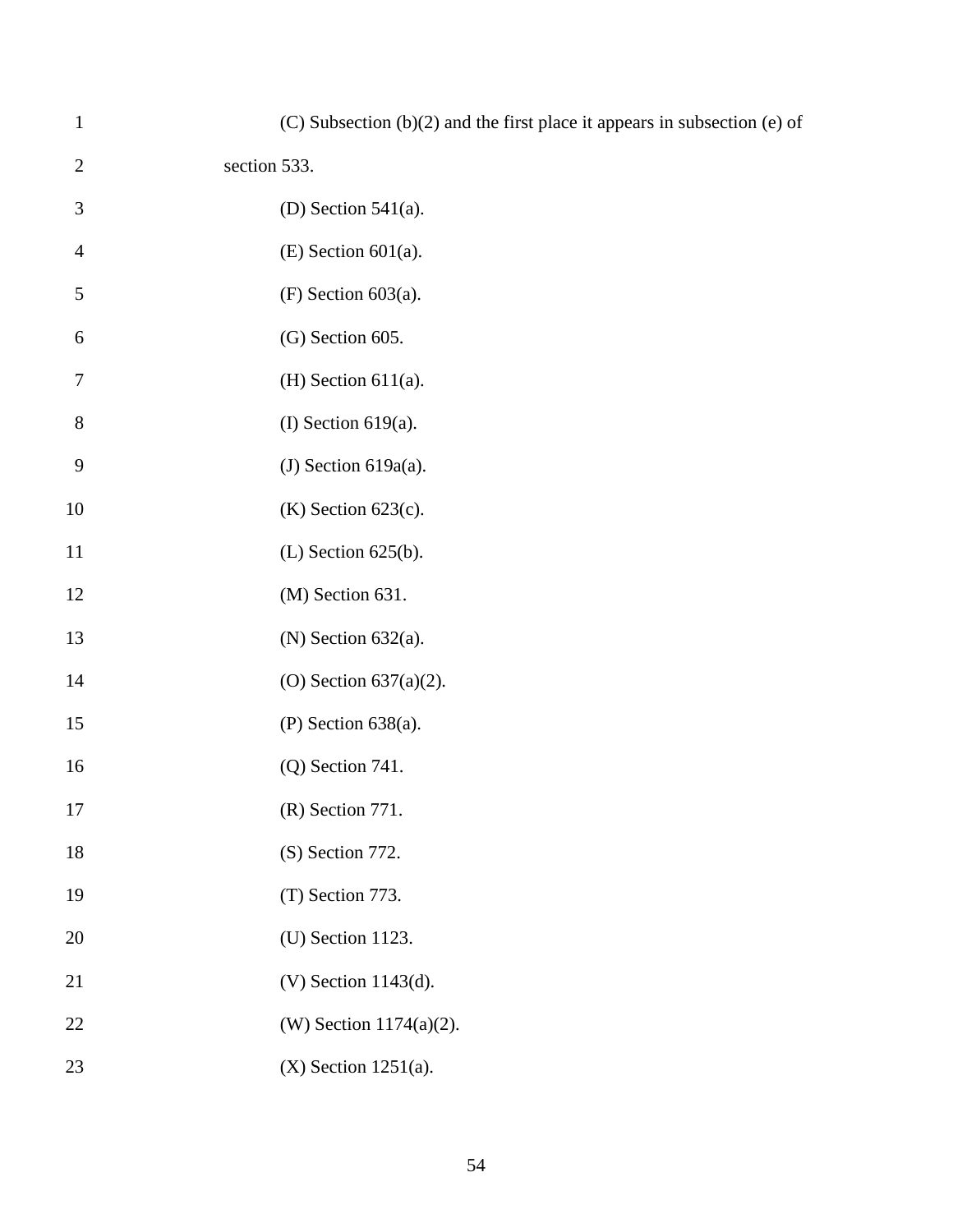| $\mathbf{1}$   | $(Y)$ Section 1252(a).                                                              |
|----------------|-------------------------------------------------------------------------------------|
| $\overline{2}$ | $(Z)$ Section 1253(a).                                                              |
| 3              | $(AA)$ Paragraphs $(1)$ and $(2)(A)$ of section 1370 $(a)$ .                        |
| 4              | (BB) Section 1375.                                                                  |
| 5              | (CC) Section 1413a(h).                                                              |
| 6              | (DD) Section 1551.                                                                  |
| 7              | $(EE)$ Section 1561(a).                                                             |
| 8              | (FF) Section $1733(b)(1)(A)(ii)$ .                                                  |
| 9              | $(GG)$ Section 2102(a).                                                             |
| 10             | $(HH)$ Section 2103a(a).                                                            |
| 11             | (II) Section 2104.                                                                  |
| 12             | (JJ) Section 2107.                                                                  |
| 13             | (KK) Section 2421.                                                                  |
| 14             | $(LL)$ Section 2631(a).                                                             |
| 15             | $(MM)$ Section 2787(a).                                                             |
| 16             | (4) REGULAR SPACE FORCE I. - Such subtitle is further amended by striking "or       |
| 17             | Regular Marine Corps" each place it appears and inserting "Regular Marine Corps, or |
| 18             | Regular Space Force" in the following provisions:                                   |
| 19             | $(A)$ Section 531(c).                                                               |
| 20             | $(B)$ Section 532(a) in the matter preceding paragraph (1).                         |
| 21             | (C) Subsections (a)(1), (b)(1), and (f) of section 533.                             |
| 22             | (D) Section $633(a)$ .                                                              |
| 23             | $(E)$ Section 634(a).                                                               |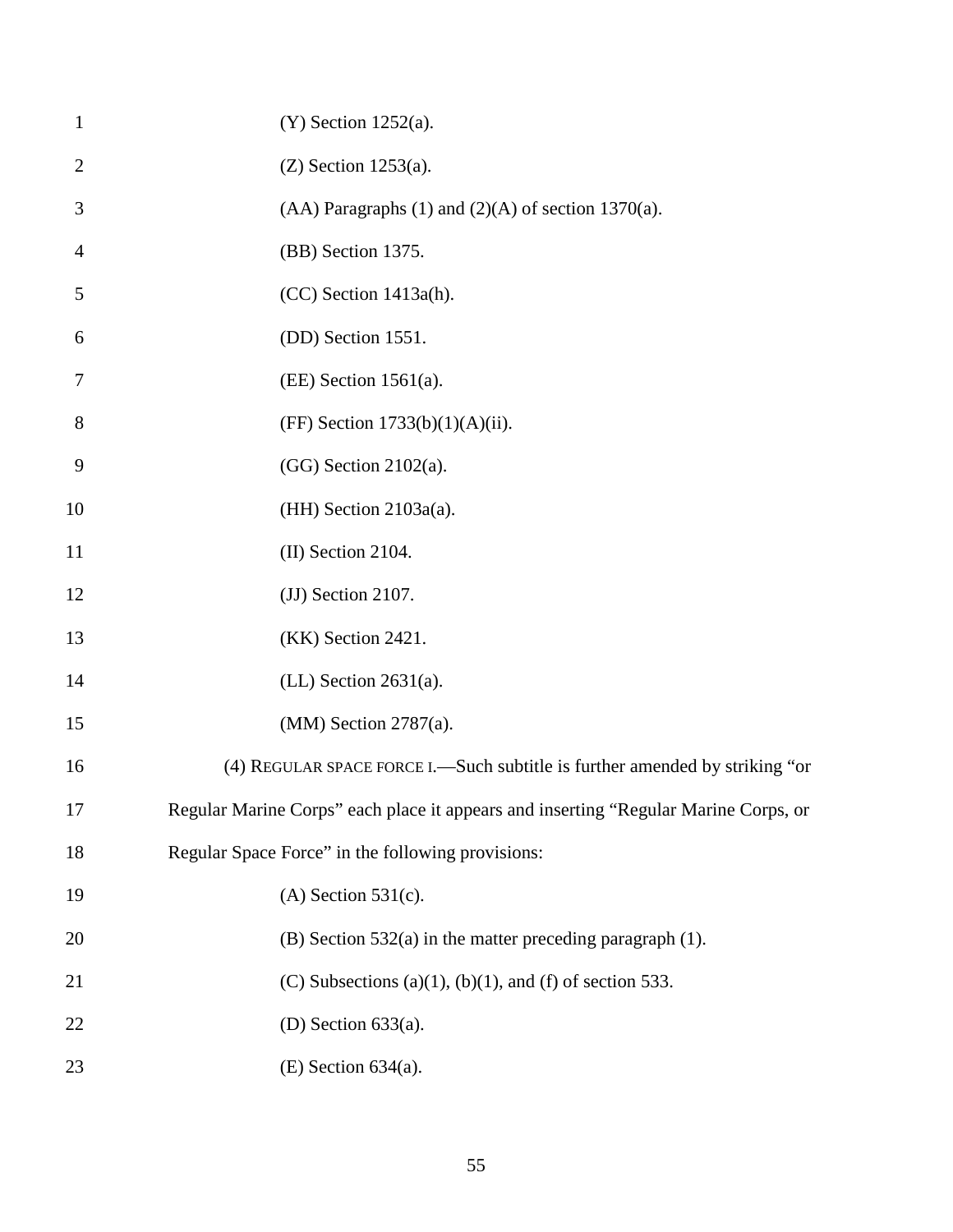| $\mathbf{1}$   | (F) Section 635.                                                                   |
|----------------|------------------------------------------------------------------------------------|
| $\overline{2}$ | $(G)$ Section 636(a).                                                              |
| 3              | (H) Section $647(c)$ .                                                             |
| 4              | (I) Section $688(b)(1)$ .                                                          |
| 5              | $(J)$ Section 1181.                                                                |
| 6              | (5) REGULAR SPACE FORCE II.—Such subtitle is further amended by striking           |
| 7              | "Regular Marine Corps," each place it appears and inserting "Regular Marine Corps, |
| 8              | Regular Space Force," in the following provisions:                                 |
| 9              | $(A)$ Section 505.                                                                 |
| 10             | $(B)$ Section 506.                                                                 |
| 11             | $(C)$ Section 508.                                                                 |
| 12             | (6) ARMED FORCES POLICY COUNCIL.—Section 171 of such title is amended—             |
| 13             | $(A)$ in paragraph $(12)$ , by striking "and";                                     |
| 14             | (B) in paragraph (13), by striking the period and inserting "; and"; and           |
| 15             | (C) by adding at the end the following new paragraph:                              |
| 16             | "(14) the Chief of Staff of the Space Force.".                                     |
| 17             | (7) JOINT REQUIREMENTS OVERSIGHT COUNCIL.—Section $181(c)(1)$ of such title is     |
| 18             | amended by adding at the end the following new subparagraph:                       |
| 19             | "(F) A Space Force officer in the grade of general.".                              |
| 20             | (8) UNFUNDED PRIORITIES.—Section 222a(b) of such title is amended—                 |
| 21             | $(A)$ by redesignating paragraph $(5)$ as paragraph $(6)$ ; and                    |
| 22             | (B) by inserting after paragraph (4) the following new paragraph:                  |
| 23             | "(5) The Chief of Staff of the Space Force.".                                      |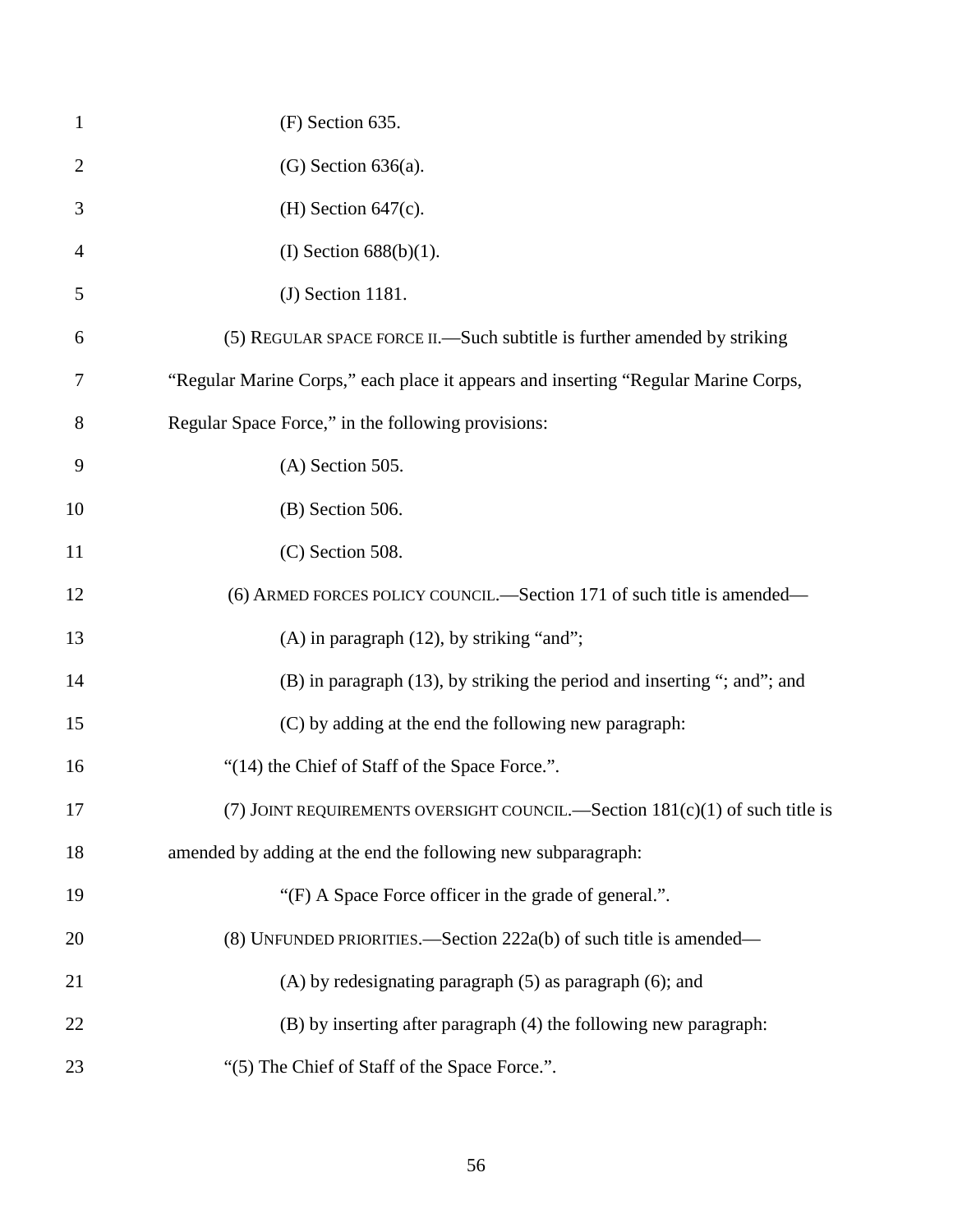| $\mathbf{1}$   | (9) THEATER SECURITY COOPERATION EXPENSES.—Section $312(b)(3)$ of such title                                                                                                    |
|----------------|---------------------------------------------------------------------------------------------------------------------------------------------------------------------------------|
| $\overline{c}$ | is amended by inserting "the Chief of Staff of the Space Force," after "the Commandant                                                                                          |
| 3              | of the Marine Corps,".                                                                                                                                                          |
| 4              | (10) WESTERN HEMISPHERE INSTITUTE.—Section $343(e)(1)(E)$ of such title is                                                                                                      |
| 5              | amended by inserting "or Space Force" after "for the Air Force".                                                                                                                |
| 6              | (11) ORIGINAL APPOINTMENTS OF COMMISSIONED OFFICERS. - Section 531(a) of                                                                                                        |
| 7              | such title is amended by striking "and Regular Marine Corps" each place it appears and                                                                                          |
| 8              | inserting "Regular Marine Corps, and Regular Space Force".                                                                                                                      |
| 9              | $(12)$ SERVICE CREDIT.—Section 533(e) of such title is further amended by striking                                                                                              |
| 10             | "Air Force or Marine Corps" and inserting "Air Force, Marine Corps, or Space Force".                                                                                            |
| 11             | (13) SENIOR MEMBERS OF MILITARY STAFF COMMITTEE OF UNITED NATIONS.-                                                                                                             |
| 12             | Section 711 of such title is amended by inserting "or Space Force" after "Air Force".                                                                                           |
| 13             | (14) RANK: CHIEF OF STAFF.—Chapter 43 of such title is amended—                                                                                                                 |
| 14             | (A) in the table of sections at the beginning by striking the item relating to                                                                                                  |
| 15             | section 743 and inserting the following new item:                                                                                                                               |
|                | "743. Rank: Chief of Staff of the Army; Chief of Naval Operations; Chief of Staff of the Air<br>Force; Commandant of the Marine Corps; Chief of Staff of the Space Force."; and |
| 16             | $(B)$ in section 743—                                                                                                                                                           |
| 17             | (i) in the heading, by inserting "; Chief of Staff of the Space                                                                                                                 |
| 18             | Force" after "Commandant of the Marine Corps";                                                                                                                                  |
| 19             | (ii) by striking "and the Commandant of the Marine Corps" and                                                                                                                   |
| 20             | inserting "the Commandant of the Marine Corps, and the Chief of Staff of                                                                                                        |
| 21             | the Space Force"; and                                                                                                                                                           |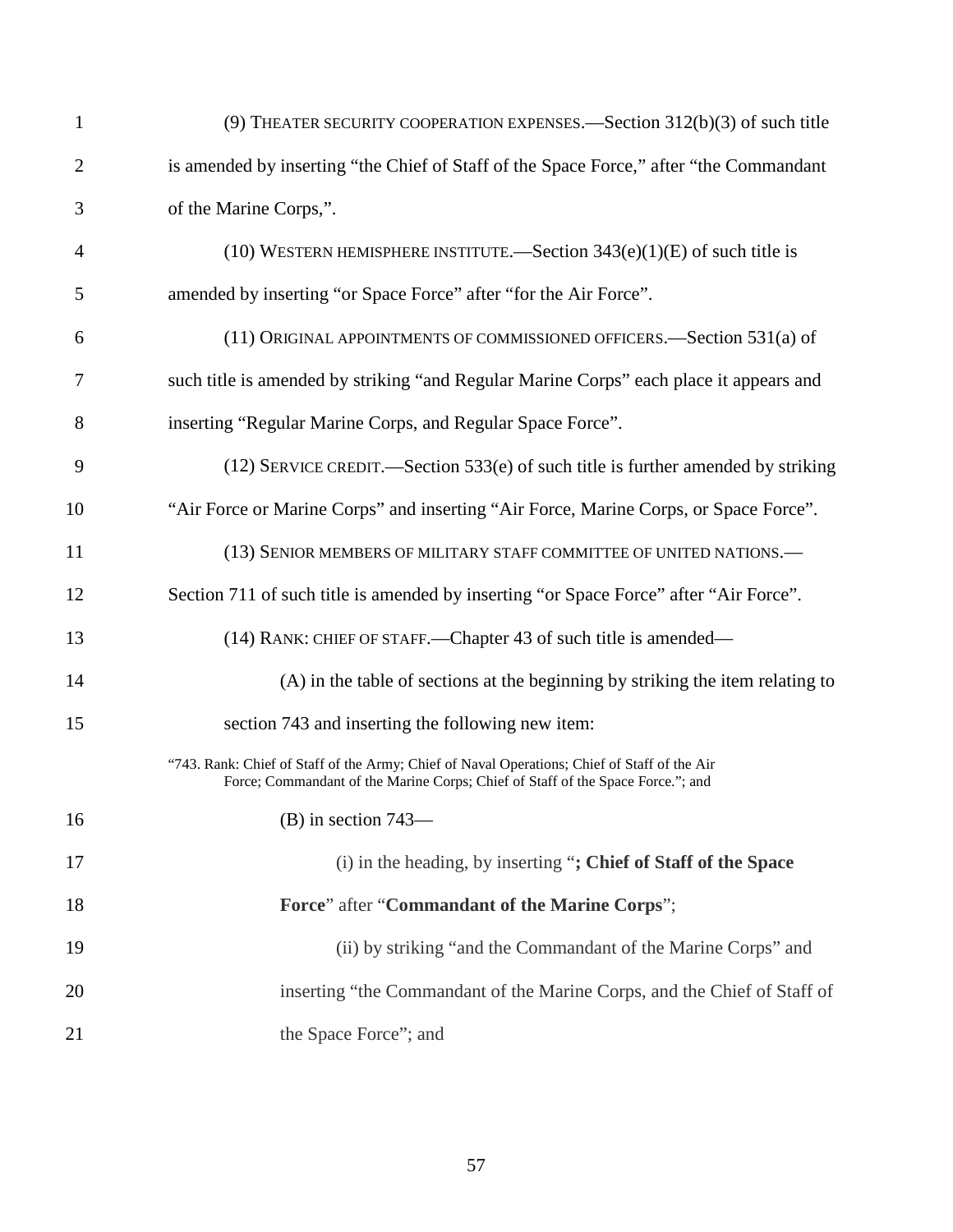| $\mathbf{1}$   | (iii) by striking "and Marine Corps" and inserting "Marine Corps,                          |
|----------------|--------------------------------------------------------------------------------------------|
| $\overline{c}$ | and Space Force".                                                                          |
| 3              | (15) UNIFORM CODE OF MILITARY JUSTICE.—Chapter 47 of such title (Uniform                   |
| 4              | Code of Military Justice) is amended—                                                      |
| 5              | (A) in section $822(a)$ (article 22)—                                                      |
| 6              | (i) in paragraph (5), by striking "or Marine Corps" and inserting                          |
| 7              | "Marine Corps, or Space Force"; and                                                        |
| 8              | (ii) in paragraph (7), by striking "or Marine Corps" and inserting ",                      |
| 9              | Marine Corps, or Space Force";                                                             |
| 10             | (B) in section $823(a)$ (article $23$ )—                                                   |
| 11             | $(i)$ in paragraph $(2)$ —                                                                 |
| 12             | (I) by striking "Air Force base" and inserting "Air Force or                               |
| 13             | Space Force military installation"; and                                                    |
| 14             | (II) by striking "or the Air Force" and inserting "the Air                                 |
| 15             | Force, or the Space Force"; and                                                            |
| 16             | (ii) in paragraph (4), by inserting "or a corresponding unit of the                        |
| 17             | Space Force" after "Air Force"; and                                                        |
| 18             | (C) in section $824(a)(3)$ (article 24), by inserting "or a corresponding unit             |
| 19             | of the Space Force" after "Air Force".                                                     |
| 20             | (16) SERVICE AS CADET OR MIDSHIPMAN NOT COUNTED FOR LENGTH OF SERVICE.-                    |
| 21             | Section 971(b)(2) of such title is amended by striking "or Air Force" and inserting ", Air |
| 22             | Force, or Space Force".                                                                    |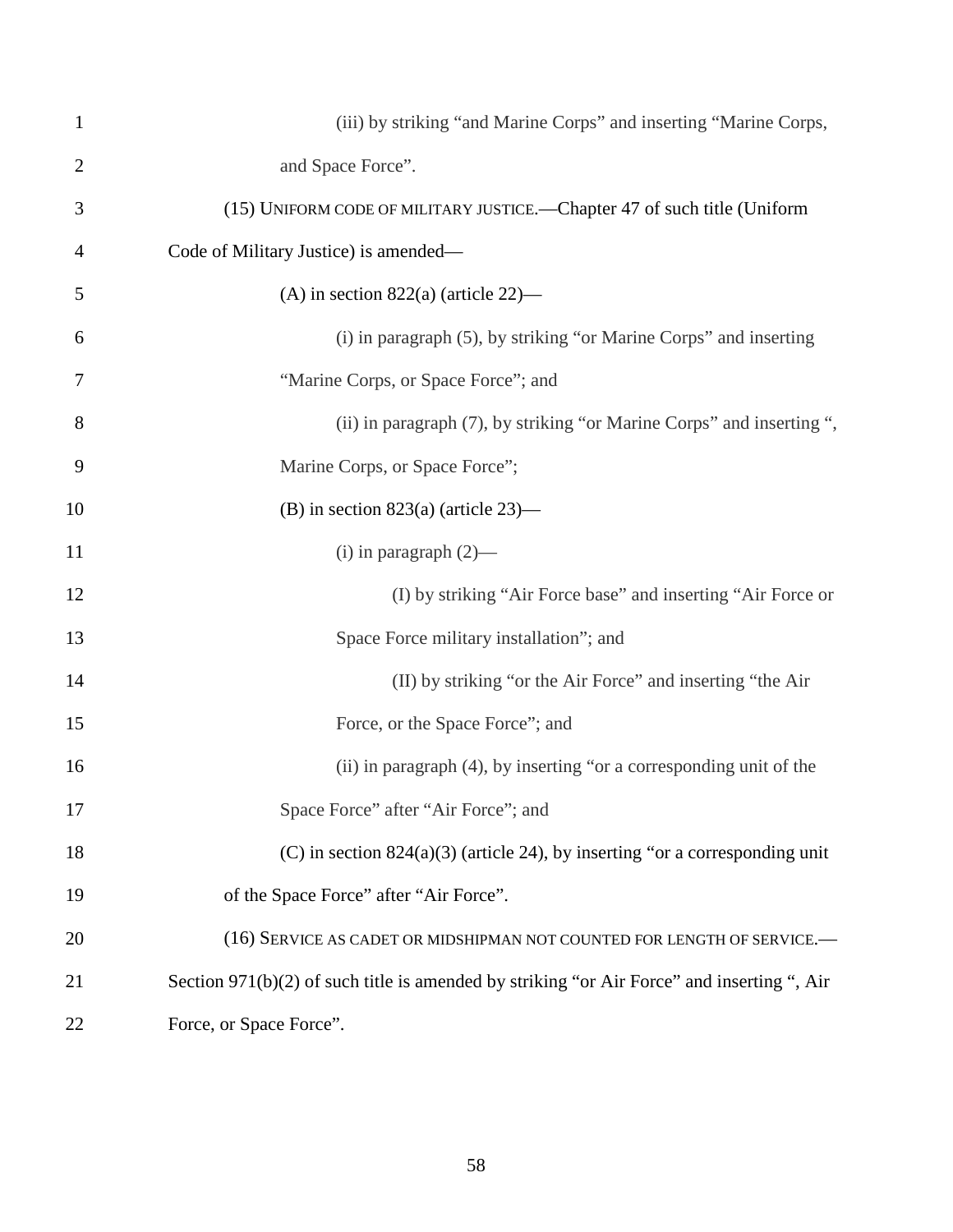| 1              | $(17)$ REFERRAL BONUS.—Section $1030(h)(3)$ of such title is amended by inserting |
|----------------|-----------------------------------------------------------------------------------|
| $\overline{2}$ | "and the Space Force" after "concerning the Air Force".                           |
| 3              | (18) RETURN TO ACTIVE DUTY FROM TEMPORARY DISABILITY.—Section 1211(a) of          |
| $\overline{4}$ | such title is amended—                                                            |
| 5              | (A) in the matter preceding paragraph (1), by striking "or the Air Force"         |
| 6              | and inserting ", the Air Force, or the Space Force"; and                          |
| 7              | $(B)$ in paragraph $(6)$ —                                                        |
| 8              | (i) by striking "or the Air Force, who" and inserting "the Air Force,             |
| 9              | or the Space Force who"; and                                                      |
| 10             | (ii) by striking "or the Air Force, as" and inserting "the Air Force,             |
| 11             | or the Space Force, as".                                                          |
| 12             | (19) YEARS OF SERVICE.—Section 1405(c) of such title is amended by striking "or   |
| 13             | Air Force" and inserting ", Air Force, or Space Force".                           |
| 14             | (20) RETIRED PAY BASE FOR PERSONS WHO BECAME MEMBERS BEFORE SEPTEMBER             |
| 15             | 8, 1980. Section 1406 of such title is amended—                                   |
| 16             | (A) in the heading of subsection (e), by inserting "AND SPACE FORCE"              |
| 17             | after "AIR FORCE"; and                                                            |
| 18             | (B) in subsection $(i)(3)$ —                                                      |
| 19             | $(i)$ in subparagraph $(A)$ —                                                     |
| 20             | (I) by redesignating clause (v) as clause (vi); and                               |
| 21             | (II) by inserting after clause (iv) the following new clause:                     |
| 22             | "(v) Chief of Staff of the Space Force."; and                                     |
| 23             | (ii) in subparagraph (B)-                                                         |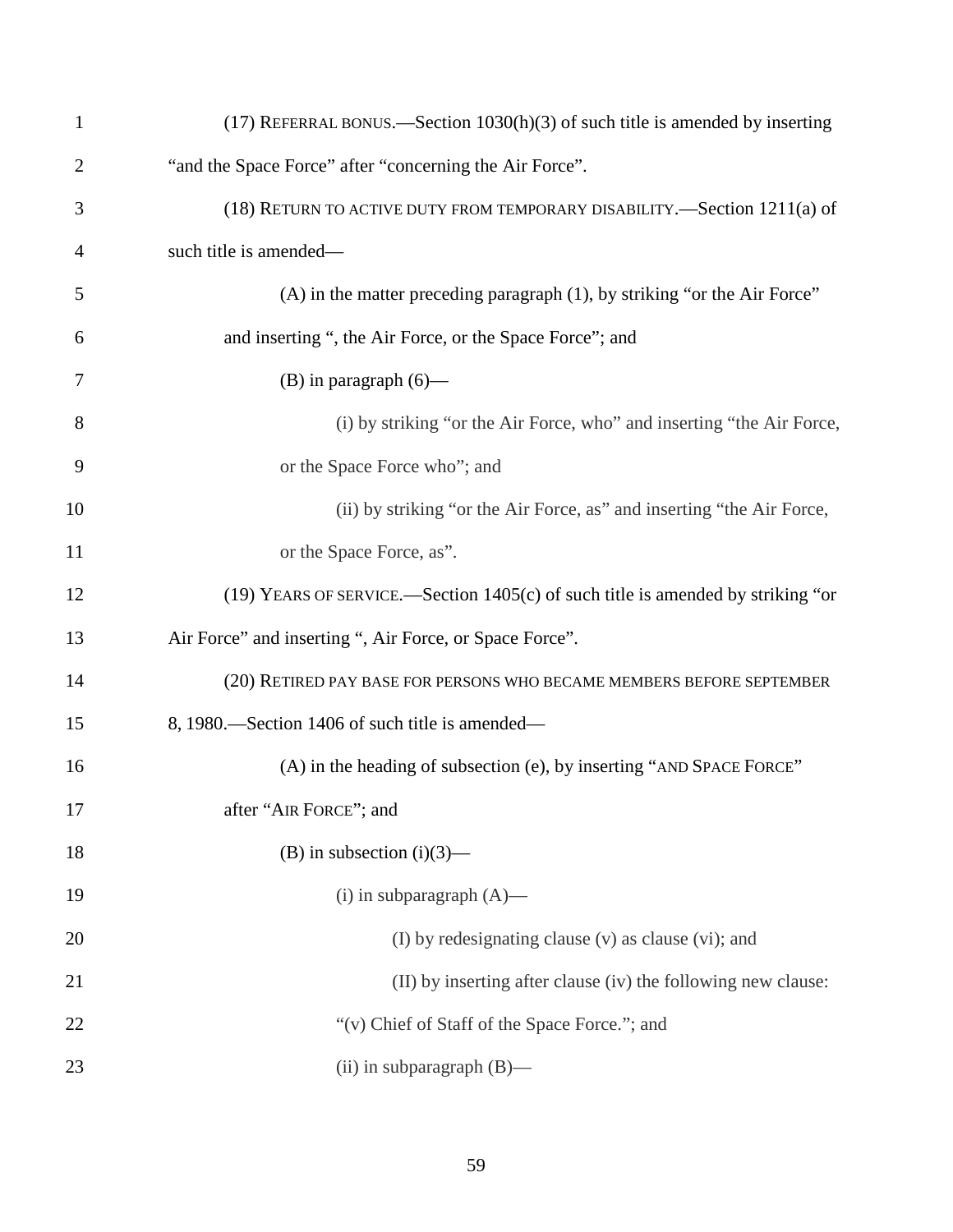| $\mathbf{1}$   | (I) by redesignating clause (v) as clause (vi); and                                      |
|----------------|------------------------------------------------------------------------------------------|
| $\overline{2}$ | (II) by inserting after clause (iv) the following new clause:                            |
| 3              | "(v) Chief Master Sergeant of the Space Force.".                                         |
| 4              | (21) SPECIAL REQUIREMENTS FOR MILITARY PERSONNEL IN ACQUISITION FIELD.                   |
| 5              | Section 1722a(a) of such title is amended by striking "and the Commandant of the         |
| 6              | Marine Corps (with respect to the Army, Navy, Air Force, and Marine Corps,               |
| 7              | respectively)" and inserting ", the Commandant of the Marine Corps, and the Chief of     |
| 8              | Staff of the Space Force (with respect to the Army, Navy, Air Force, Marine Corps, and   |
| 9              | Space Force, respectively)".                                                             |
| 10             | (22) SENIOR MILITARY ACQUISITION ADVISORS.—Section 1725(e)(1)(C) of such                 |
| 11             | title is amended by inserting "and Space Force" before the period.                       |
| 12             | (23) MILITARY FAMILY READINESS COUNCIL.—Section 1781a(b)(1) of such title                |
| 13             | is amended by striking "Marine Corps, and Air Force" each place it appears and inserting |
| 14             | "Air Force, Marine Corps, and Space Force".                                              |
| 15             | (24) ACQUISITION-RELATED FUNCTIONS OF CHIEFS OF THE ARMED FORCES.-                       |
| 16             | Section 2547(a) of such title is amended by striking "and the Commandant of the Marine   |
| 17             | Corps" and inserting "the Commandant of the Marine Corps, and the Chief of Staff of the  |
| 18             | Space Force".                                                                            |
| 19             | (25) AGREEMENTS RELATED TO MILITARY TRAINING, TESTING, AND                               |
| 20             | OPERATIONS—Section 2684a(i) of such title is amended by inserting "Space Force,"         |
| 21             | before "or Defense-wide activities" each place it appears.                               |
| 22             | (d) PROVISIONS OF SUBTITLE B.                                                            |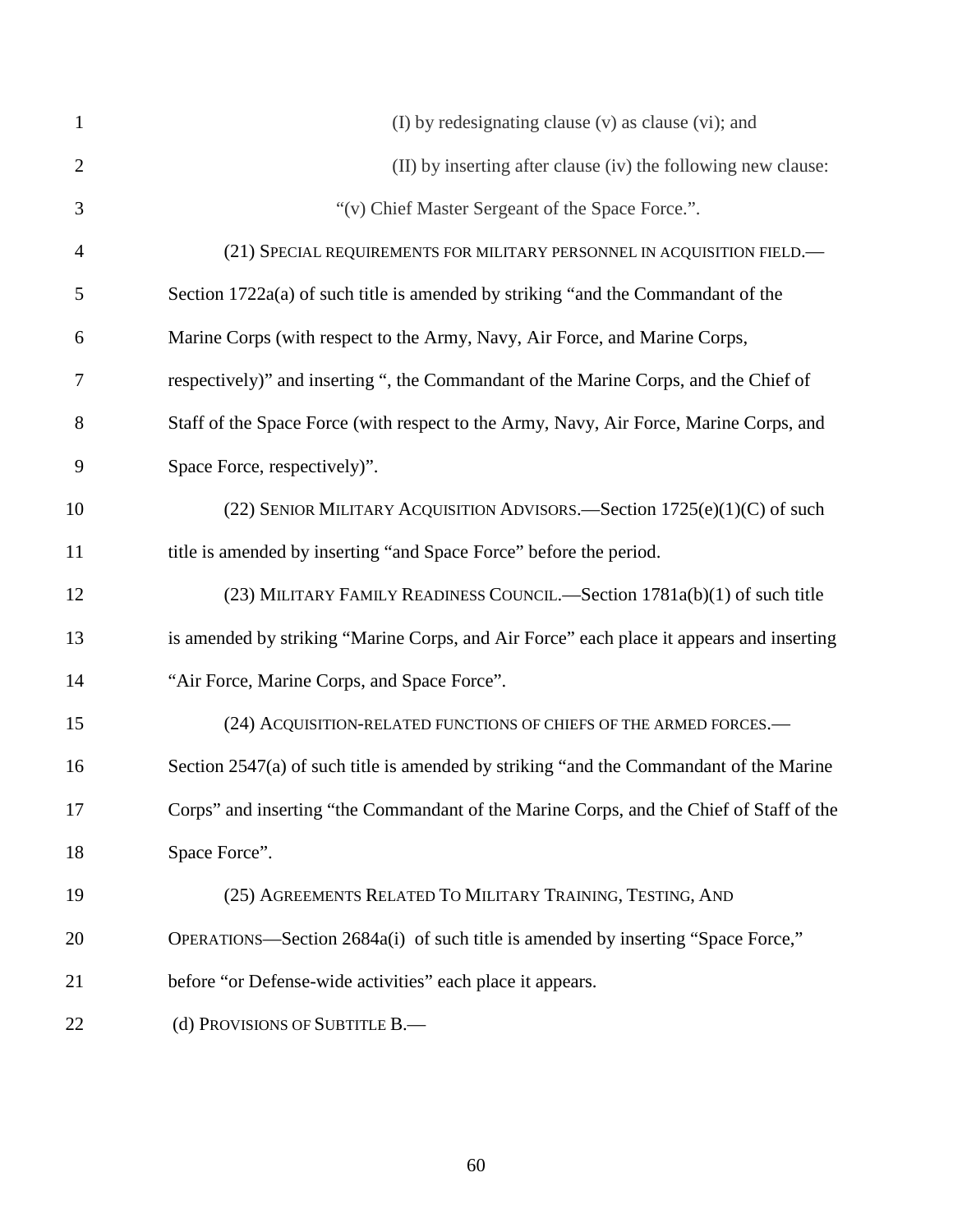| $\mathbf{1}$   | (1) IN GENERAL.—Subtitle B of such title is amended by striking "or Marine"         |
|----------------|-------------------------------------------------------------------------------------|
| $\overline{2}$ | Corps" each place it appears and inserting "Marine Corps, or Space Force" in the    |
| 3              | following provisions:                                                               |
| $\overline{4}$ | $(A)$ Section 7452 $(c)$ .                                                          |
| 5              | $(B)$ Section 7621 $(d)$ .                                                          |
| 6              | (2) COMPUTATION OF YEARS OF SERVICE.—Section $7326(a)(1)$ of such title is          |
| 7              | amended by striking "or the Air Force" and inserting ", the Air Force, or the Space |
| 8              | Force".                                                                             |
| 9              | (e) PROVISIONS OF SUBTITLE C.-                                                      |
| 10             | (1) IN GENERAL.—Subtitle C of such title is amended by striking "or Marine"         |
| 11             | Corps" each place it appears and inserting "Marine Corps, or Space Force" in the    |
| 12             | following provisions:                                                               |
| 13             | $(A)$ Section 8464 $(f)$ .                                                          |
| 14             | $(B)$ Section 8806 $(d)$ .                                                          |
| 15             | (2) SALES PRICES.—Chapter 879 of such title is amended—                             |
| 16             | (A) in the table of sections at the beginning by striking the item relating to      |
| 17             | section 8802 and inserting the following:                                           |
|                | "8802. Sales: members of Army, Air Force, and Space Force; prices."; and            |
| 18             | $(B)$ in section 8802—                                                              |
| 19             | (i) in the heading, by striking "and Air Force" and inserting ", Air                |
| 20             | Force, and Space Force"; and                                                        |
| 21             | (ii) by striking "or the Air Force" and inserting ", the Air Force, or              |
| 22             | the Space Force".                                                                   |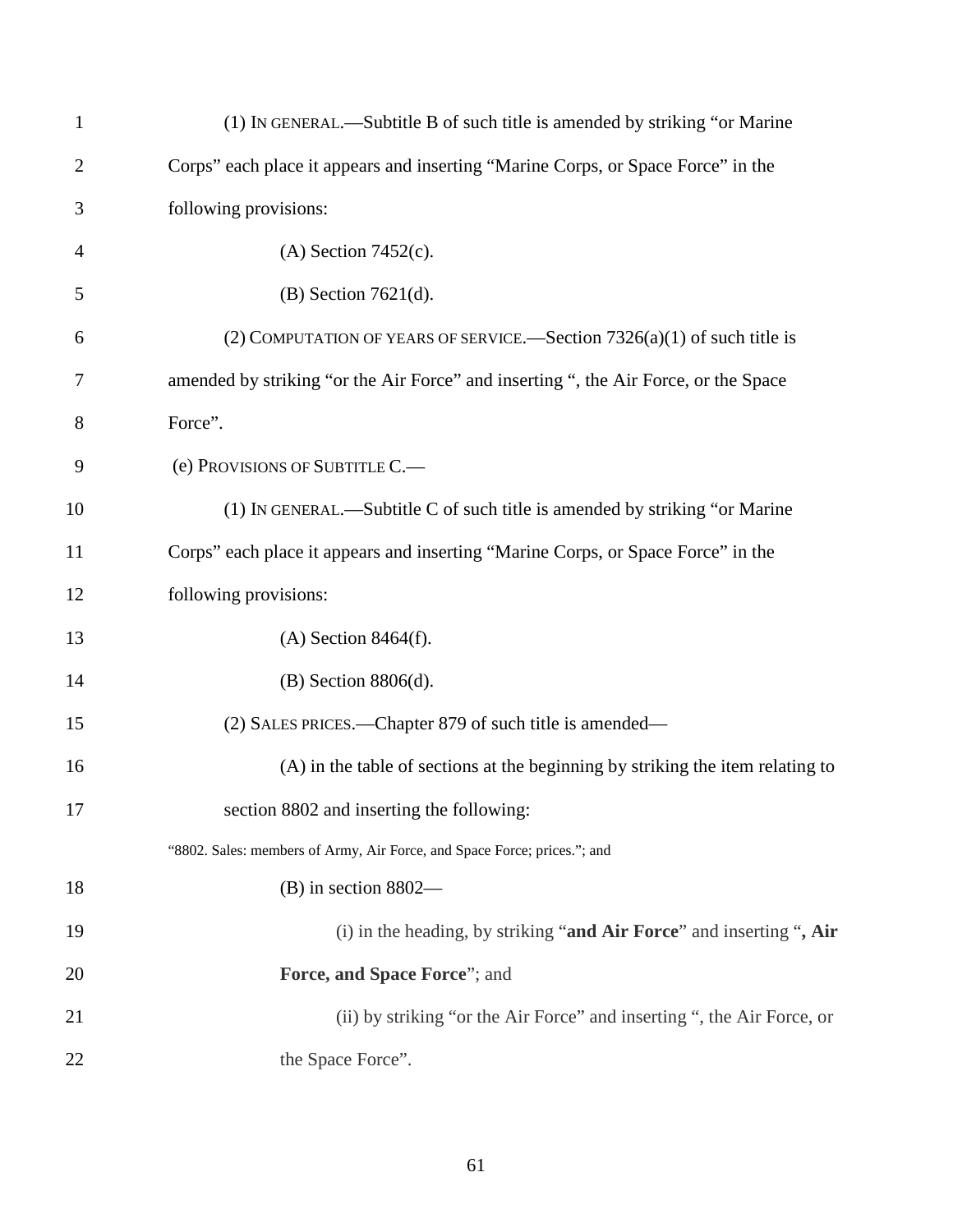| $\mathbf{1}$   | (3) SALES TO CERTAIN VETERANS.—Section 8803 of such title is amended by              |
|----------------|--------------------------------------------------------------------------------------|
| $\overline{2}$ | striking "or the Marine Corps" and inserting "the Marine Corps, or the Space Force". |
| 3              | (4) SCOPE OF CHAPTER ON PRIZE.—Section 8851 of such title is amended by              |
| $\overline{4}$ | striking "or the Air Force" and inserting ", the Air Force, or the Space Force".     |
| 5              | SEC. 1713. TITLE 5, UNITED STATES CODE.                                              |
| 6              | (a) ARMED FORCES DEFINITION.—Section 2101(2) of title 5, United States Code, is      |
| $\overline{7}$ | amended by inserting after "Marine Corps," the following: "Space Force,".            |
| $8\,$          | (b) POSITION AT LEVEL III.—Section 5314 of such title is amended by striking "Under  |
| 9              | Secretary of the Air Force" and inserting "Under Secretaries of the Air Force.".     |
| 10             | SEC. 1714. TITLE 14, UNITED STATES CODE.                                             |
| 11             | (a) VOLUNTARY RETIREMENT.—Section 291 of title 14, United States Code, is amended    |
| 12             | by striking "or Marine Corps" and inserting "Marine Corps, or Space Force".          |
| 13             | (b) COMPUTATION OF LENGTH OF SERVICE.—Section 467 of such title is amended by        |
| 14             | inserting after "Air Force," the following: "Space Force,".                          |
| 15             | SEC. 1715. TITLE 18, UNITED STATES CODE.                                             |
| 16             | (a) POSSE COMITATUS.—Section 1385 of title 18, United States Code, is amended by     |
| 17             | striking "or the Air Force" and inserting ", the Air Force, or the Space Force".     |
| 18             | (b) FIREARMS AS NONMAILABLE.—Section 1715 of such title is amended by inserting      |
| 19             | "Space Force," after "Marine Corps,".                                                |
| 20             | SEC. 1716. TITLE 31, UNITED STATES CODE.                                             |
| 21             | (a) DEFINITIONS RELATING TO CLAIMS.—Section $3701(a)(7)$ of title 31, United States  |
|                |                                                                                      |

Code, is amended by inserting "Space Force," after "Marine Corps,".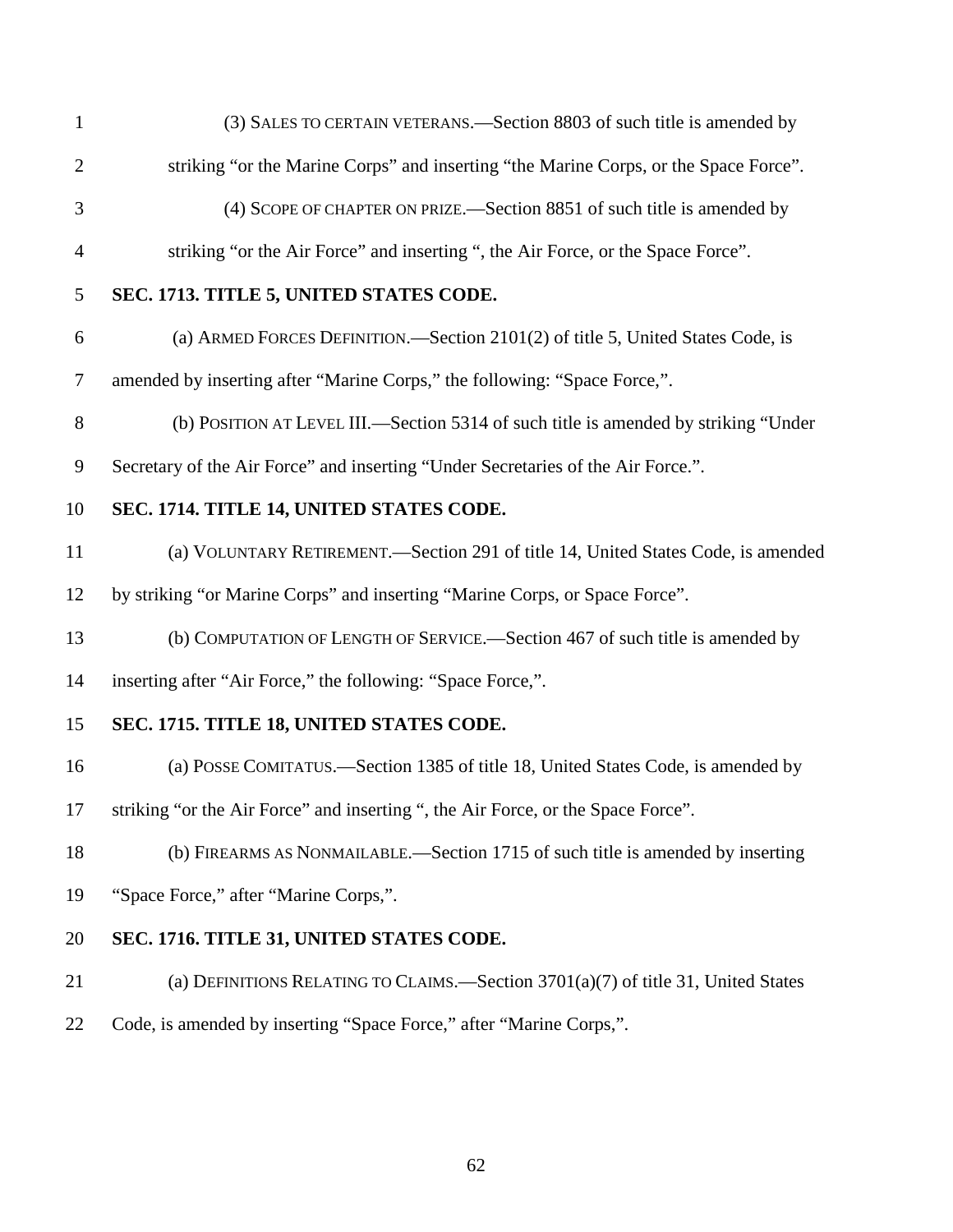| $\mathbf{1}$   | (b) COLLECTION AND COMPROMISE.—Section 3711(f) of such title is amended in                      |
|----------------|-------------------------------------------------------------------------------------------------|
| $\overline{2}$ | paragraphs (1) and (3) by inserting "Space Force," after "Marine Corps," each place it appears. |
| 3              | SEC. 1717. TITLE 37, UNITED STATES CODE.                                                        |
| $\overline{4}$ | (a) DEFINITIONS.—Section 101 of title 37, United States Code, is amended—                       |
| 5              | (1) in paragraphs (3) and (4), by inserting "Space Force," after "Marine Corps,"                |
| 6              | each place it appears; and                                                                      |
| $\tau$         | $(2)$ in paragraph $(5)(C)$ , by inserting "and the Space Force" after "Air Force".             |
| 8              | (b) BASIC PAY RATES.-                                                                           |
| 9              | (1) COMMISSIONED OFFICERS.—Footnote 2 of the table titled "COMMISSIONED                         |
| 10             | OFFICERS" in section 601(c) of the John Warner National Defense Authorization Act for           |
| 11             | Fiscal Year 2007 (Public Law 109-364; 37 U.S.C. 1009 note) is amended by inserting              |
| 12             | after "Commandant of the Marine Corps," the following: "Chief of Staff of the Space             |
| 13             | Force,".                                                                                        |
| 14             | (2) ENLISTED MEMBERS.— Footnote 2 of the table titled "ENLISTED MEMBERS" in                     |
| 15             | section 601(c) of the John Warner National Defense Authorization Act for Fiscal Year            |
| 16             | 2007 (Public Law 109-364; 37 U.S.C. 1009 note) is amended by inserting after "Sergeant          |
| 17             | Major of the Marine Corps," the following: "Chief Master Sergeant of the Space Force,".         |
| 18             | (c) PAY GRADES: ASSIGNMENT TO; GENERAL RULES.—The table in section 201(a) of title              |
| 19             | 37, United States Code, is amended by striking "and Marine Corps" and inserting "Marine         |
| 20             | Corps, and Space Force" in the heading for the second column.                                   |
| 21             | (d) PAY OF SENIOR ENLISTED MEMBERS.—Section 210(c) of such title is amended—                    |
| 22             | (1) by redesignating paragraph $(5)$ as paragraph $(6)$ ; and                                   |
| 23             | $(2)$ by inserting after paragraph $(4)$ the following new paragraph $(5)$ :                    |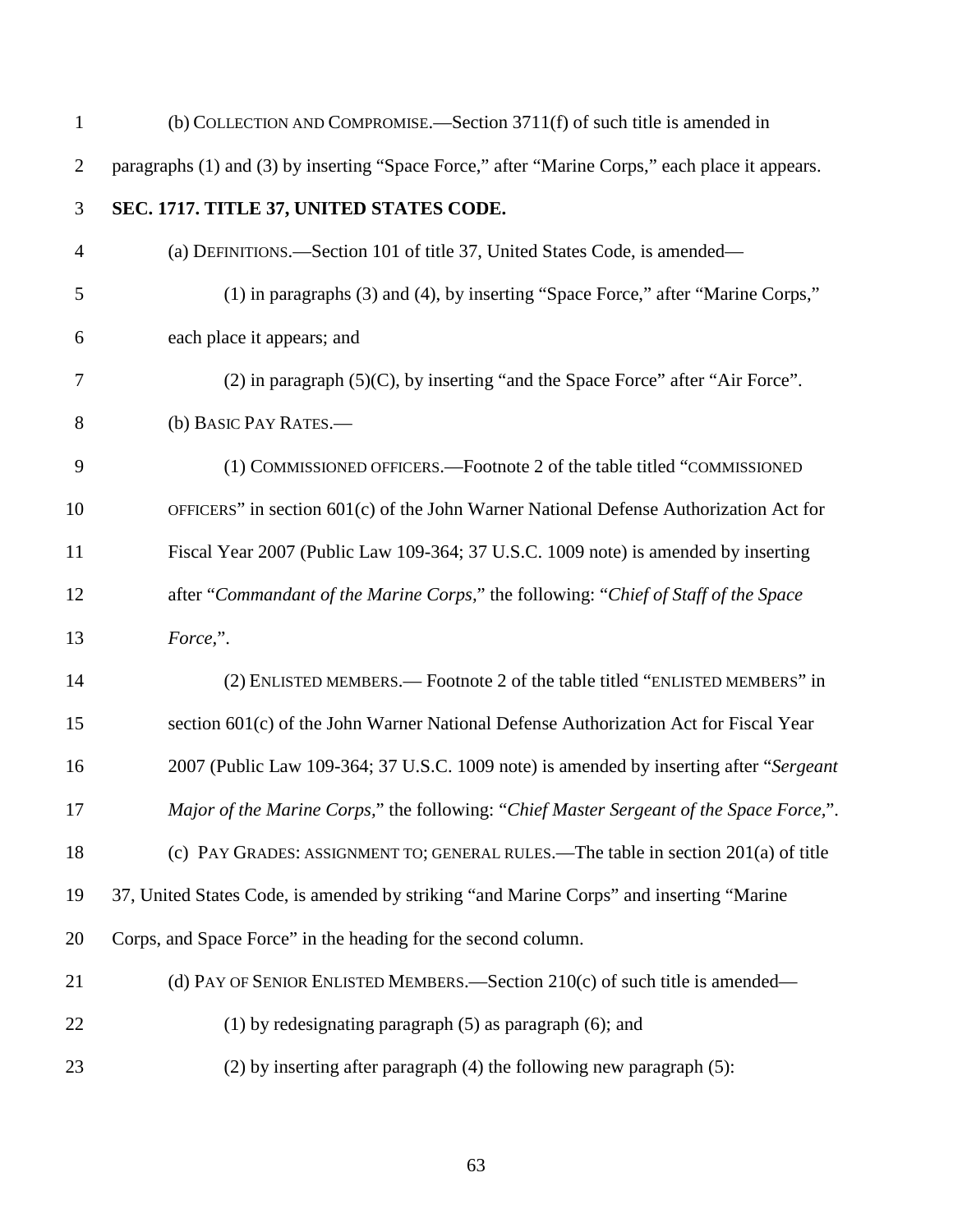| $\mathbf{1}$   | "(5) The Chief Master Sergeant of the Space Force.".                                         |
|----------------|----------------------------------------------------------------------------------------------|
| $\overline{2}$ | (e) ALLOWANCES OTHER THAN TRAVEL AND TRANSPORTATION ALLOWANCES.-                             |
| 3              | (1) PERSONAL MONEY ALLOWANCE.—Section 414 of such title is amended—                          |
| 4              | $(A)$ in subsection $(a)(5)$ , by inserting "Chief of Staff of the Space Force,"             |
| 5              | after "Commandant of the Marines Corps,"; and                                                |
| 6              | (B) in subsection (b), by inserting "the Chief Master Sergeant of the Space                  |
| 7              | Force," after "the Sergeant Major of the Marine Corps,".                                     |
| 8              | (2) CLOTHING ALLOWANCE: ENLISTED MEMBERS.—Section 418(d) of such title is                    |
| 9              | amended-                                                                                     |
| 10             | (A) in paragraph (1), by inserting "Space Force," after "Air Force,"; and                    |
| 11             | (B) in paragraph (4), by inserting "the Space Force," after "the Air                         |
| 12             | Force,".                                                                                     |
| 13             | (f) TRAVEL AND TRANSPORTATION ALLOWANCES: PARKING EXPENSES.-Section 481i(b)                  |
| 14             | of such title is amended by striking "or Marine Corps" and inserting "Marine Corps, or Space |
| 15             | Force".                                                                                      |
| 16             | $(g)$ LEAVE.—                                                                                |
| 17             | (1) ADDITION OF SPACE FORCE.—Chapter 9 of such title is amended by inserting                 |
| 18             | "Space Force," after "Marines Corps," each place it appears in the following provisions:     |
| 19             | (A) Subsections (b)(1) and (e)(1) of section 501.                                            |
| 20             | $(B)$ Section 502(a).                                                                        |
| 21             | $(C)$ Section 503(a).                                                                        |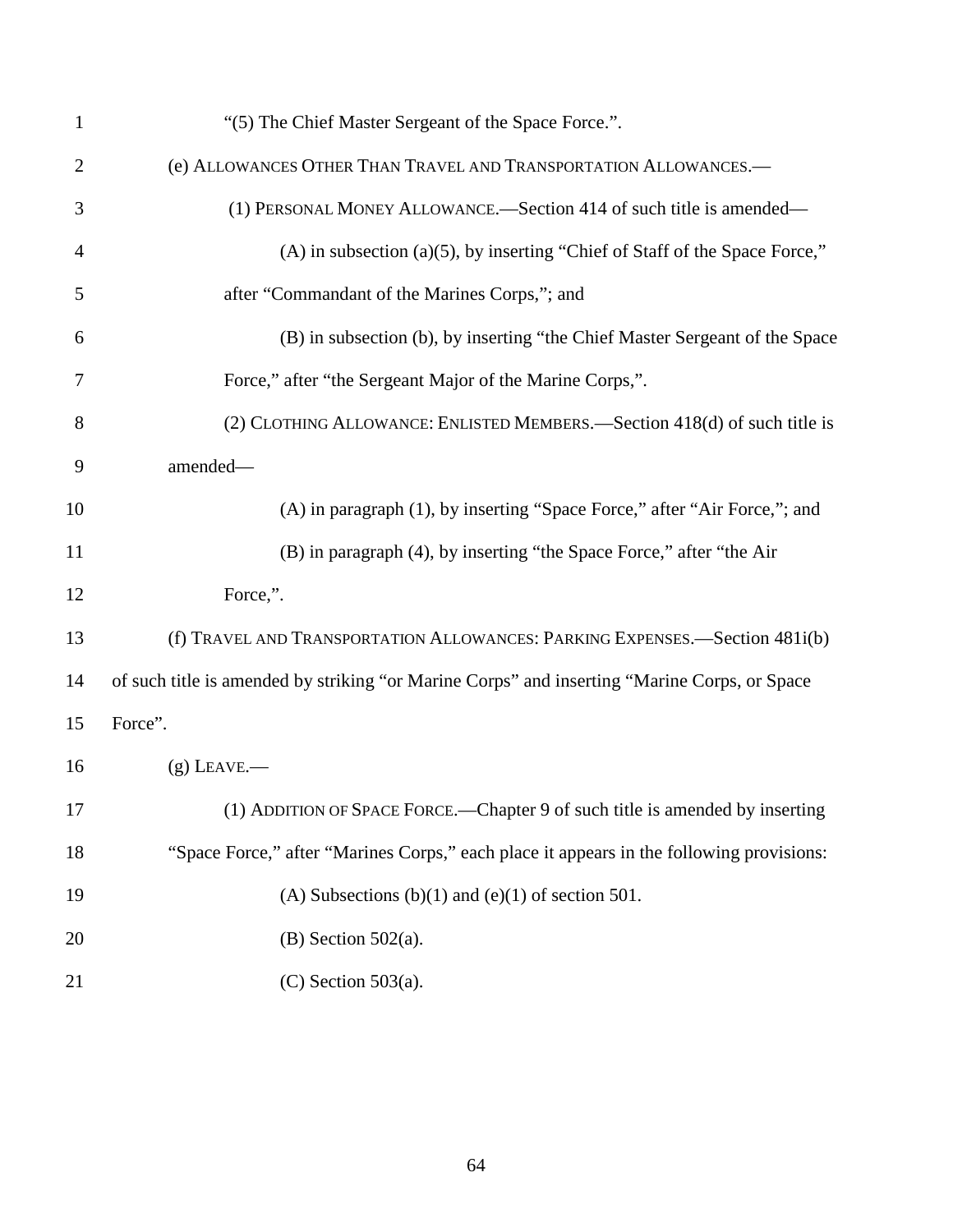| $\mathbf{1}$   | (2) ADDITION OF REGULAR SPACE FORCE.—Section $501(b)(5)(C)$ of such title is                |
|----------------|---------------------------------------------------------------------------------------------|
| $\overline{2}$ | amended by striking "or Regular Marine Corps" and inserting "Regular Marine Corps, or       |
| 3              | Regular Space Force".                                                                       |
| $\overline{4}$ | (h) CONTRACT SURGEONS.—Subsections (a), (c), and (d) of section 701 of such title are       |
| 5              | each amended by inserting "Space Force," after "Air Force,".                                |
| 6              | (i) FORFEITURE OF PAY—Chapter 15 of such title is amended—                                  |
| 7              | (1) in section 802, by striking "or Marine Corps" and inserting "Marine Corps, or           |
| 8              | Space Force"; and                                                                           |
| 9              | (2) in section 803, by striking "or the Air Force" and inserting "the Air Force, or         |
| 10             | the Space Force".                                                                           |
| 11             | (j) EFFECT ON PAY OF EXTENSION OF ENLISTMENT.—Section 906 of such title is amended          |
| 12             | by inserting "Space Force," after "Marine Corps,".                                          |
| 13             | (k) ADMINISTRATION OF PAY.—Chapter 19 of such title is amended—                             |
| 14             | (1) in section 1005, by striking "and of the Air Force" and inserting "the Air              |
| 15             | Force, and the Space Force"; and                                                            |
| 16             | $(2)$ in section 1007—                                                                      |
| 17             | $(A)$ in subsections $(b)$ , $(d)$ , $(f)$ , and $(g)$ , by striking "or the Air Force" and |
| 18             | inserting ", the Air Force, or the Space Force"; and                                        |
| 19             | (B) in subsection (e), by striking "or Marine Corps" and inserting "Marine                  |
| 20             | Corps, or Space Force".                                                                     |
| 21             | SEC. 1718. TITLE 38, UNITED STATES CODE.                                                    |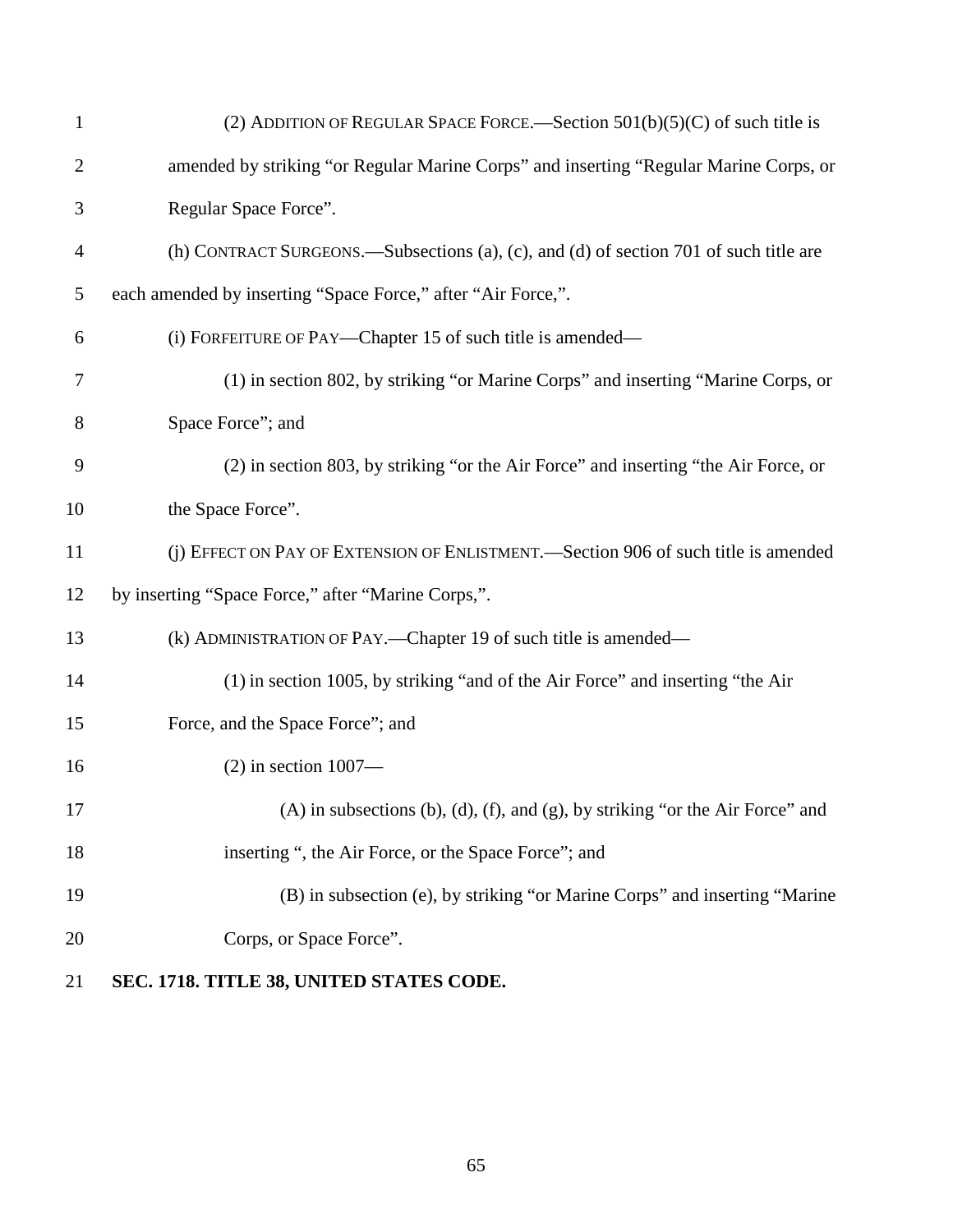| $\mathbf{1}$   | (a) REFERENCES TO MILITARY, NAVAL, OR AIR SERVICE AMENDED TO ADD SPACE               |
|----------------|--------------------------------------------------------------------------------------|
| $\overline{2}$ | SERVICE.-Title 38, United States Code, is amended by striking "or air service" and   |
| 3              | inserting "air, or space service" each place it appears in the following provisions: |
| $\overline{4}$ | (1) Paragraphs (2), (5), (12), (16), (17), (18), and (24) of section 101.            |
| 5              | $(2)$ Section 105.                                                                   |
| 6              | (3) Section 106.                                                                     |
| 7              | (4) Section 1101.                                                                    |
| 8              | (5) Section 1103.                                                                    |
| 9              | (6) Section 1110.                                                                    |
| 10             | (7) Section 1112.                                                                    |
| 11             | (8) Section 1113.                                                                    |
| 12             | (9) Section 1131.                                                                    |
| 13             | (10) Section 1132.                                                                   |
| 14             | (11) Section 1133.                                                                   |
| 15             | (12) Section 1137.                                                                   |
| 16             | (13) Section 1141.                                                                   |
| 17             | (14) Section 1153.                                                                   |
| 18             | (15) Section 1154.                                                                   |
| 19             | (16) Section 1301.                                                                   |
| 20             | (17) Section 1302.                                                                   |
| 21             | (18) Section 1310.                                                                   |
| 22             | $(19)$ Section 1521 $(j)$ .                                                          |
| 23             | (20) Section 1541(h).                                                                |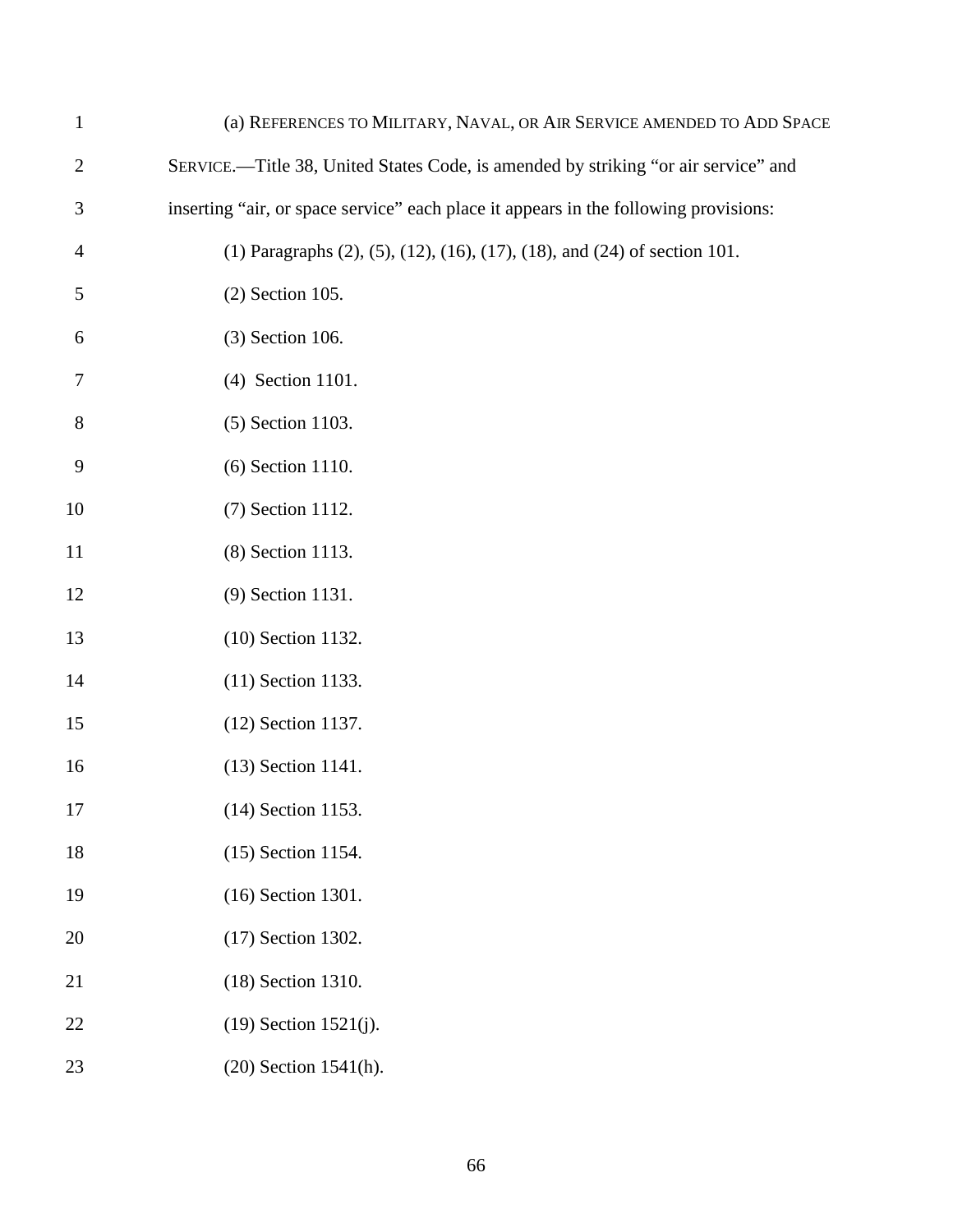| $\mathbf{1}$   | (21) Section 1703.             |
|----------------|--------------------------------|
| $\overline{2}$ | $(22)$ Section 1710(a)(2)(B).  |
| 3              | (23) Section 1712.             |
| $\overline{4}$ | (24) Section 1712A.            |
| 5              | (25) Section 1717.             |
| 6              | (26) Section 1720A.            |
| 7              | (27) Section 1720D.            |
| 8              | $(28)$ Section 1720E(a).       |
| 9              | (29) Section 1720G.            |
| 10             | (30) Section 1720I.            |
| 11             | (31) Section 1781.             |
| 12             | (32) Section 1783.             |
| 13             | (33) Section 1922.             |
| 14             | (34) Section 2002.             |
| 15             | (35) Section 2101A.            |
| 16             | (36) Section 2301.             |
| 17             | (37) Section 2302.             |
| 18             | (38) Section 2303.             |
| 19             | (39) Section 2306.             |
| 20             | $(40)$ Section 2402 $(a)(1)$ . |
| 21             | (41) Section 3018B.            |
| 22             | (42) Section 3102.             |
| 23             | (43) Section 3103.             |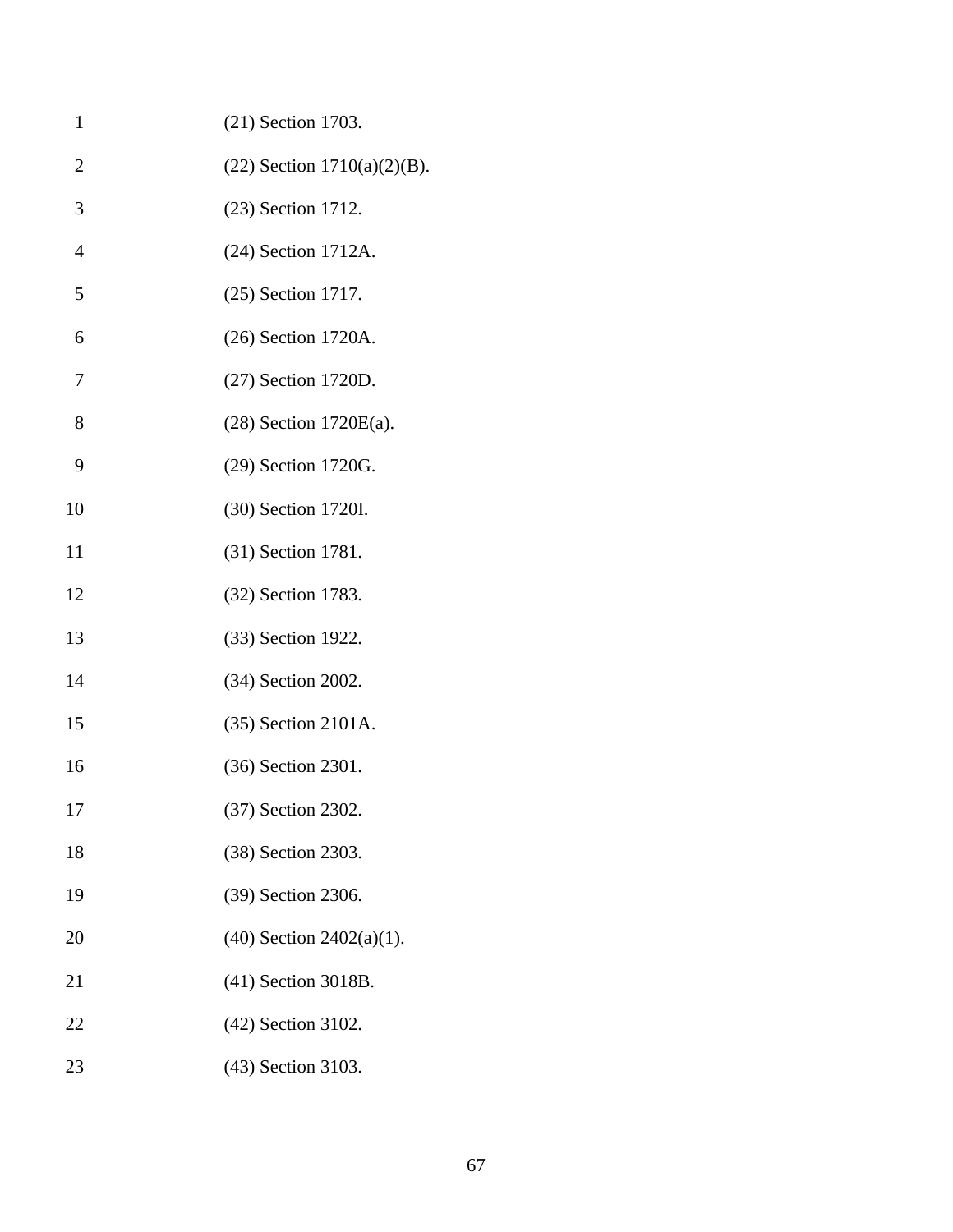| $\mathbf{1}$     | (44) Section 3113.                                                          |
|------------------|-----------------------------------------------------------------------------|
| $\overline{2}$   | (45) Section 3501.                                                          |
| 3                | (46) Section 3512.                                                          |
| $\overline{4}$   | (47) Section 3679.                                                          |
| 5                | (48) Section 3701.                                                          |
| 6                | (49) Section 3712.                                                          |
| 7                | (50) Section 3729.                                                          |
| 8                | (51) Section 3901.                                                          |
| $\boldsymbol{9}$ | (52) Section 5103A.                                                         |
| 10               | (53) Section 5110.                                                          |
| 11               | (54) Section 5111.                                                          |
| 12               | (55) Section 5113.                                                          |
| 13               | (56) Section 5303.                                                          |
| 14               | (57) Section 6104.                                                          |
| 15               | (58) Section 6105.                                                          |
| 16               | (59) Section 6301.                                                          |
| 17               | (60) Section 6303.                                                          |
| 18               | (61) Section 6304.                                                          |
| 19               | (62) Section 8301.                                                          |
| 20               | (b) DEFINITIONS.-                                                           |
| 21               | (1) ARMED FORCES.—Paragraph (10) of section 101 of such title is amended by |

inserting "Space Force," after "Air Force,".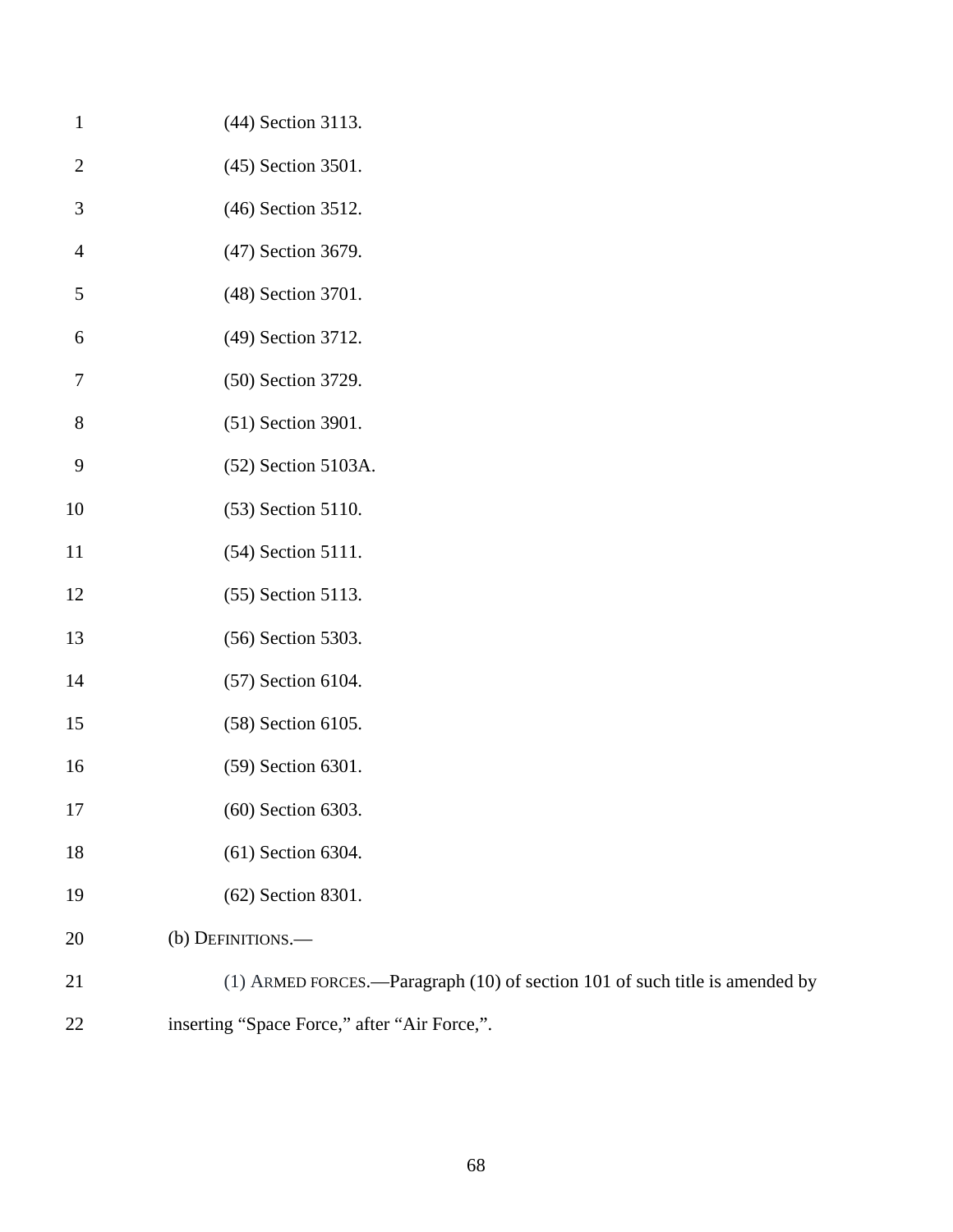| $\mathbf{1}$   | (2) SECRETARY CONCERNED.—Paragraph $(25)(C)$ of such section is amended by                  |
|----------------|---------------------------------------------------------------------------------------------|
| $\overline{2}$ | inserting "or the Space Force" before the semicolon.                                        |
| 3              | (3) FORMER PRISONER OF WAR.—Paragraph (32) of such section is amended by                    |
| $\overline{4}$ | striking "naval or air service" and inserting "naval, air, or space service".               |
| 5              | (c) PLACEMENT OF EMPLOYEES IN MILITARY INSTALLATIONS.—Section 701 of such title is          |
| 6              | amended-                                                                                    |
| $\tau$         | (1) by striking "and Air Force" and inserting "Air Force, and Space Force"; and             |
| 8              | (2) by striking "or air service" and inserting "air, or space service".                     |
| 9              | (d) SPECIAL PROVISIONS RELATING TO PENSION.-                                                |
| 10             | (1) IN GENERAL.—Section $1562(a)$ of such title is amended by inserting "Space              |
| 11             | Force," after "Air Force," both places it appears.                                          |
| 12             | (2) SUBCHAPTER HEADING.—The heading of subchapter IV of chapter 15 of such                  |
| 13             | title is amended by inserting "SPACE FORCE," after "AIR FORCE,", and the item               |
| 14             | relating to such subchapter in the table of sections at the beginning of chapter 15 of such |
| 15             | title is amended by inserting "SPACE FORCE," after "AIR FORCE,".                            |
| 16             | (e) PREMIUM PAYMENTS.—Section 1908 of such title is amended by inserting "Space             |
|                | 17 Force" after "Marine Corps,".                                                            |
| 18             | (f) SECRETARY CONCERNED.—Section 3020(1)(3) of such title is amended by inserting           |
| 19             | "or the Space Force" before the semicolon.                                                  |
| 20             | (g) DEFINITIONS.—Section $3301(2)(C)$ of such title is amended by inserting "or the Space   |
| 21             | Force" after "Air Force".                                                                   |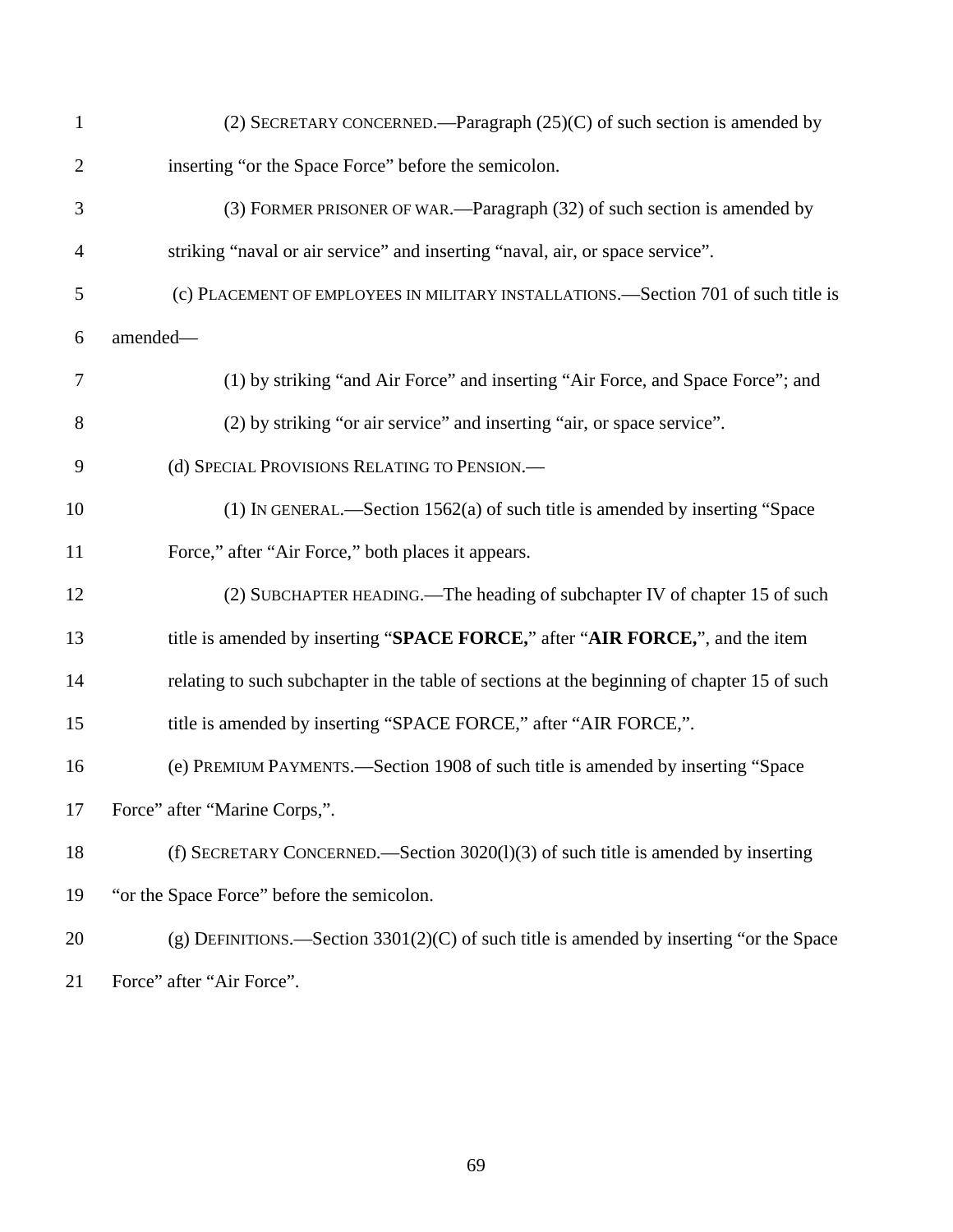(h) PROVISION OF CREDIT PROTECTION AND OTHER SERVICES.—Section 5724(c)(2) of such title is amended by striking "or Marine Corps" and inserting "Marine Corps, or Space

Force".

#### **SEC. 1719. TITLE 41, UNITED STATES CODE.**

 Section 6309 of title 41, United States Code, is amended by inserting "Space Force," after "Marine Corps,".

## **SEC. 1720. TITLE 51, UNITED STATES CODE.**

 Section 20113(l) of title 51, United States Code, is amended by striking "and Marine Corps" and inserting ", Marine Corps, and Space Force".

### **SEC. 1721. OTHER PROVISIONS OF LAW.**

 (a) SECRETARY OF DEFENSE AUTHORITY.—The authority of the Secretary of Defense with respect to the Air Force or members of the Air Force under any covered provision of law may be exercised by the Secretary with respect to the Space Force or members of the Space Force. (b) SECRETARY OF AIR FORCE AUTHORITY.—The authority of the Secretary of the Air Force with respect to the Air Force or members of the Air Force under any covered provision of law may be exercised with respect to the Space Force or members of the Space Force. (c) BENEFITS FOR MEMBERS.—A member of the Space Force shall be eligible for any benefit under a covered provision of law that is available to a member of the Air Force under the same terms and conditions as the provision of law applies to members of the Air Force. 20 (d) COVERED PROVISION OF LAW DEFINED.—In this section, the term "covered provision

of law" means a provision of law other than a provision of title 5, 10, 14, 18, 31, 37, 38, 41, or

51, United States Code.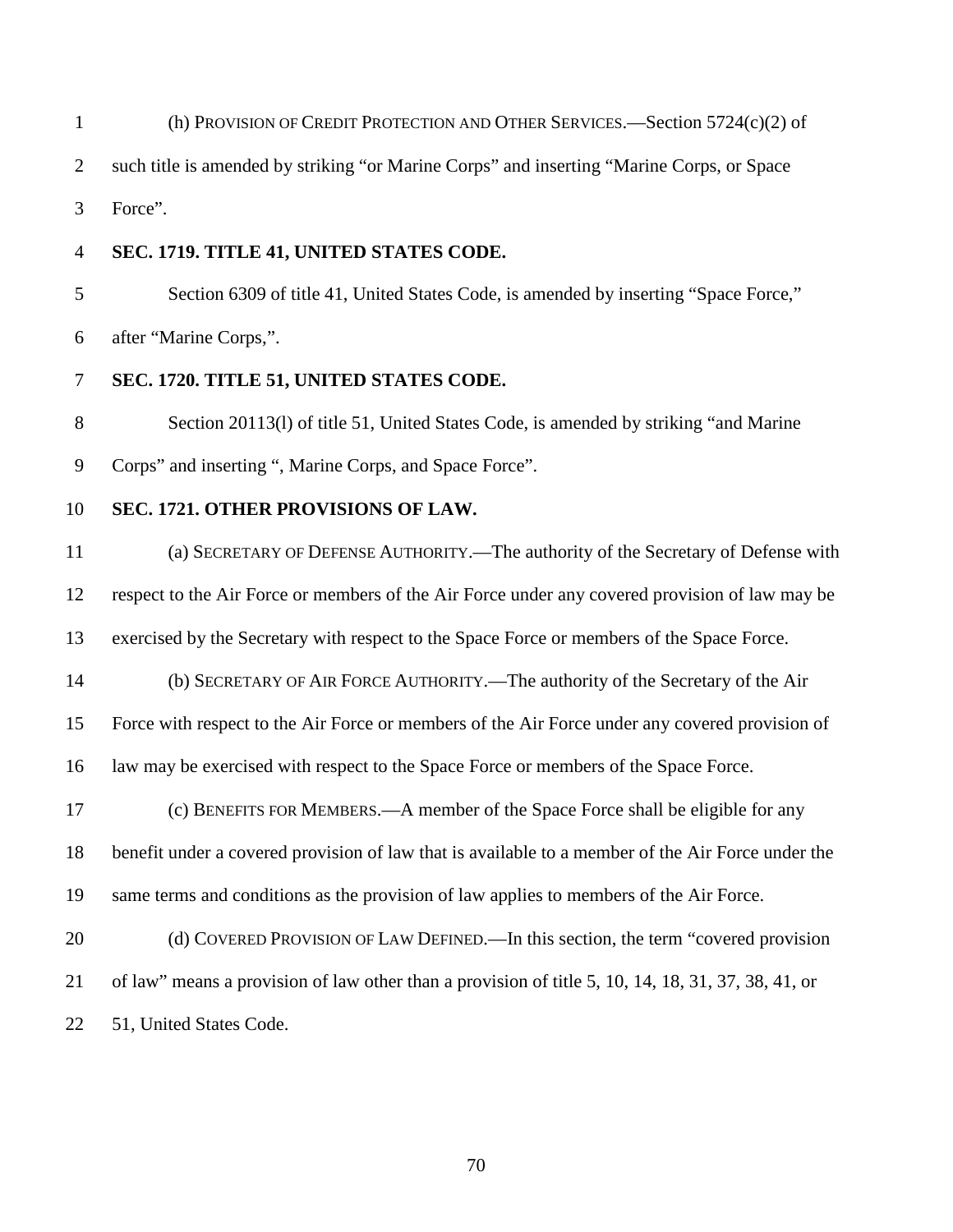# **Section-by-Section Analysis**

This legislative proposal, if enacted into law as part of the National Defense Authorization Act (NDAA) for Fiscal Year (FY) 2020, would establish a new Armed Force, to be known as the "U.S. Space Force", within the Department of the Air Force. No new U.S. Armed Force has been established since 1947 when both the U.S. Air Force and the Department of the Air Force were established. The world has changed significantly in the more than 70 years since that time.

Competitor nations, namely China and Russia, are challenging U.S. power, influence, and interests, threatening our freedom of action in every domain including space. Potential adversaries recognize our dependence on space to project military power and are fielding capabilities to erode our military advantage. To ensure unfettered access to and freedom to operate in space, and to prepare for a contested space domain, we must strategically adapt to the changing character of war.

The new U.S Space Force would be the sixth branch of the Armed Forces, and would be responsible for: (1) providing for freedom of operations in, from, and to the space domain for the United States; (2) providing independent military options for joint and national leadership; and (3) enabling the lethality and effectiveness of the joint force. It would include both combat and combat-support functions to enable prompt and sustained offensive and defensive space operations and joint operations in all domains.

The legislative proposal is intended to be included in the NDAA for FY 2020 as a new title identified as "Title XVII – Space Force." Subtitle A (Sections  $1701 - 1707$ ) of the legislative proposal, title XVII, would consist of several new substantive provisions of law to be added to title 10, United States Code (U.S.C.), while subtitle B (Sections 1711 – 1721) would make various technical and conforming changes to various sections of existing law in title 10 and other relevant titles of the U.S.C. that are simply a necessary consequence of establishing a new Armed Force, as described below:

## **TITLE XVII—SPACE FORCE**

## **Subtitle A—United States Space Force**

### **Sec. 1701. ESTABLISHMENT OF THE UNITED STATES SPACE FORCE IN THE DEPARTMENT OF THE AIR FORCE.**

This section would add a new chapter 909 to the existing subtitle D of title 10, United States Code (U.S.C.), which covers the Department of the Air Force, to establish the U.S. Space Force as an Armed Force within the Department of the Air Force. The new chapter 909 would consist of sections 9091 through 9095 of title 10, and would provide for a Chief of Staff of the Space Force, a Vice Chief of Staff of the Space Force, and a Space Staff made up of these officials as well as other offices established by the Secretary of the Air Force as necessary and appropriate.

The specific sections of title 10, U.S.C., which would be added as part of the new chapter 909, are further described as follows: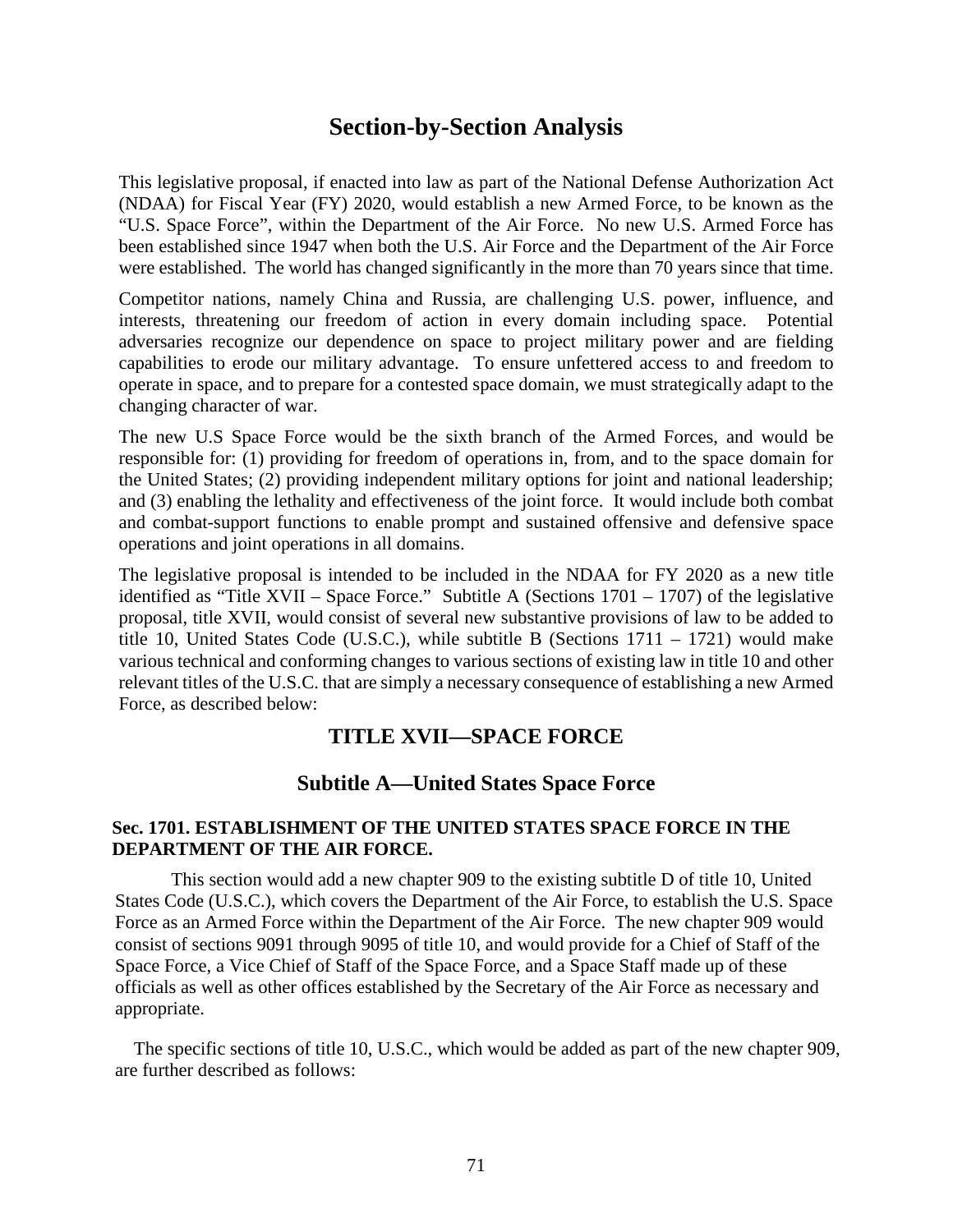#### **§9091. Establishment of the Space Force**

This section would establish the U.S. Space Force and provide its functions within the Department of the Air Force. It would describe the composition of the U.S. Space Force as consisting of Regular and associated Reserve components, and all U.S. Space Force units and organizations.

#### **§9092. The Space Staff: function, composition**

This section would establish a Space Staff consisting of a Chief of Staff of the Space Force, a Vice Chief of Staff of the Space Force, and other such officials as may be established by law or otherwise assigned. It would describe the duties of the Space Staff, Chief of Staff, and Vice Chief of Staff and their relationship to the Secretary of the Air Force.

#### **§9093. The Space Staff: general duties**

This section would establish the duties and authorities of the Space Staff, including the organizing, training, and equipping of the Space Force as a part of the Department of the Air Force, and as a force provider to the combatant commands, as well as the preparation and execution of U.S. Space Force policies and plans.

#### **§9094. Chief of Staff of the Space Force**

This section would establish the position of the Chief of Staff of the Space Force in the grade of general to perform duties as prescribed, including to preside over the Space Staff. It would provide that the Chief of Staff of the Space Force would also perform the duties of a member of the Joint Chiefs of Staff.

#### **§9095. Vice Chief of Staff of the Space Force**

This section would establish the position of the Vice Chief of Staff of the Space Force in the grade of general with the authorities and duties with respect to the Space Force as the Chief of Staff of the Space Force may delegate or prescribe, with the approval of the Secretary of the Air Force. It would provide for the orderly succession of duties in the event the Chief of Staff or Vice Chief of Staff is absent or disabled or if their positions become vacant.

## **SEC. 1702. UNDER SECRETARY OF THE AIR FORCE FOR SPACE.**

This section would amend the existing section 9015 of title 10, U.S.C., which provides for a single Under Secretary of the Air Force, by authorizing two Under Secretaries of the Air Force, one of whom would be a new Under Secretary of the Air Force for Space to be known as the Under Secretary for Space. This new Under Secretary would be a Presidentially appointed, Senate-confirmed official within the Secretariat of the Department of the Air Force. This official would be responsible for working with other Department of the Air Force officials, as well as other Department of Defense officials, for the overall supervision of space matters. This section also would amend section 9013 of title 10, U.S.C., to reflect there being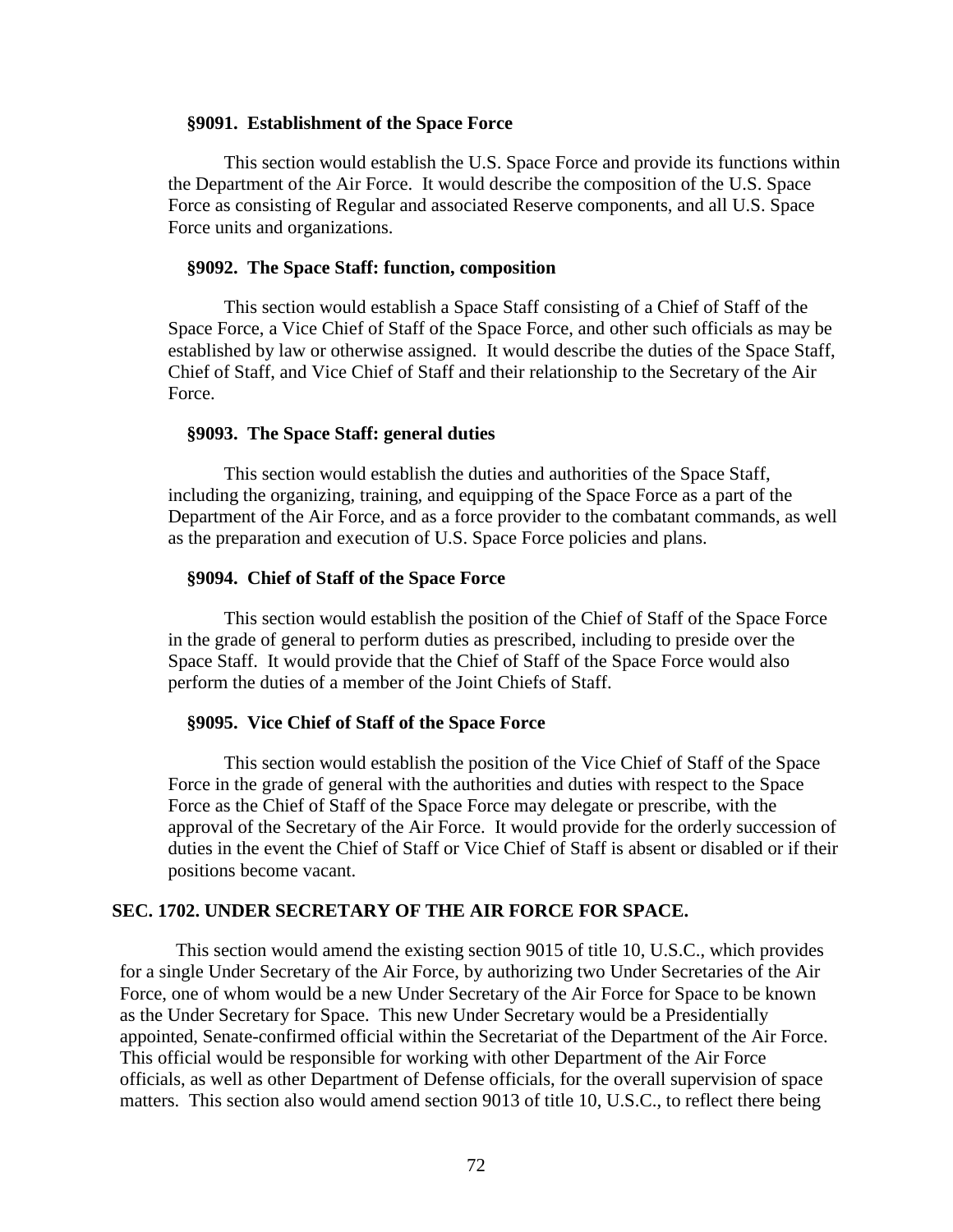two Under Secretaries in the Secretariat of the Department of the Air Force, and would designate the Under Secretary of the Air Force as the first assistant to the Secretary of the Air Force.

# **SEC. 1703. INCLUSION OF THE SPACE FORCE ON THE JOINT CHIEFS OF STAFF AND JOINT STAFF.**

This section would amend chapter 5 of title 10, U.S.C., by prescribing that the Chief of Staff of the Space Force would be a member of the Joint Chiefs of Staff, equivalent to the uniformed leaders of the other Armed Forces, as well as acknowledging that U.S. Space Force personnel may be part of the Joint Staff on the same basis as members of the other Armed Forces.

### **SEC. 1704. CIVILIAN PERSONNEL SUPPORTING THE SPACE FORCE.**

This section would amend the existing chapter covering civilian personnel in the Department of the Air Force, chapter 947 of title 10, U.S.C., to provide greater flexibility for the Department on personnel matters such as recruiting, hiring, and pay for the civilian employees of the Department of the Air Force assigned to, or who support, the U.S. Space Force or U.S. Space Command, similar to those flexibilities and enhanced authorities that exist in other title 10 personnel systems such as the Defense Civilian Intelligence Personnel System.

### **SEC. 1705. DECORATIONS AND AWARDS.**

This section would amend the existing chapter 937 of title 10, U.S.C., that covers decorations and awards available for all Department of the Air Force personnel, by adding a new section 9287 of title 10, U.S.C., authorizing the Secretary of the Air Force to approve new decorations and awards for U.S. Space Force personnel, as appropriate.

### **SEC. 1706. REPEAL OF PROVISION RELATED TO AIR FORCE SPACE COMMAND.**

This section would repeal the requirement with regard to the tenure and authorities of the Commander of Air Force Space Command. This section would also add a new section 9531 to title 10, U.S.C., to maintain the role of the Department of the Air Force with respect to the procurement of commercial satellite communications services for the Department of Defense, by assigning this responsibility to the Secretary of the Air Force.

### **SEC. 1707. TRANSFER OF PERSONNEL, PROPERTY, AND RESOURCES AND OTHER TRANSITION MATTERS.**

This section would provide several special temporary authorities for the Secretary of Defense to transfer personnel, property, other resources, and programs from any Department of Defense component to the Department of the Air Force and the new U.S. Space Force during a five-year transition period, with an additional two-year optional extension. This section would also suspend manpower limitations identified elsewhere in law, during the transition period.